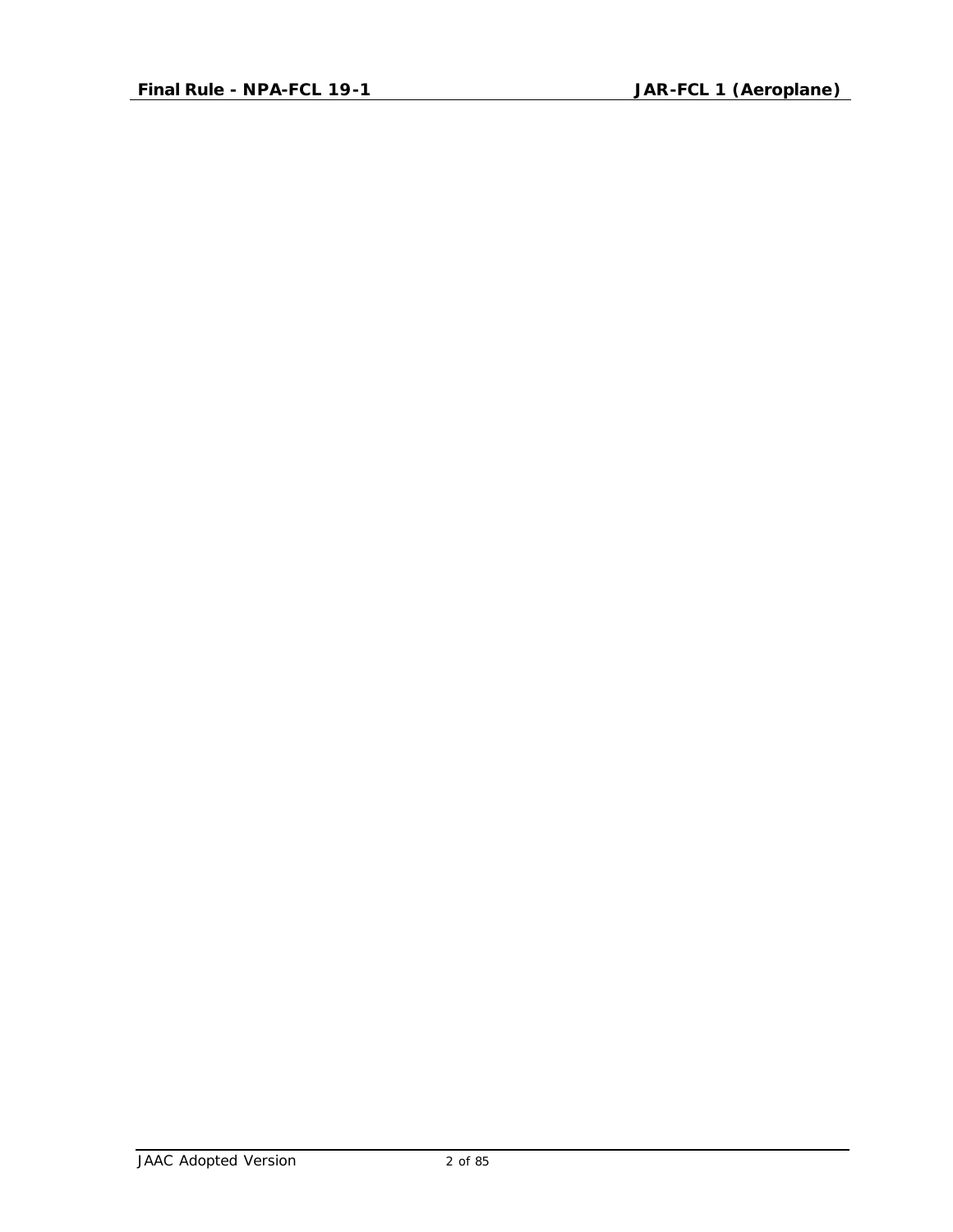**Section 1**

### **Subpart A**

### **GENERAL REQUIREMENTS**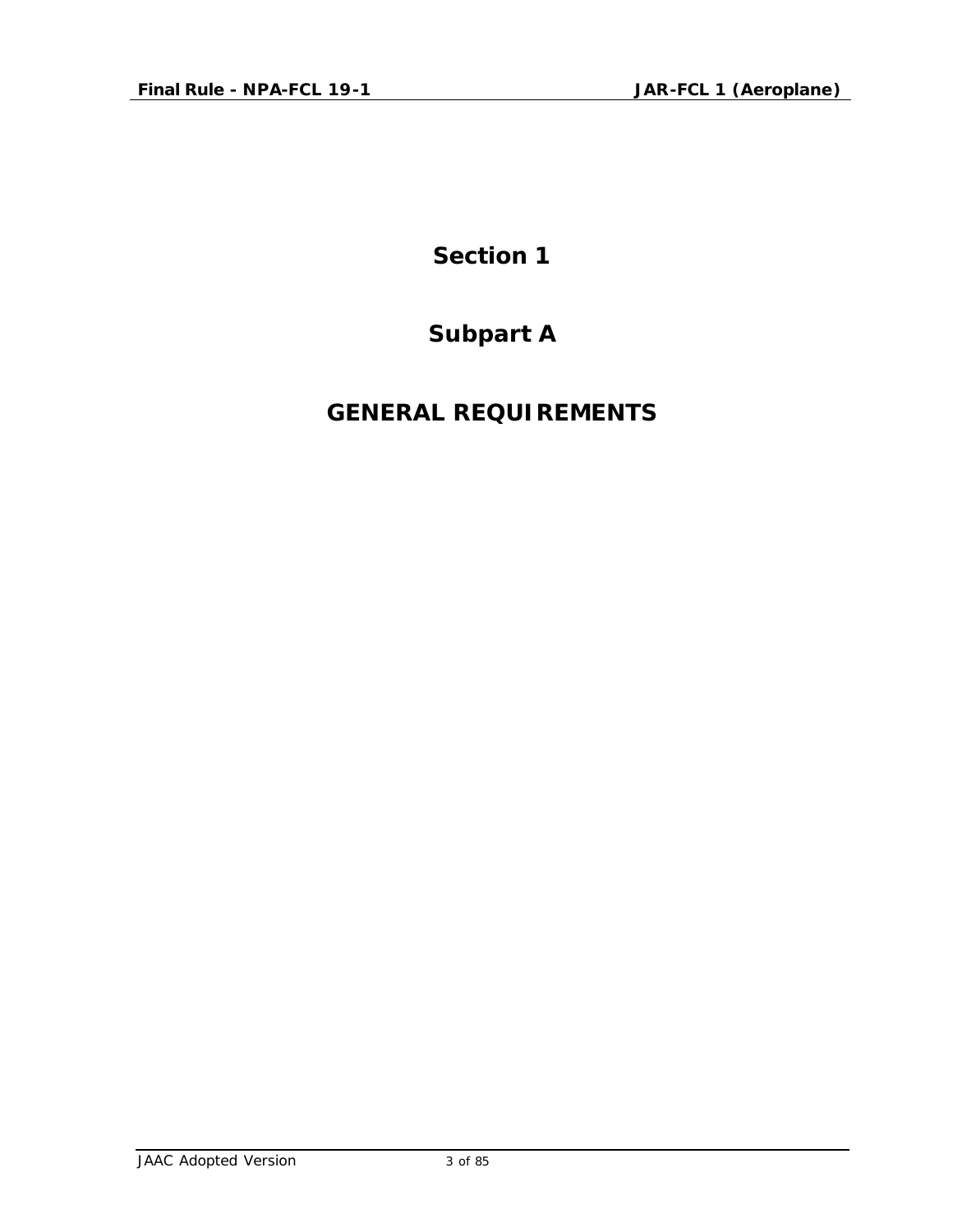**JAR–FCL 1.015 Acceptance of licences, ratings, authorisations, approvals or certificates**

*(See Appendix 3 to JAR-FCL 1.015)*

*New paragraph (b)(4) and new reference in the title.*

(b) *Licences issued by non-JAA States*

*(4) In circumstances where validation of a non-JAA licensed pilot is requested to fulfill specific tasks of finite duration in accordance with Appendix 3 to JAR-FCL 1.015, the Authority may validate such a licence for those tasks without the holder meeting the requirements of Appendix 1 to JAR-FCL 1.015.*

Source :

TRSG proposal, see item 7.D. LST  $# 7$  Full report.

*> Amended by the LST (LST#11) after review of the consultation comments.*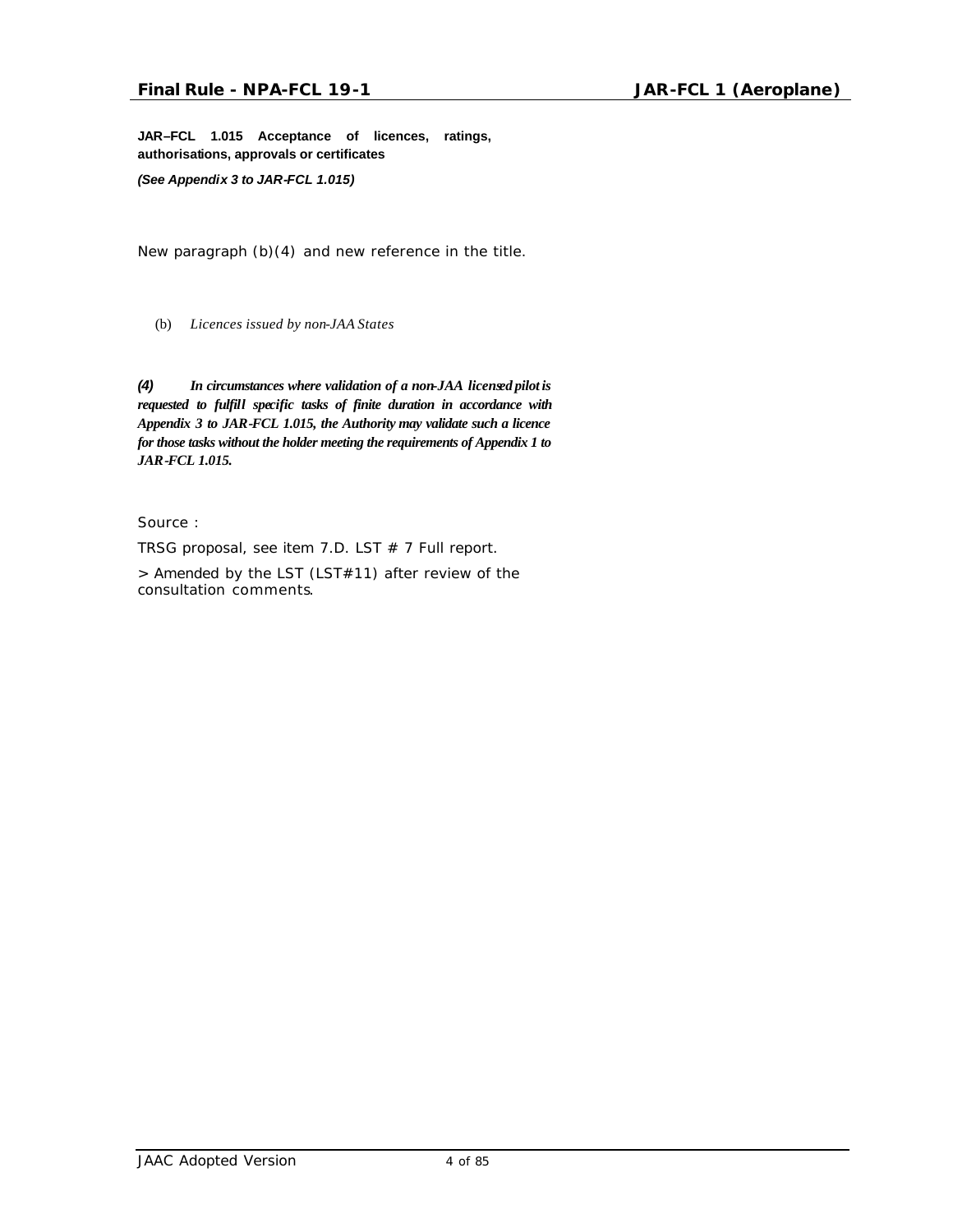**JAR–FCL 1.050 Crediting of flight time and theoretical knowledge** (See Appendix 1 to JAR–FCL 1.050)

*New paragraphs (b)(5) and (b)(6)*

(b) *Crediting of theoretical knowledge*

(1) The holder of an IR(H) will be exempted from the theoretical knowledge instruction and examination requirement for an  $IR(A)$ .

(2) The holder of the following licences will be exempted from the theoretical instruction and examination requireme nts provided they complete the revelant bridge instruction and pass the examination (see Appendix 1 to JAR–FCL 1.050).

(i) The holder of a helicopter licence for the issue of a PPL(A); or

 $(ii)$  the holder of an ATPL $(H)$  not restricted to VFR for the issue of a  $CPL(A)$  or an ATPL  $(A)$ ; or

 $(iii)$  the holder of an ATPL $(H)$  restricted to VFR or of a CPL(H) for the issue of a CPL(A).

(3) An applicant having passed the theoretical knowledge examination for an ATPL(A) is credited with the theoretical knowledge requireme nts for PPL(A), CPL(A) and IR(A).

An applicant having passed the theoretical knowledge examination for CPL(A) is credited with the theoretical knowledge requirement for a PPL(A).

*(5) An applicant having passed the theoretical knowledge examination in subject Human Performance for a CPL(A)/(H) is credited with the theoretical knowledge requirement in subject Human Performance for an IR(A) according to the pass standards set out in JAR-FCL 1.490.*

*(6) An applicant having passed the theoretical knowledge examination in subject Human Performance for an IR(A)/(H) is credited with the theoretical knowledge requirement in subject Human Performance for a CPL(A) according to the pass standards set out in JAR-FCL 1.490.*

Source :

LSST(E) proposal  $# 2$ , see item 7.B. LST  $# 8$  Full report.

*> Amended by the LST (LST#11) after review of the consultation comments.*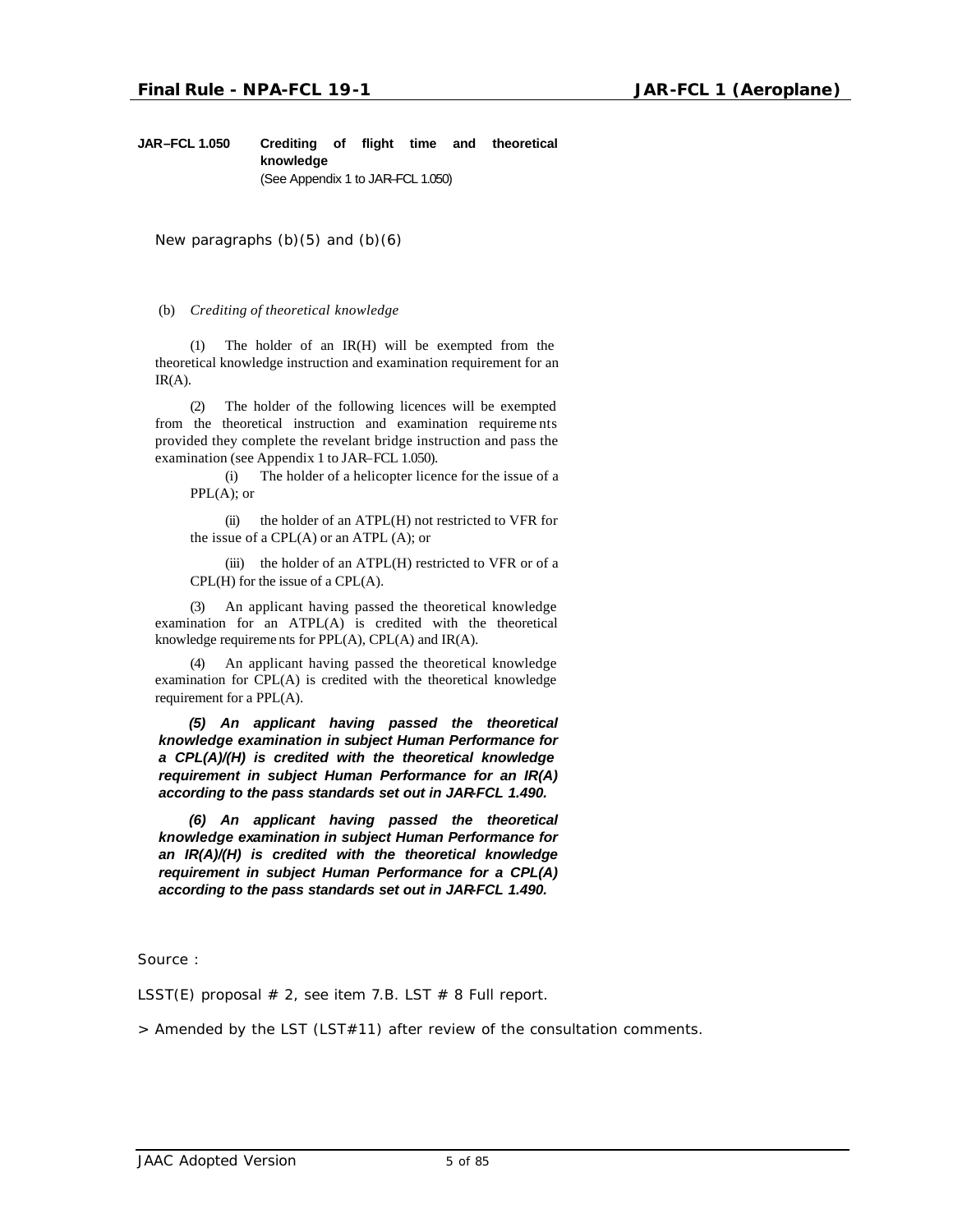#### **Appendix 1 to JAR–FCL 1.005**

**Minimum requirements for the issue of a JAR–FCL licence/authorisation on the basis of a national licence/authorisation issued in a JAA Member State**

*Amendment to the PPL(A) row*

| National licence<br>held | Total flying hours<br>experience | Any further JAA requirements                    | Replacement<br>JAR-FCL licence and conditions<br>(where applicable) | Removal of conditions |     |
|--------------------------|----------------------------------|-------------------------------------------------|---------------------------------------------------------------------|-----------------------|-----|
|                          |                                  |                                                 |                                                                     |                       |     |
| PPL(A)                   | $=75$ 70 on aeroplanes           | demonstrate the use of radio<br>navigation aids | PPL(A)                                                              |                       | (k) |

Source :

LST # 10 meeting and JAA FAA IPL discussions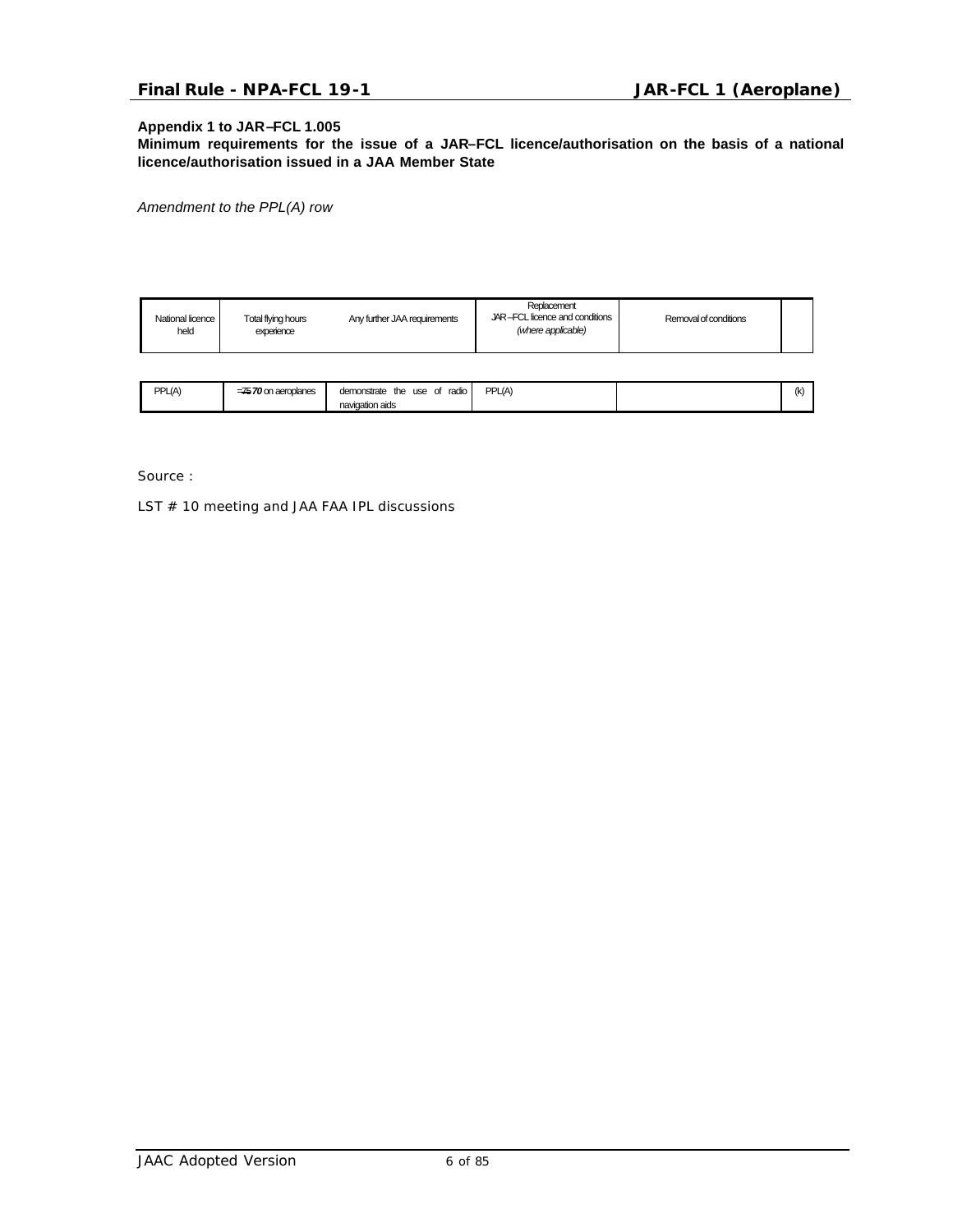*Appendix 3 to JAR-FCL 1.015 Validation of pilot licences of non-JAA States for specific tasks of finite duration (See JAR-FCL 1.015) (See Appendix 1 to JAR-FCL 1.015)*

*New Appendix*

#### *TEMPORARY VALIDATION / AUTHORISATION OF NON-JAA PILOT LICENCES FOR AEROPLANE MANUFACTURER´S PILOTS*

*1. A pilot license issued in accordance with ICAO Annex 1 by a non-JAA State, including an instructor rating or examiner authorisation issued by that State may be validated or otherwise authorised subject to conditions, for a maximum of 1 year, by a JAA Member State in order to permit flights to demonstrate, opera te, ferry or test an aeroplane registered in that JAA Member State. When validating a licence under the provisions of this Appendix, the non-JAA licence holder may be exempt from the requirements for validation of a non-JAA licence contained in Appendix 1 to JAR-FCL 1.015, subject to the following conditions:* 

*To be eligible for validation of such a licence, the holder shall:*

- *(a) Possess an appropriate licence, medical certificate, type ratings, and qualifications, to include instructor or examiner qualifications, valid in the non-JAA State for the duties proposed, and*
- *(b) Be employed by an aeroplane manufacturer or a TRTO performing training on behalf of an aeroplane manufacturer, and*
- *(c) Be limited to performing flight instruction and testing for initial issue of type ratings, the supervision of initial line flying by the operators' pilots, delivery or ferry flights, initial line flying, flight demonstrations or test flights.*

*2. Whenever conducting or supervising line flying, the pilot shall also be required to meet the relevant requirements of JAR-OPS as determined by the Authority of the State of aircraft registration.* 

Source :

TRSG proposal, see item 7.D. LST  $# 7$  Full report.

*> Amended by the LST (LST#11) after review of the consultation comments.*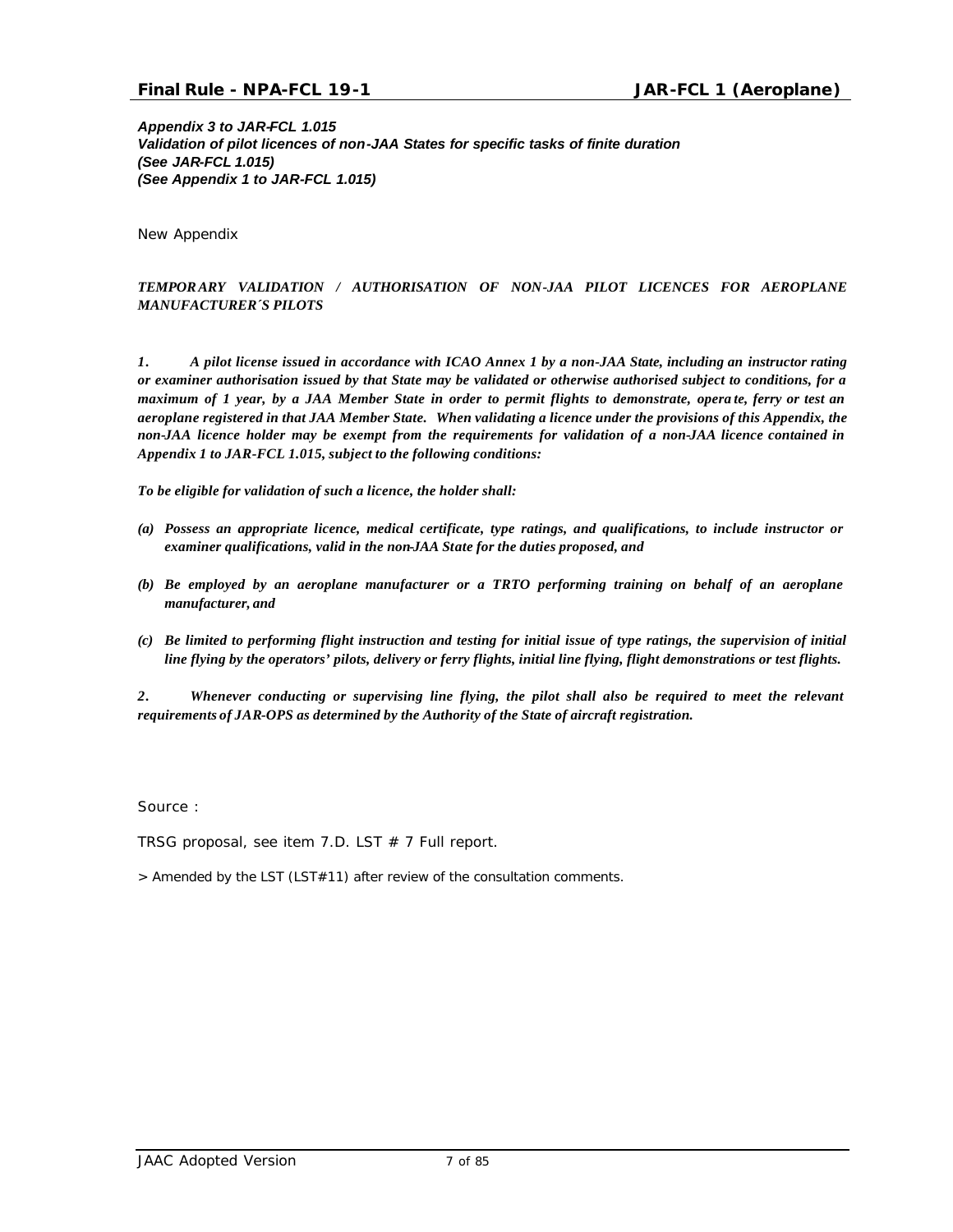#### **Appendix 1 to JAR–FCL 1.050**

**Crediting of theoretical knowledge – Bridge instruction and examination syllabus** (See JAR–FCL 1.050)

*Amendment of paragraph 1*

**[**1. Holder of a helicopter licence for the issue of a PPL(A):

From AMC-FCL 1.125 Syllabus of theoretical knowledge for the Private Pilot Licence (Aeroplane) all topics under the following subject heading:

Air Law; Aircraft General Knowledge; Flight Performance and Planning; Operational Procedures and Principles of flight.

Applicants shall pass a theoretical bridge examination in Air Law and ATC procedures as determined by the Authority and PPL(A) theoretical knowledge examinations in the other subjects (see JAR-FCL 1.130).

*1. For the issue of a PPL(A), the holder of an helicopter licence shall pass PPL(A) theoretical knowledge examinations (from AMC-FCL 1.125 Syllabus of theoretical knowledge for the Private Pilot Licence(Aeroplane)) in the following topics:*

*Aircraft General Knowledge; Flight Performance and Planning; Operational Procedures and Principles of Flight.*

*In addition, applicants shall pass a theoretical knowledge bridge examination in Air Law and ATC Procedures as determined by the Authority.*

Source :

LSST(E) proposal  $# 1$ , see item 7.B. LST  $# 8$  Full report.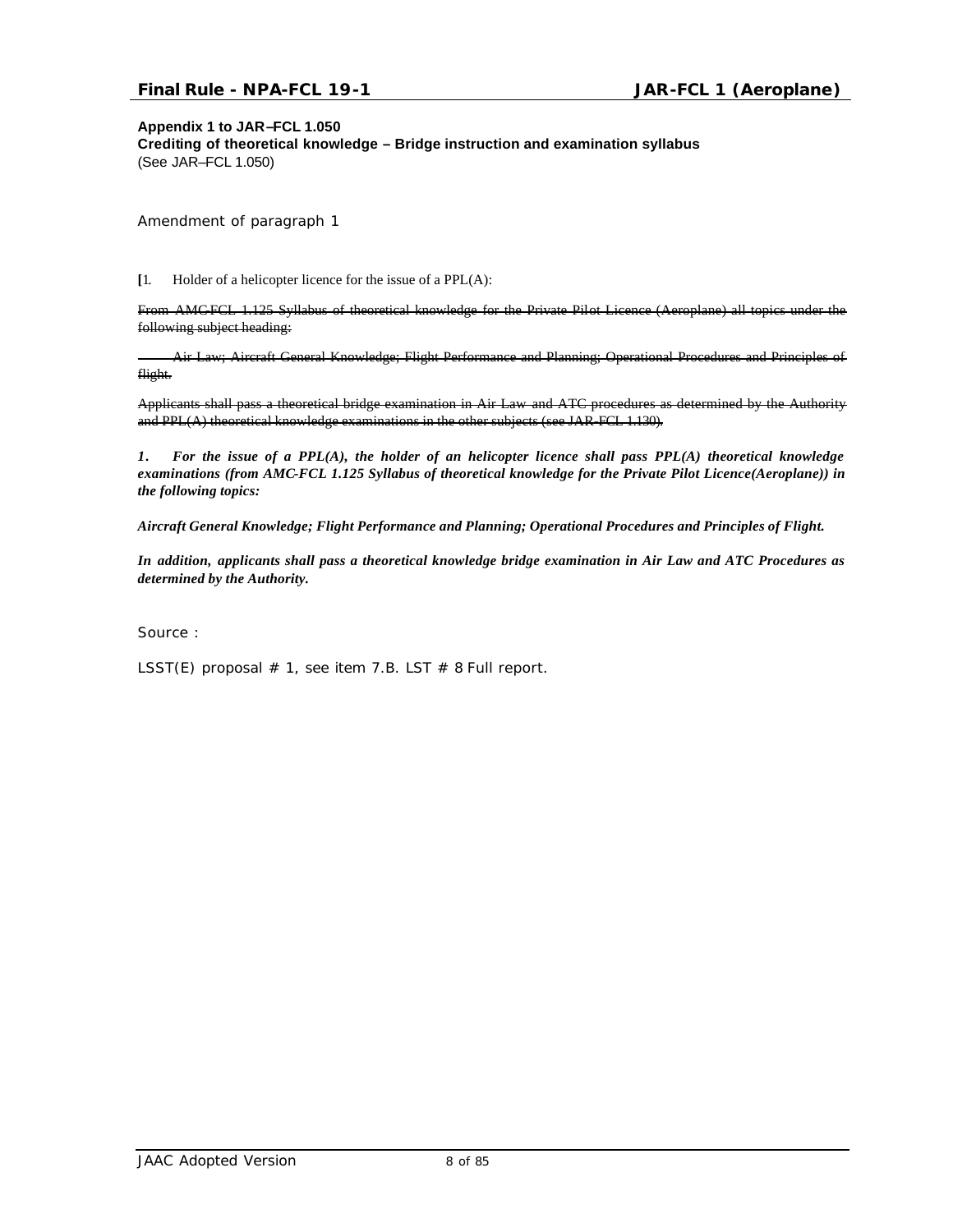#### **Appendix 1a to JAR-FCL 1.055 Flying Training Organisations for pilot licences and ratings**

*Amendment to paragraph 11.*

11 The FTO shall satisfy the Authority that an adequate number of qualified, competent staff are employed. For integrated courses, three persons on the staff shall be employed full time in the followin g positions:

Head of Training (HT) Chief Flying Instructor (CFI) Chief Ground Instructor (CGI)

For modular training courses, these positions may be combined and filled by one or two persons, full time or part time, depending upon the scope of training offered. At least one person on the staff must be full time. At FTOs conducting theoretical knowledge instruction only, the positions of HT and CGI may be combined. The nominated person shall have a sound managerial capability, hold or have held a professional pilot licence related to the course to be conducted with ratings as appropriate and shall meet the requirements set out in paragraph 19 below.

Source :

WP JAA LST  $# 31$ .

#### INSTRUCTORS FOR SYNTHETIC FLIGHT TRAINING

18 For flight training duties on a FTD and a FNPT I, instructors shall hold or have held 3 years prior to the first appointment, a professional pilot licence and rating(s), except for instructors having an authorisation according to item 3 and/or 4 of Appendix 1 to JAR–FCL 1.005, appropriate to the training courses they are appointed to conduct, and have had instructional training experience. For flight training duties on a flight simulator and/or FNPT II, instructors shall hold a FI(A), *IRI(A),* TRI(A) or CRI(A) rating or a SFI(A) *or STI(A) or MCCI(A)* authorisation *relevant to the course the instructor is conducting* .

Source :

WP JAA LST  $\#$  25 and LST Full  $\#$  8 report Item 8. F, and WP JAA LST  $\#$  65

*> Amended by the LST (LST#11) after review of the consultation comments.*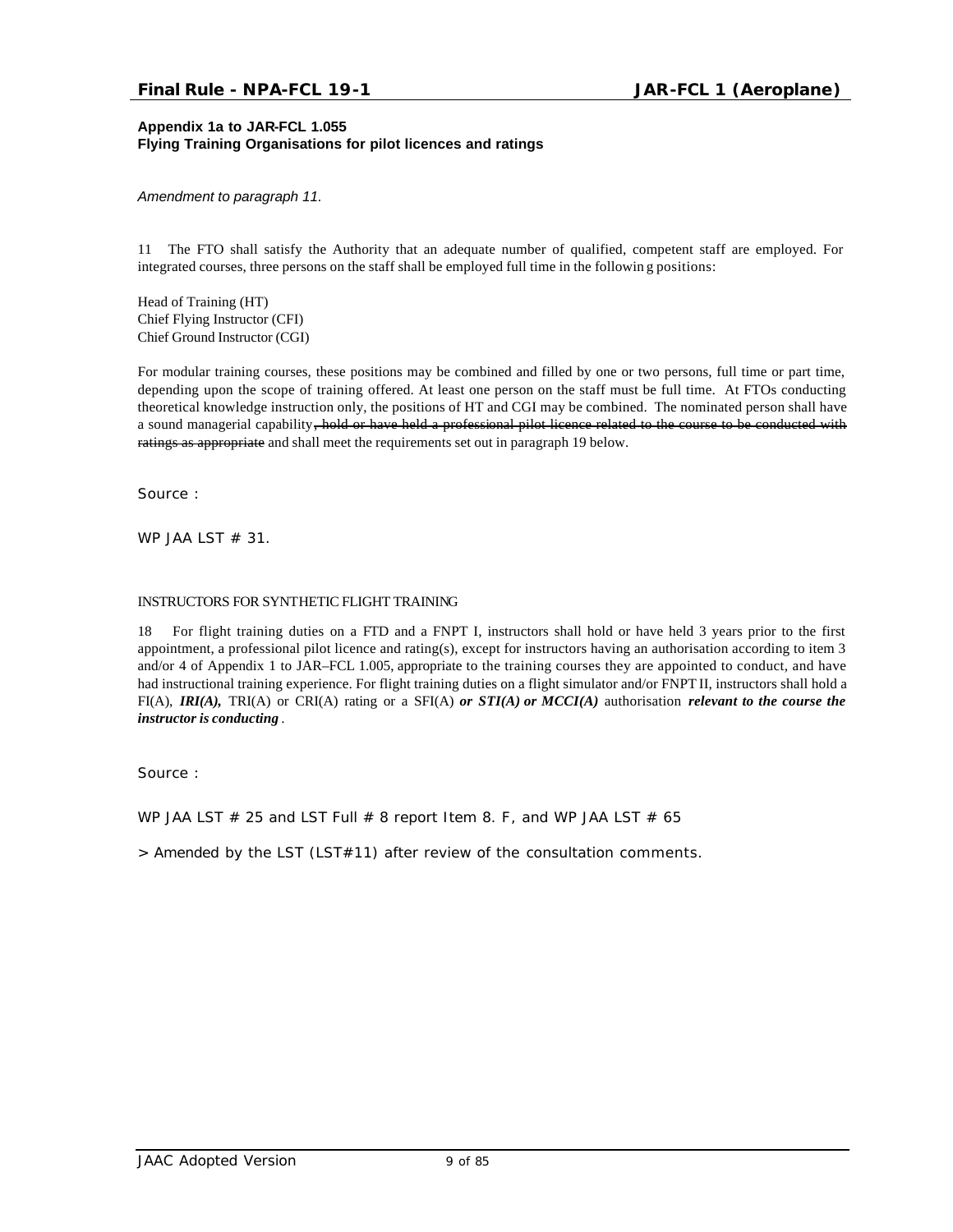#### **Appendix 1b to JAR-FCL 1.055 Partial Training outside JAA Member States**

*Amendment to paragraph (c)* 

Source :

JAA LST WP # 45a

*> Proposed amendment deleted after review of the comments, but retained as LTE for 1 year, until 15 September 2005 !*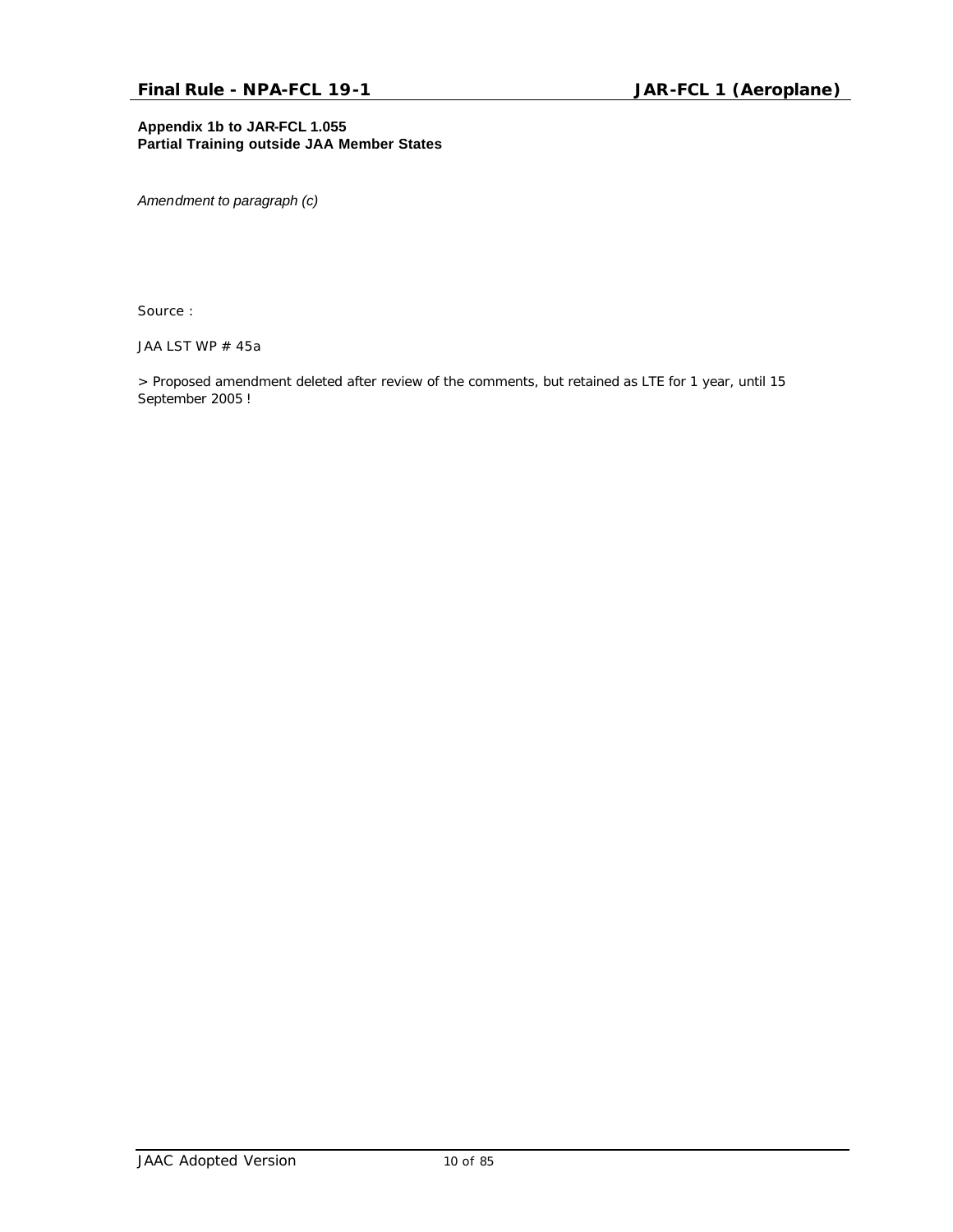**Appendix 1 to JAR–FCL 1.075 Specifications for flight crew licences**

*Deletion from explanatory note.*

Pages 5, 6 and 7:

*For revalidation of proficiency checks for type, class and instrument ratings, the standard JAA licence format allows for these pages to have entries made in the licence by the examiner undertaking the proficiency checks. Alternatively, at the discretion of the Authority, revalidating entries may only be made by that Authority.*

*If a proficiency check performed on a multi-engine aeroplane includes the IR part of the check, this will revalidate the IR (A) (with restrictions, if any). If the IR part of a proficiency check is not performed, and IR proficiency checks on other aeroplanes do not carry across corresponding IFR privileges, the Examiner will indicate 'VFR' against the revalidation of that rating.*

*Instructor ratings and SE piston class ratings may also at the discretion of the Authority be revalidated in the licence by the Examiner who forms a part of the revalidation process. If an Examiner is not involved in the revalidation process, the rating entry will be made by the Authority.*

*Ratings that are not validated will be removed from the licence at the discretion of the Authority and not later than 5 years from the last revalidation.*

Source :

Item 8.H LST  $#7$  Full report and WP JAA LST  $# 7b$ .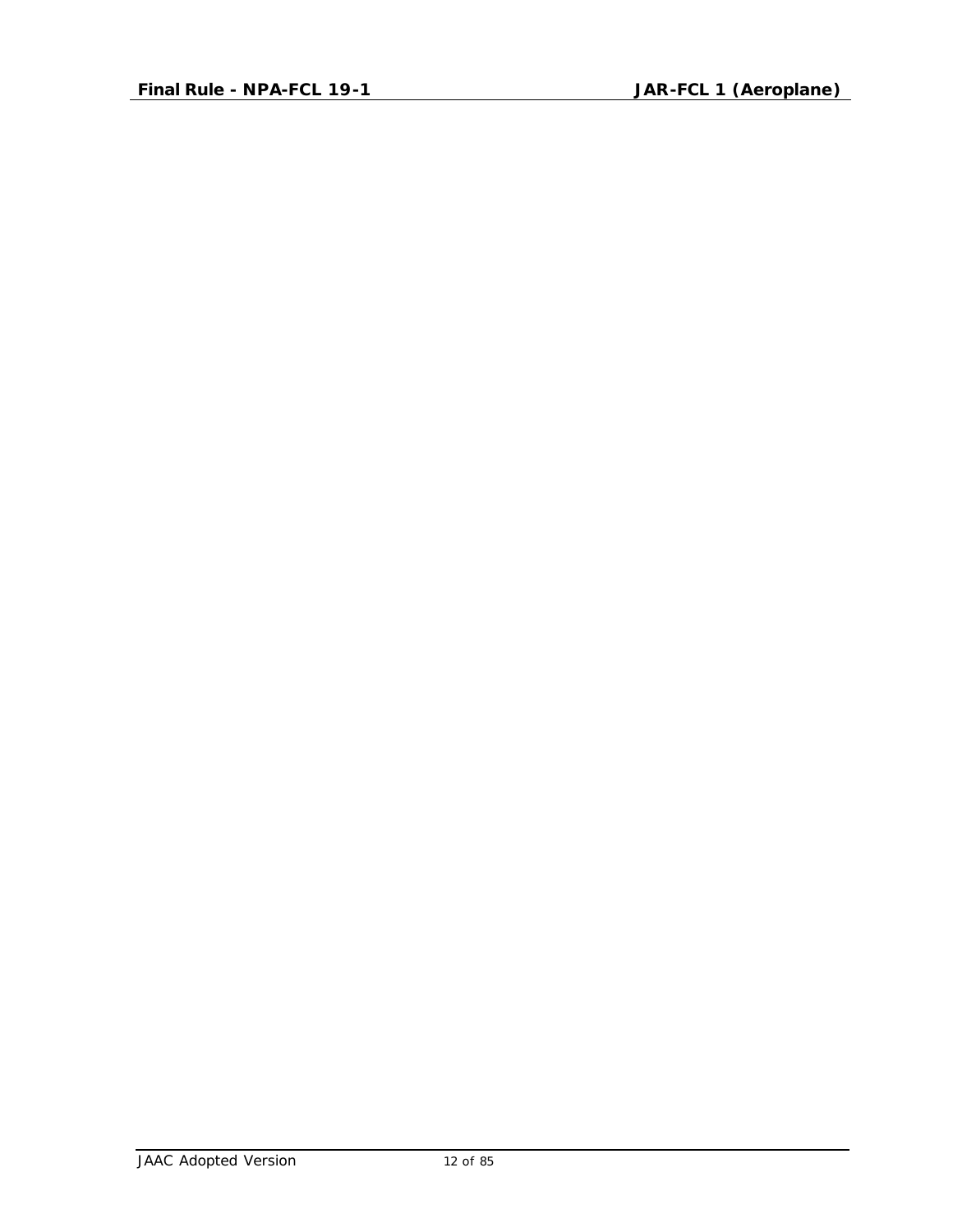**Section 1**

# **Subpart C**

# **PRIVATE PILOT LICENCE (AEROPLANE) – PPL(A)**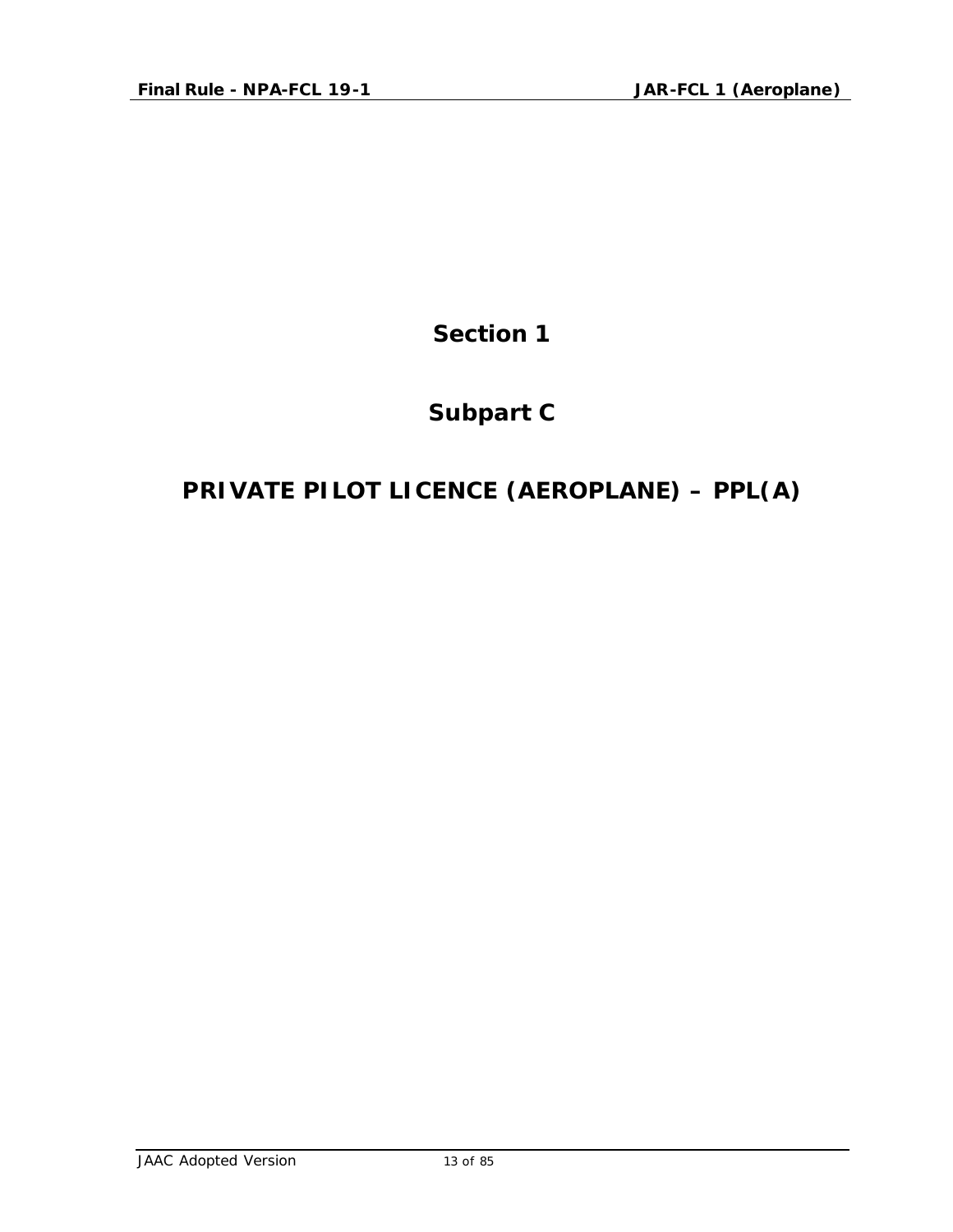#### **JAR–FCL 1.120 Experience and crediting**

*Amendment to this paragraph*

An applicant for a PPL(A) shall have completed at least 45 hours flight time as a pilot of aeroplanes; a total of 5 hours of this 45 hours may have been completed in a *BITD (see Appendix 1 to JAR-FCL 1.125), a* FNPT or a flight simulator. Holders of pilot licences or equivalent privileges for helicopters, microlight helicopters, gyroplanes and microlights having fixed wings and moveable aerodynamic control surfaces acting in all three dimensions, gliders, self-sustaining gliders or self-launching gliders may be credited with 10% of their total flight time as pilot-in-command in such aircraft up to a maximum of 10 hours towards a PPL(A).

Source :

WP FCL/C  $#$  157, LST  $#$  5 Full Report Item 6.a.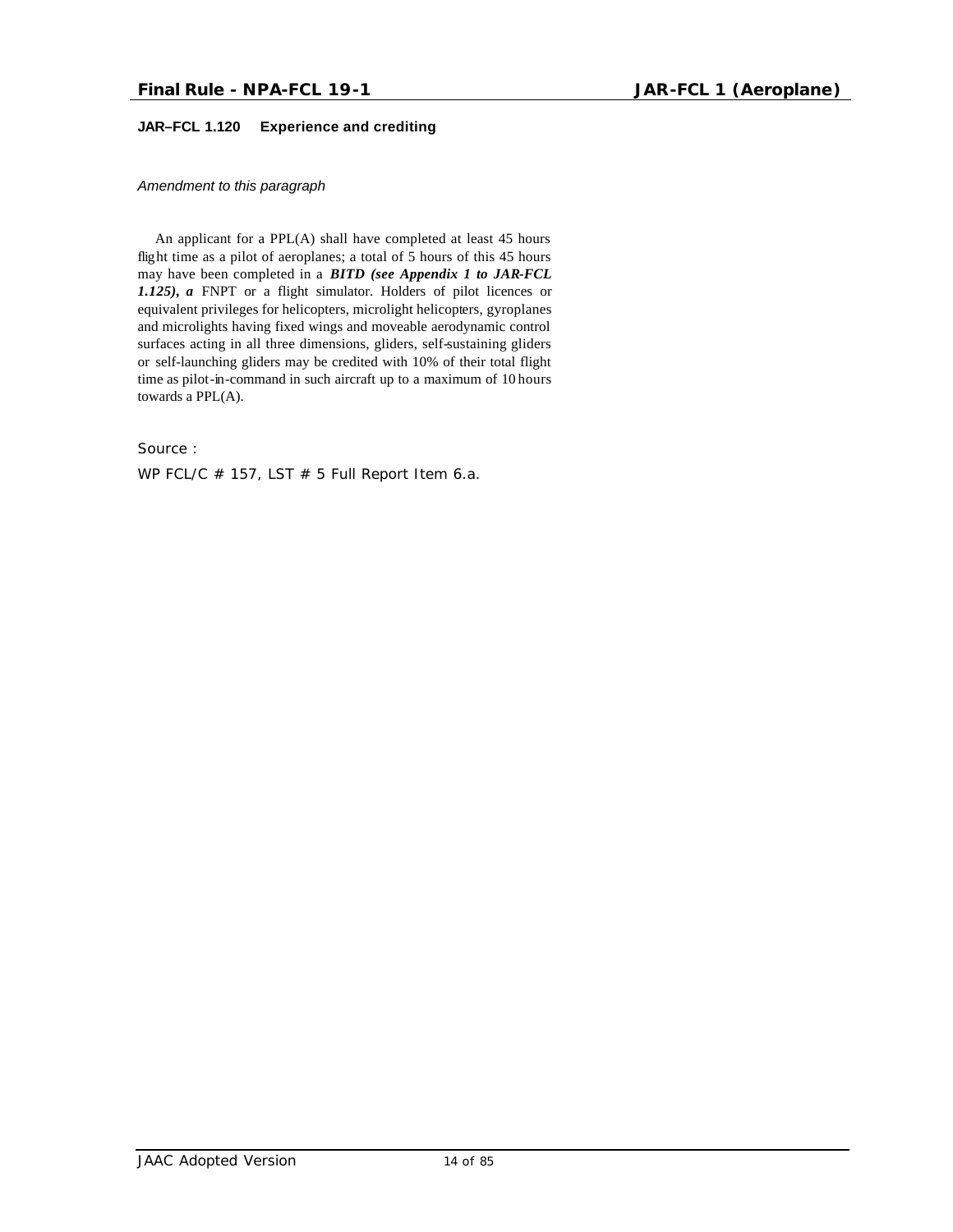**JAR–FCL 1.135 Skill** (See JAR–FCL 1.125(a)) (See Appendix 1 to JAR–FCL 1.130 & 1.135, *and* Appendix 2 to JAR–FCL 1.135 and Appendix 1 and 3 to JAR–FCL 1.240)

*Amendment to the references*

Source :

WP JAA LST # 16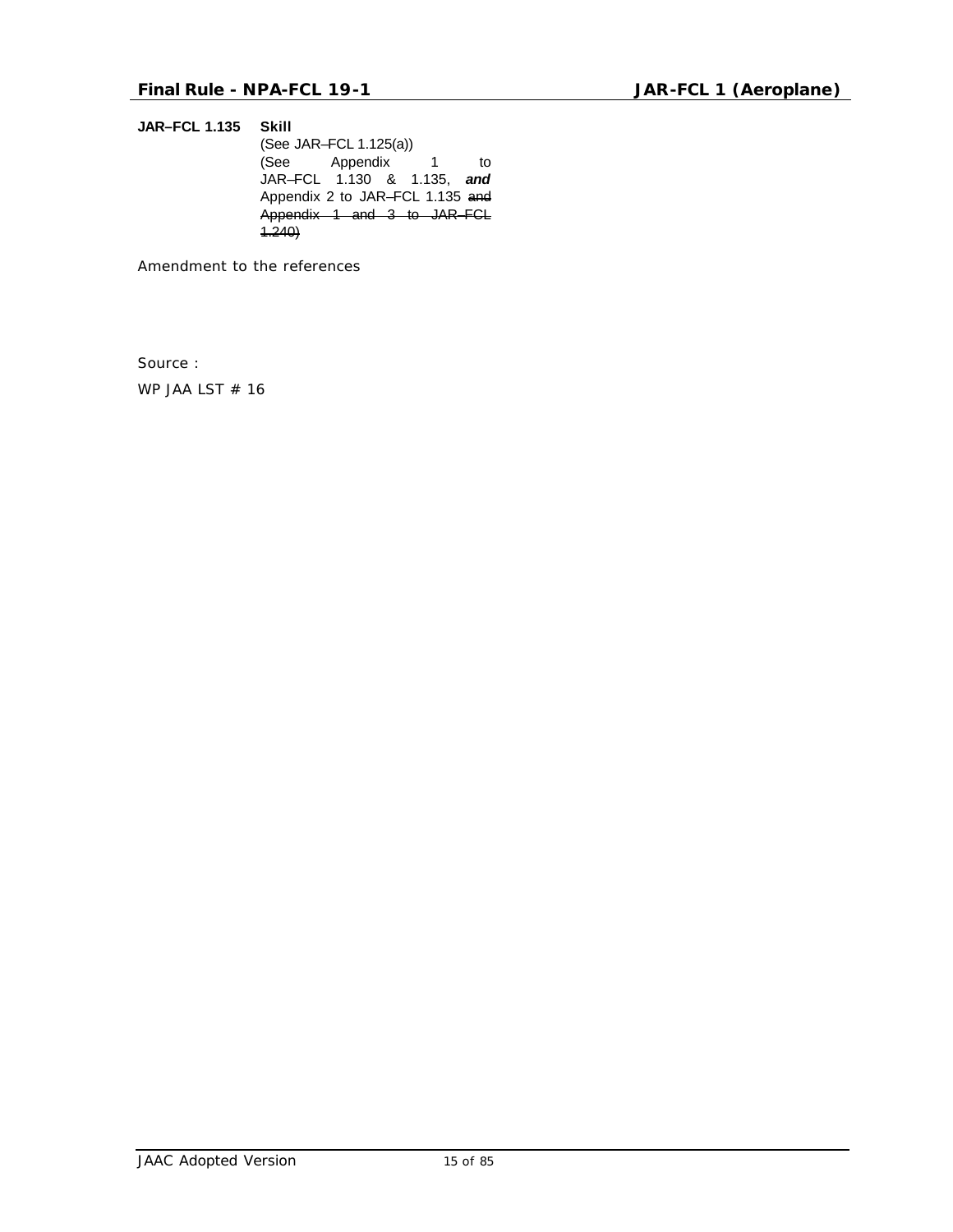#### **Appendix 1 to JAR–FCL 1.125 PPL(A) training course – Summary**

*New paragraph 4, others to be renumbered !*

#### *BASIC INSTRUMENT TRAINING DEVICES (BITD)*

#### *4. A BITD may be used for flight training for :*

- *flight by reference solely to instruments;*
- *navigation using radio navigation aids (see exercises paragraph 3 above); and*
- basic instrument flight (see AMC FCL 1.125, exercises 18C and 19)

#### *The use of the BITD is subjected to the following:*

- *the training shall be complemented by exercises on an aeroplane;*
- *the record of the parameters of the flight must be available; and*
- *A FI(A) shall conduct the instruction.*

Source : WP FCL/C  $#$  157, LST  $#$  5 Full Report Item 6.a.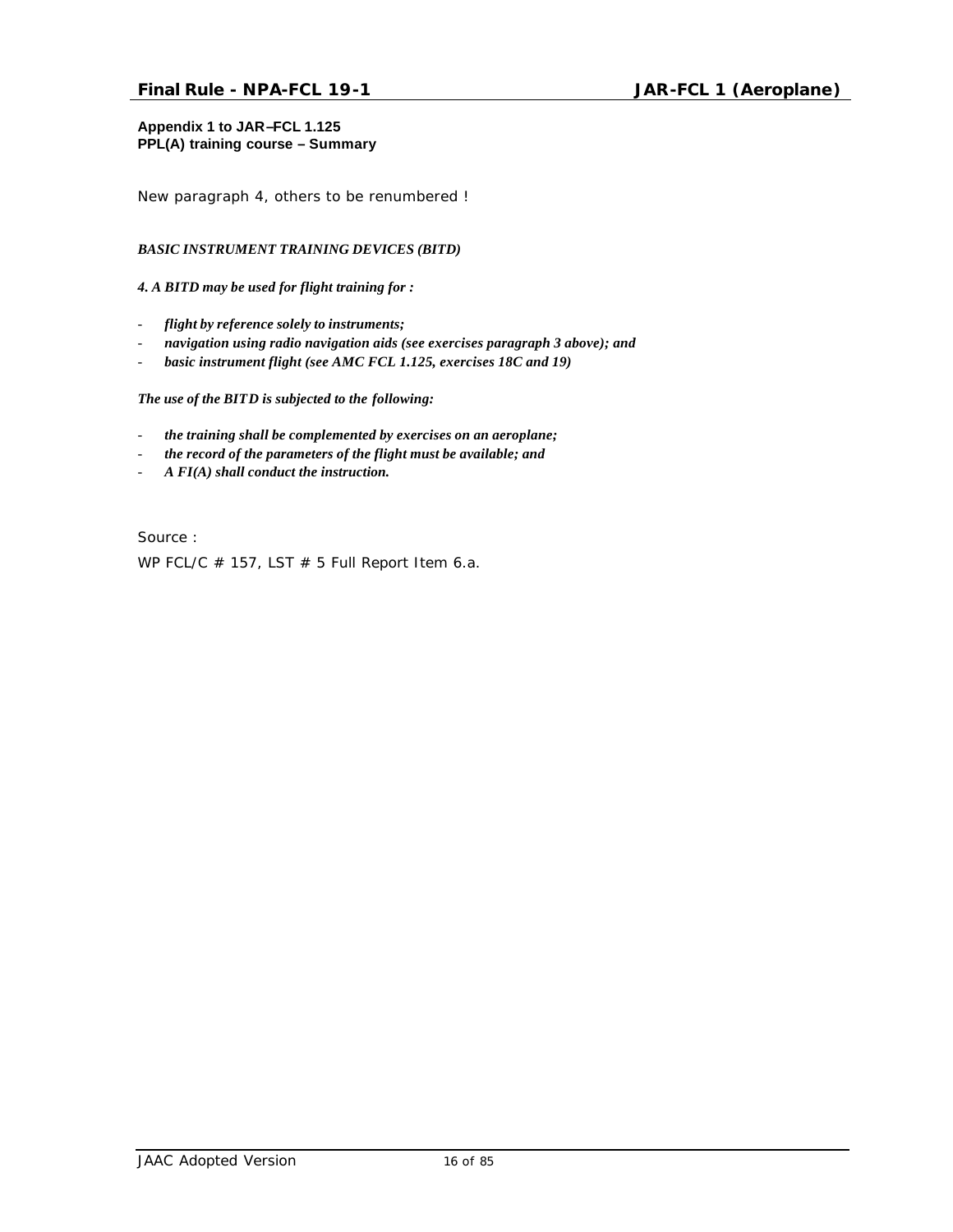#### **Appendix 1 to JAR–FCL 1.130 & 1.135 Theoretical knowledge examination and skill test for the PPL(A)**

*Amendments to paragraphs 1 and 5.*

#### THEORETICAL KNOWLEDGE EXAMINATION

1 *The procedures for the conduct of the PPL examination will be determined by the Authority*. This examination shall be in written form and may be taken on one or more days at the discretion of the Authority and shall comprise nine Subjects as indicated below. An examination paper may cover several Subjects. The total time shall not exceed 6 hours and *There shall be a total of at least 120 questions*. the following: An examination paper may cover several subjects:

| <b>Subject</b>                    | <b>Cime</b> |                       |
|-----------------------------------|-------------|-----------------------|
|                                   |             |                       |
| Air Law and ATC Procedures        | 0h45        |                       |
| Aircraft General Knowledge        | 0h30        |                       |
| Flight Performance and Planning   | 1h00        | <b>Subdivision of</b> |
| Human Performance and Limitations | 0h30        | times is at the       |
| Meteorology                       | 0h30        | discretion of the     |
| Navigation                        | 1h00        | <b>Authority</b>      |
| <b>Operational Procedures</b>     | 0b30        |                       |
| Principles of Flight              | 0h45        |                       |
| Communications                    | 0h30        |                       |
| Total                             | 6h00        |                       |

At the discretion of the Authority, Communication practical classroom testing may be conducted *a*At the *discretion of the Authority.* separately.

2 The majority of the questions shall be multiple choice.

3 The examinations will be provided in the language(s) considered appropriate by the Authority. The Authority shall inform applicants of the language(s) in which the examinations will be conducted.

4 A pass in a Subject will be awarded to an applicant achieving at least 75% of the marks allocated to that Subject. Marks shall only be awarded for correct answers.

5 Subject to any other conditions in JAR–FCL , an applicant shall be deemed to have successfully completed the theore tical examinations for the PPL(A) when awarded a pass in all parts within a period of 12 *18* months, *counted from the end of the calendar month when the applicant first attempted an examination.* A pass in the theoretical knowledge examination will be accepted for the grant of the private pilot licence during the 24 months from the date of successfully completing the examinations.

Source:

WP JAA LST  $# 11$ , and Proposal from LSST(E), LST  $# 5$  Full meeting item 10.b.

*> Amended by the LST (LST#11) after review of the consultation comments.*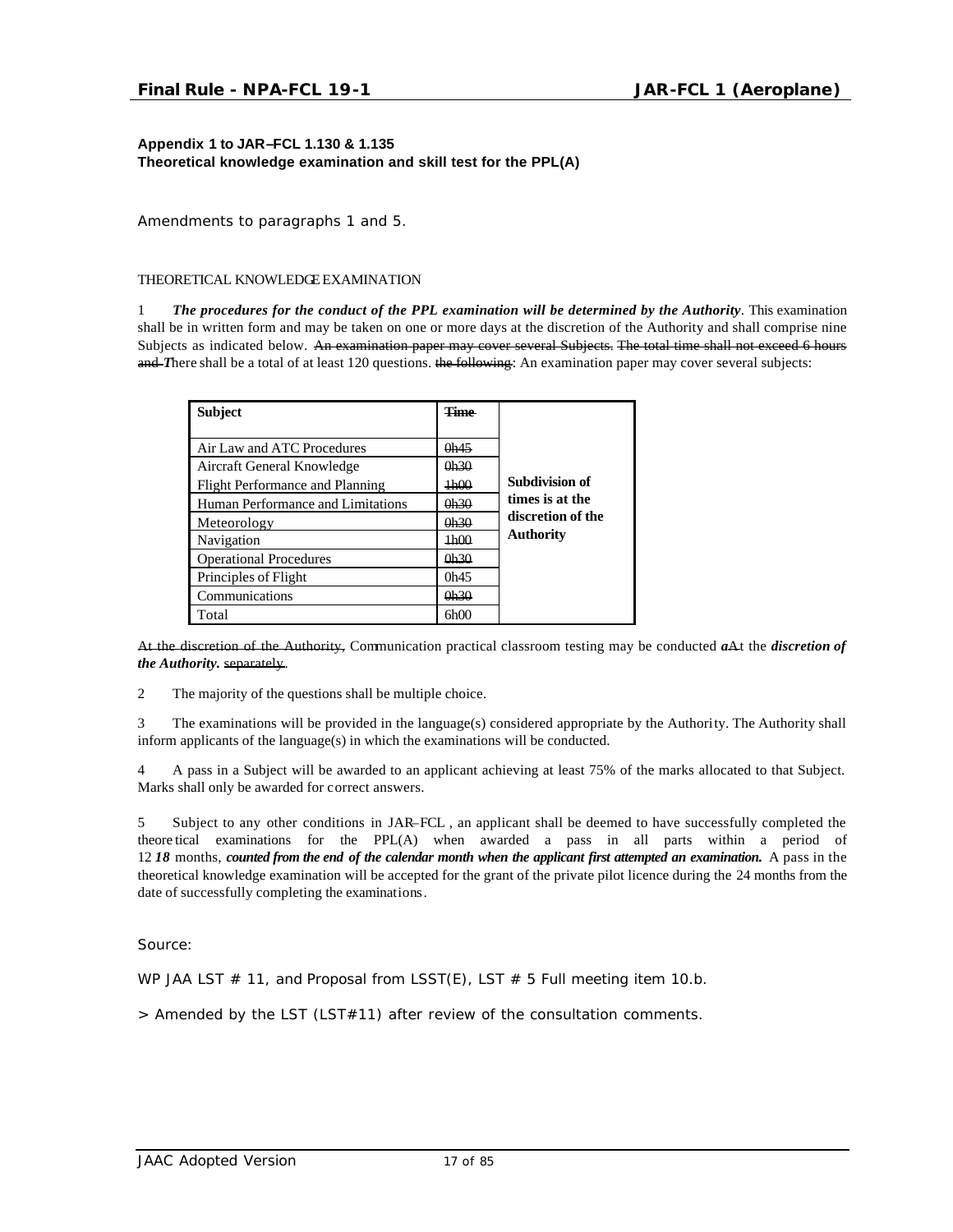#### **Appendix 2 to JAR–FCL 1.135 Contents of the skill test for the issue of a PPL(A)**

*Amendment of Section 5, new item e.*

| <b>SECTION 5</b><br>ABNORMAL AND EMERGENCY PROCEDURES   |                                                              |  |  |
|---------------------------------------------------------|--------------------------------------------------------------|--|--|
| This section may be combined with Sections 1 through 4. |                                                              |  |  |
| a                                                       | Simulated engine failure after take-off (SINGLE-ENGINE ONLY) |  |  |
| b                                                       | * Simulated forced landing (SINGLE-ENGINE ONLY)              |  |  |
| C                                                       | Simulated precautionary landing (SINGLE-ENGINE ONLY)         |  |  |
| d                                                       | Simulated emergencies                                        |  |  |
| e                                                       | Oral questions                                               |  |  |

Source :

WP JAA LST # 16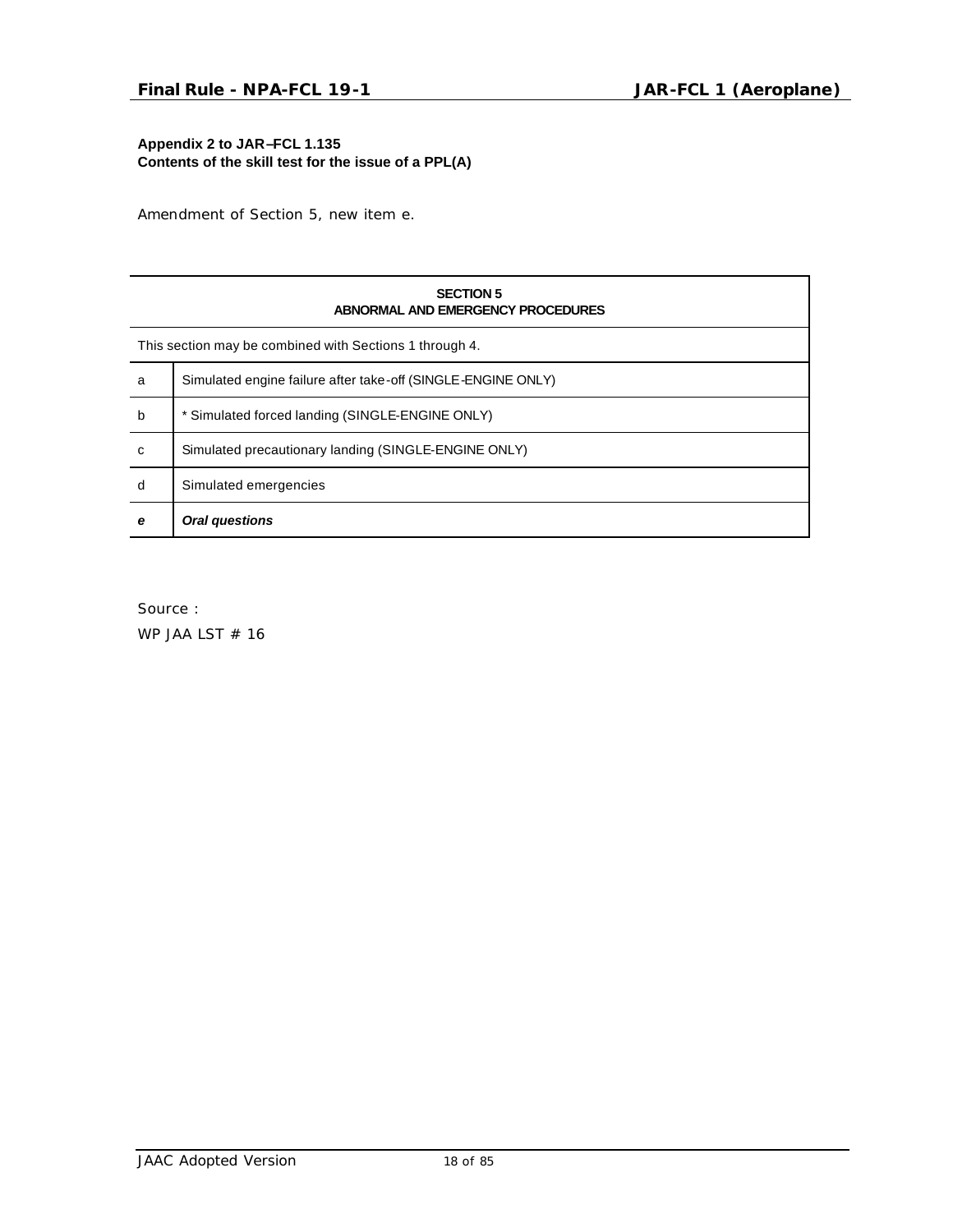**Section 1**

# **Subpart D**

# **COMMERCIAL PILOT LICENCE (Aeroplane) – CPL(A)**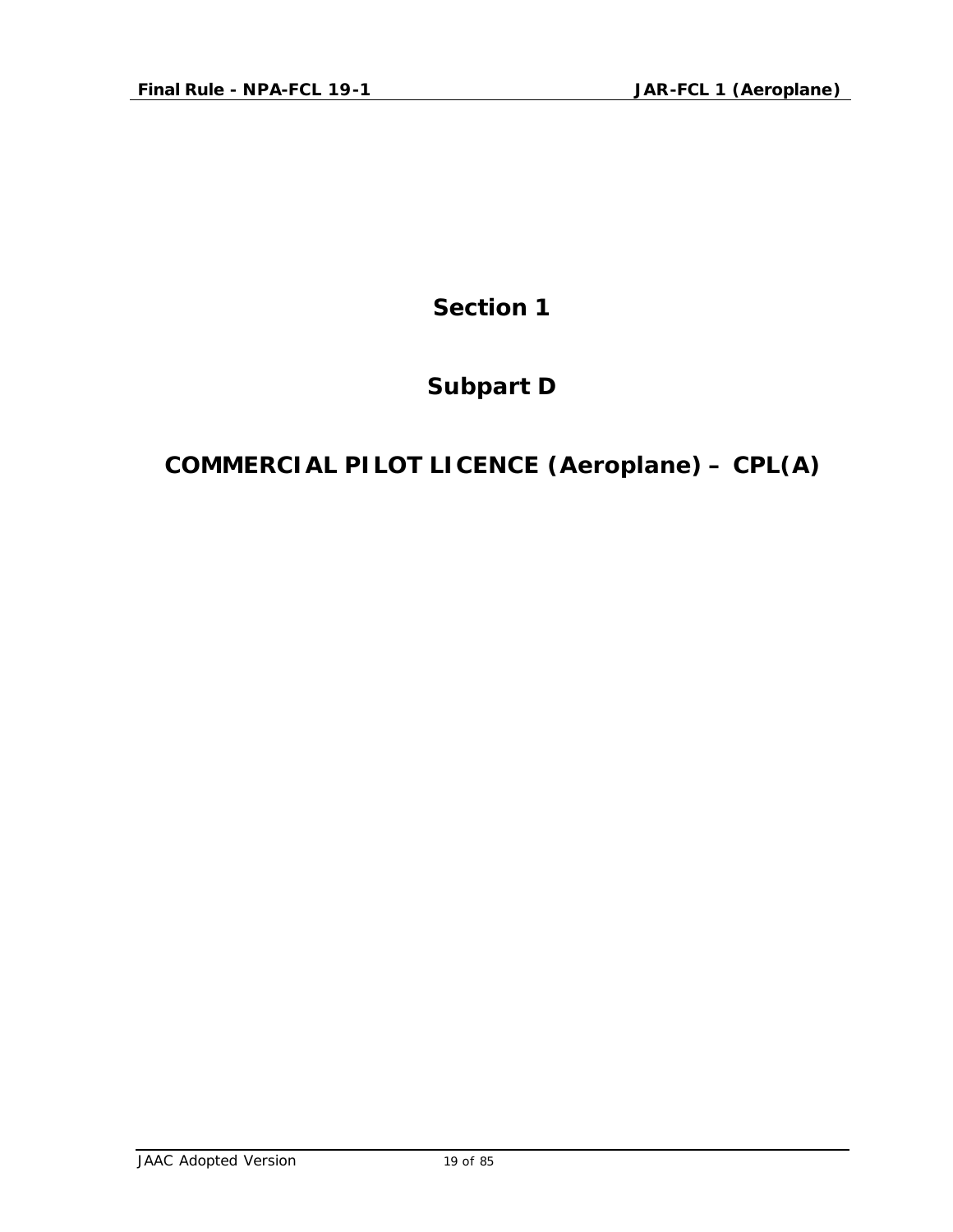#### **JAR–FCL 1.150Privileges and conditions**

*Amendment to paragraph (b)*

(b) *Conditions*. An applicant for a CPL(A) who has complied with the conditions specified in JAR–FCL 1.140, 1.145 and 1.155 through 1.170 shall have fulfilled the requirements for the issue of at least a CPL(A) containing *including at least* the class/type rating for the aeroplane used on *in* the skill test and, if an instrument rating course and test completed in accordance with JAR-FCL 1 Subpart E are included, the instrument rating.

Source :

WP JAA LST # 16, Editorial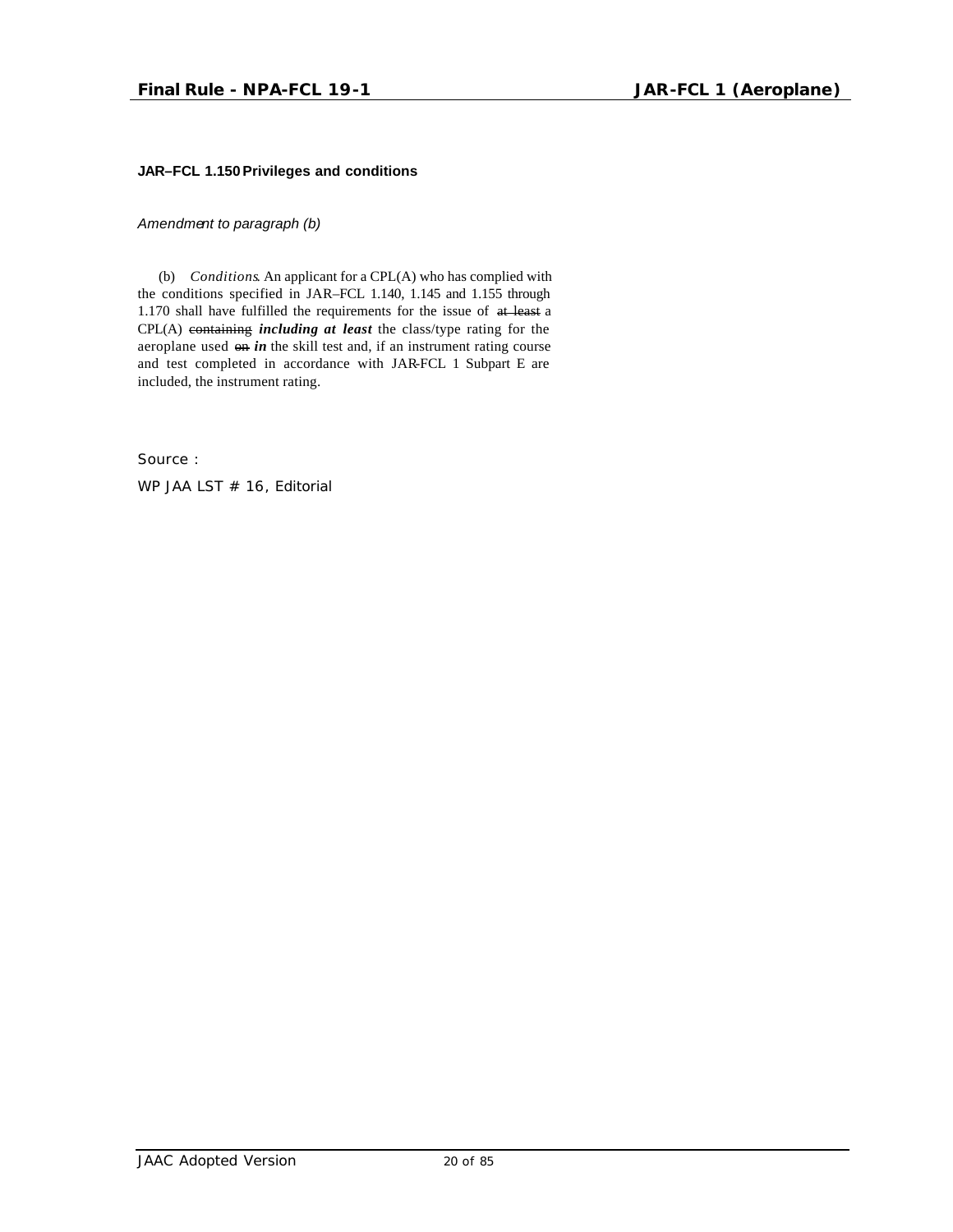**Appendix 1 to JAR–FCL 1.160 & 1.165(a)(1) ATP(A) integrated course**

*Amendment to paragraphs 4 and 13 (e)(i)*

4 An applicant may be admitted to training either as an ab-initio entrant, or as a holder of a PPL(A) *or PPL(H)* issued in accordance with ICAO Annex 1. An ab-initio entrant shall meet the student pilot requirements of JAR–FCL Subpart B. In the case of a PPL(A) *or PPL(H)* entrant, 50% of the aeroplane *aircraft* hours flown by the entrant prior to the course may be credited towards the required flight instruction (JAR-FCL 1.165(a)(1) and Appendix 1 to JAR-FCL 1.165(a)(1), paragraph 13) up to a credit of 40 hours flying experience or 45 hours if an aeroplane night flying qualification has been obtained, of which up to 20 hours may be dual instruction. This credit for the hours flown shall be at the discretion of the FTO and entered into the applicant's training record. In the case of a student pilot who does not hold a pilot licence and with the approval of the Authority a FTO may designate certain dual exercises (see AMC FCL 1.160  $\&$  1.165(a)(1), phase 2 & 3) to be flown in a helicopter or a TMG up to a maximum of 20 hours.

Source :

. .

WP JAA LST  $# 36$  and LST  $# 8$  report item 8. O.

#### FLYING TRAINING

13 The flying training, not including type rating training, shall comprise a total of at least 195 hours, to include all progress tests, of which up to 55 hours for the entire course may be instrument ground time.Within the total of 195 hours, applicants shall complete at least:

(a) 95 hours of dual instruction of which up to 55 hours may be instrument ground time;

(b) 100 hours as pilot-in-command including 50 hours VFR flight and 50 hours instrument flight time as student pilot-in-command (SPIC). (SPIC time shall be credited as pilot-in-command time, unless the flight instructor had to influence or control any part of the flight. A ground de-briefing by the flight instructor does not affect the crediting as pilot-in-command time);

(c) 50 hours of cross-country flight as pilot-in-command including a VFR cross-country flight totalling at least 540 km (300 NM) in the course of which full stop landings at two aerodromes different from the aerodrome of departure shall be made;

(d) 5 hours flight time in aeroplanes shall be completed at night comprising 3 hours of dual instruction including at least 1 hour of cross-country navigation and 5 solo take-offs and 5 solo full stop landings; and

(e) 115 hours of instrument time comprising:

(i) 50 hours of instrument flight instruction of which up to 25 hours may be instrument ground time in a FNPT I, or 40 hours if all the instrument ground training is conducted in an FNPT II or flight simulator. *With the agreement of the approving Authority not more than 10 hours of FNPT II or flight simulator instrument ground time may be conducted in a FNPT I.*

- (ii) 50 hours as SPIC; and
- (iii) 15 hours multi-crew co-operation, for which a flight simulator or FNPT II may be used.

See AMC-FCL 1.160  $& 1.165(a)(1)$  for the flight instruction syllabus.

Source :

WP JAA LST  $#$  18, LST  $#$  5 Full Report Item 6.b.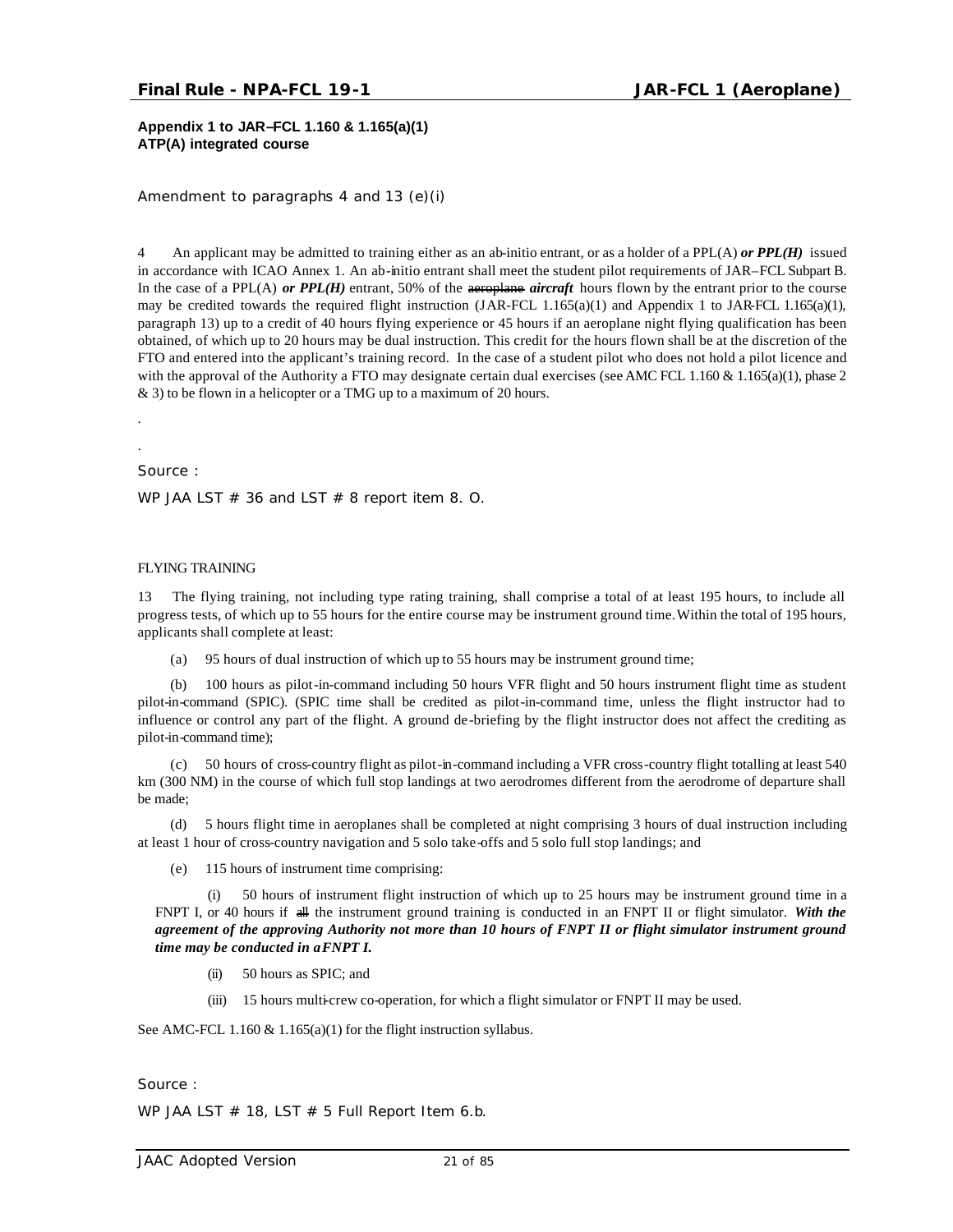**Appendix 1 to JAR–FCL 1.160 & 1.165(a)(2) CPL(A)/IR integrated course**

*Amendment to paragraphs 4 and 12 (e)(i)*

4 An applicant may be admitted to training either as an ab-initio entrant, or as a holder of a PPL(A) *or PPL(H)* issued in accordance with ICAO Annex 1. An ab-initio entrant shall meet the student pilot requirements of JAR–FCL Subpart B. In the case of a PPL(A) *or PPL(H)* entrant, 50% of the **aeroplane** *aircraft* hours flown by the entrant prior to the course may be credited towards the required flight instruction  $(JAR\text{-}FCL\ 1.165(a)(2))$  and Appendix 1 to JAR-FCL 1.165(a)(2), paragraph 12) up to a credit of 40 hours flying experience or 45 hours if an aeroplane night flying qualification has been obtained, of which up to 20 hours may be dual instruction. This credit for the hours flown shall be at the discretion of the FTO and entered into the applicant's training record. In the case of a student pilot who des not hold a pilot licence and with the approval of the Authority a FTO may designate certain dual excercises (see AMC FCL 1.160  $\&$  1.165(a)(2), phase 2 & 3) to be flown in a helicopter or a TMG up to a maximum of 20 hours.

.

Source :

WP JAA LST  $# 36$  and LST  $# 8$  report item 8. O.

#### FLYING TRAINING

12 The flying training, not including type rating training, shall comprise a total of at least 180 hours, to include all progress tests, of which up to 40 hours for the entire course may be instrument ground time.Within the total of 180 hours, applicants shall complete at least:

(a) 80 hours of dual instruction of which up to 40 hours may be instrument ground time;

(b) 100 hours as pilot-in-command including 50 hours VFR flight and 50 hours instrument flight time as student pilot-in-command (SPIC). (SPIC time shall be credited as pilot-in-command time, unless the flight instructor had to influence or control any part of the flight. A ground de-briefing by the flight instructor does not affect the crediting as pilot-in-command time);

(c) 50 hours of cross-country flight as pilot-in-command including a VFR cross-country flight totalling at least 540 km (300 NM) in the course of which full stop landings at two aerodromes different from the aerodrome of departure shall be made;

(d) 5 hours flight time in aeroplanes shall be completed at night comprising at least 3 hours of dual instruction including at least one hour of cross-country navigation and 5 solo take-offs and 5 solo full stop landings; and

(e) 100 hours of instrument time comprising:

(i) 50 hours of instrument flight instruction of which up to 25 hours may be instrument ground time in a FNPT I or 40 hours if all the instrument ground training is conducted in an FNPT II or flight simulator. *With the agreement of the approving Authority not more than 10 hours of FNPT II or flight simulator instrument ground time may be conducted in a FNPT I.*

(ii) 50 hours as SPIC.

See AMC FCL 1.160  $\&$  1.165(a)(2) for the flight instruction syllabus.

Source :

WP JAA LST  $#$  18, LST  $#$  5 Full Report Item 6.b.

#### **Appendix 1 to JAR–FCL 1.160 & 1.165(a)(3) CPL(A) integrated course**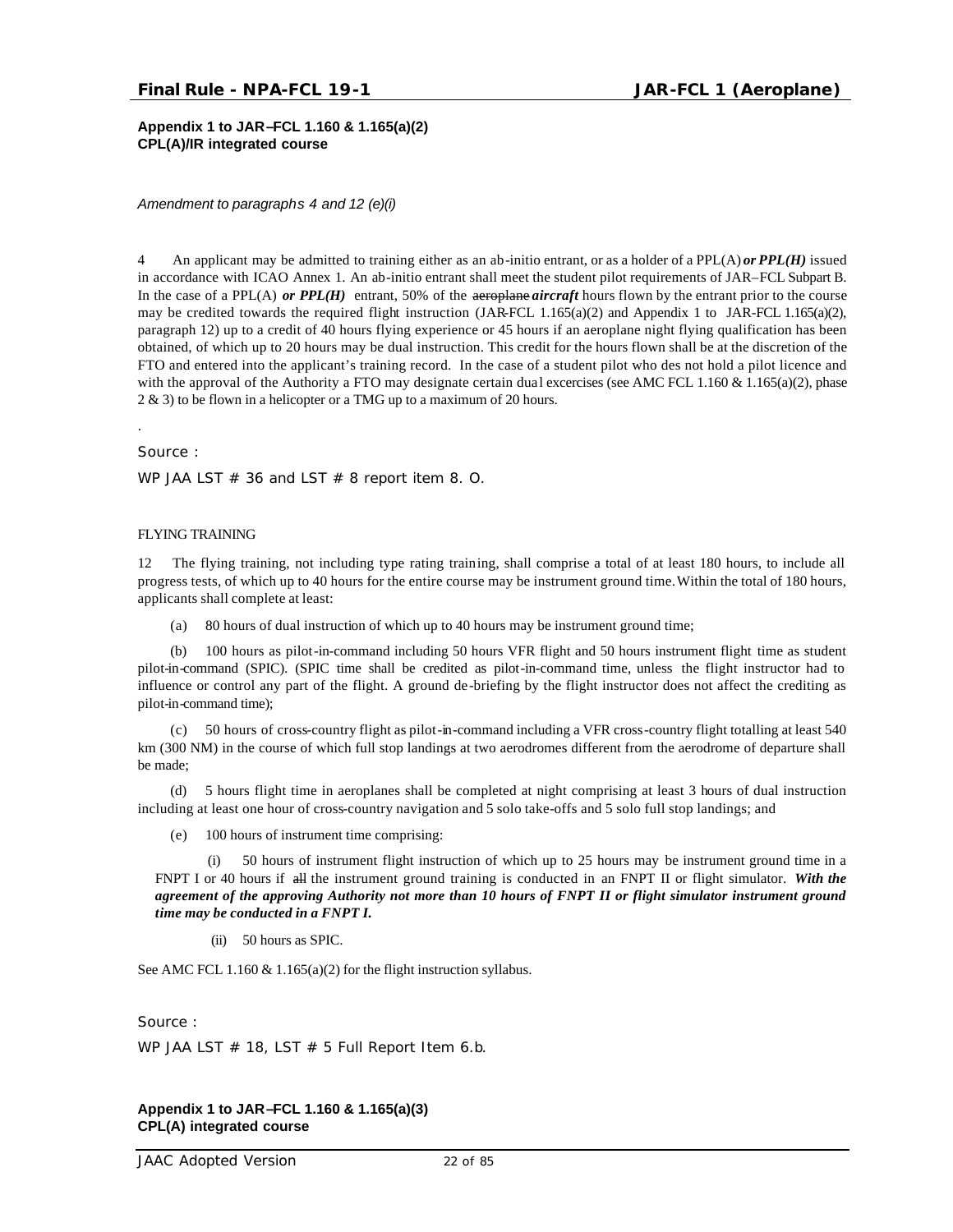*Amendment to paragraph 4*

4 An applicant may be admitted to training either as an ab-initio entrant, or as the holder of a PPL(A) *or PPL(H)*  issued in accordance with ICAO Annex 1. An ab-initio entrant shall meet the student pilot requirements of JAR–FCL Subpart B. In the case of a PPL(A) *or PPL(H)* entrant, 50% of the aeroplane *aircraft* hours flown by the entrant prior to the course may be credited towards the required flight instruction (JAR-FCL 1.165(a)(3) and Appendix 1 to JAR-FCL 1.165(a)(3), paragraph 12) up to a credit of 40 hours flying experience, or 45 hours if an aeroplane night flying qualification has been obtained, of which up to 20 hours may be dual instruction. This credit for the hours flown shall be at the discretion of the FTO and entered into the applicant's training record. In the case of a student pilot who does not hold a pilot licence and with the approval of the Authority a FTO may designate certain dual exercises (see AMC FCL 1.160 & 1.165(a)(3), phase  $2 \& 3$ ) to be flown in a helicopter or a TMG up to a maximum of 20 hours.

Source :

WP JAA LST  $# 36$  and LST  $# 8$  report item 8. O.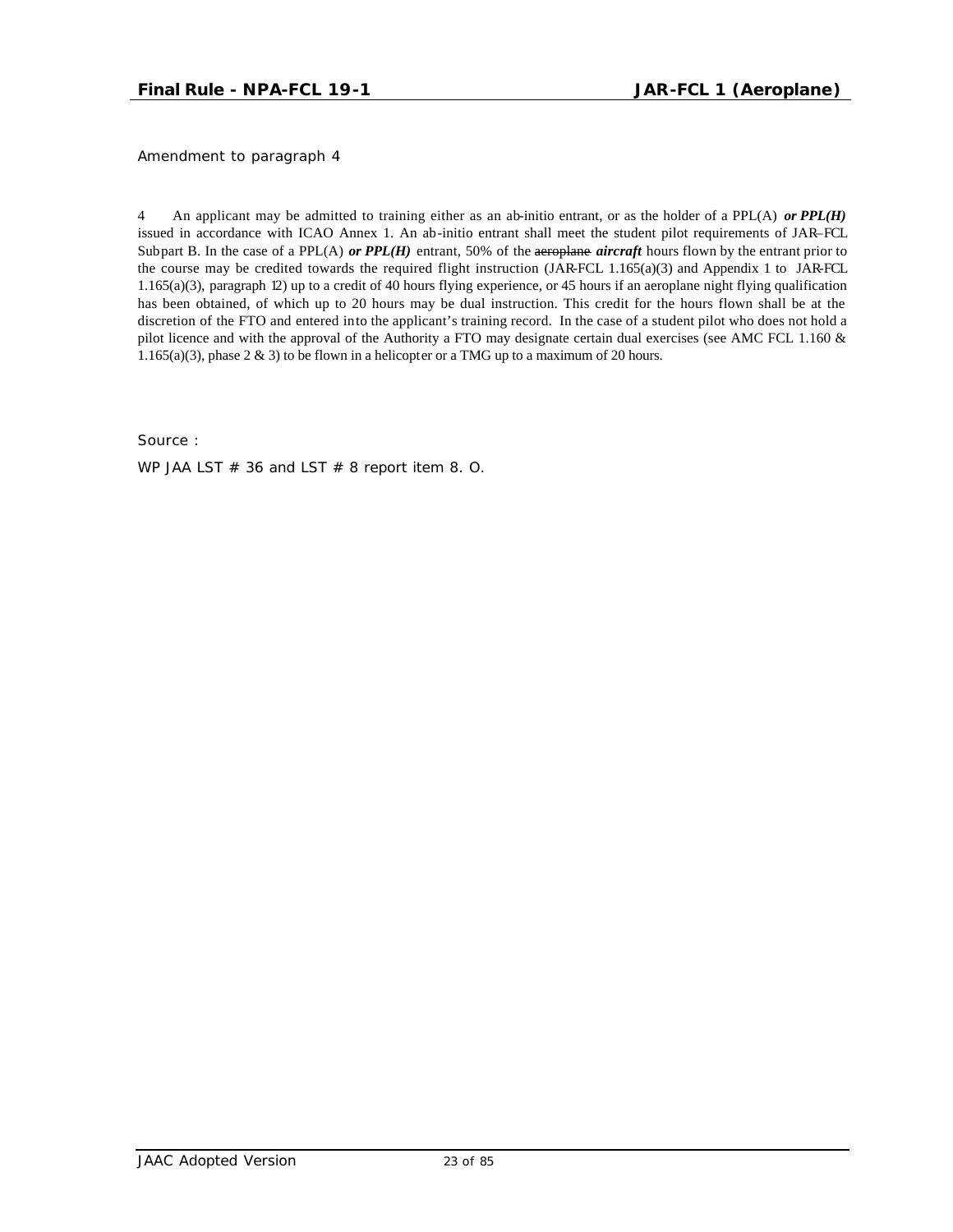**Appendix 1 to JAR-FCL 1.160 & 1.165 (a)84)** 

#### **CPL(A) modular course**

FLYING TRAINING

10Applicants without an instrument rating shall be given at least 25 hours dual flight instruction (see AMC FCL 1.160 & 1.165(a)(4)), including 10 hours of instrument instruction of which up to 5 hours may be instrument ground time in *a BITD or a* FNPT I or II or a flight simulator (See AMC FCL 1.160 & 1.165(a)(4)). Applicants holding a valid IR(A) shall be fully credited towards the dual instrument instruction time. Applicants holding a valid IR(H) may be credited up to 5 hours of the dual instrument instruction time, in which case at least 5 hours dual instrument instruction time shall be given in an aeroplane.

Source :

*> LST Consultation comments review, comment 082.*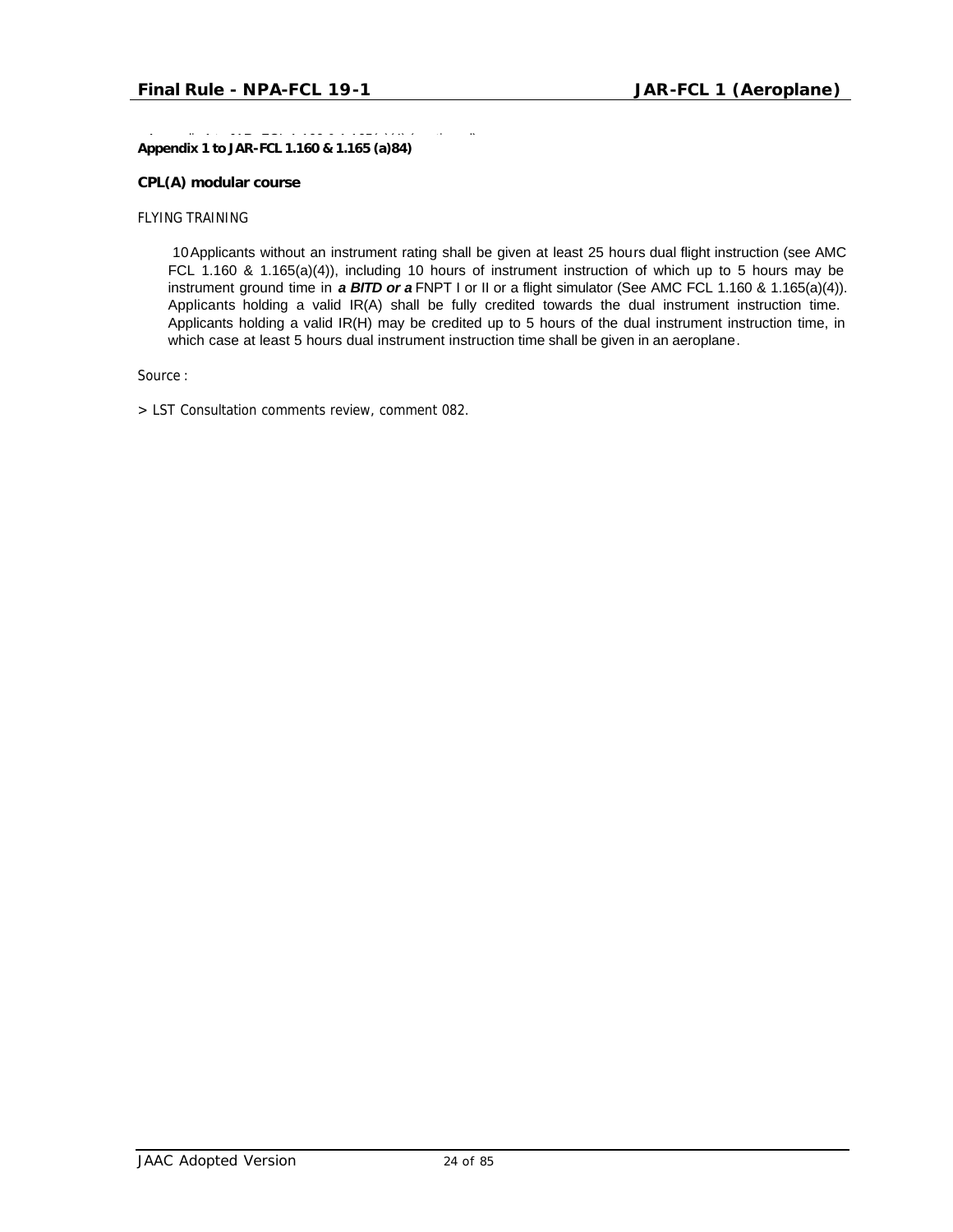**Appendix 2 to JAR–FCL 1.170 Contents of the skill test for the issue of a CPL(A)**

*Amendment of Section 5, new item e.*

| <b>SECTION 5</b><br>ABNORMAL AND EMERGENCY PROCEDURES   |                                                                                                      |  |  |
|---------------------------------------------------------|------------------------------------------------------------------------------------------------------|--|--|
| This section may be combined with sections 1 through 4. |                                                                                                      |  |  |
| a                                                       | Simulated engine failure after take-off (at a safe altitude), fire drill                             |  |  |
| $\mathsf b$                                             | Equipment malfunctions<br>Including alternative landing gear extension, electrical and brake failure |  |  |
| C                                                       | Forced landing (simulated)                                                                           |  |  |
| d                                                       | ATC liaison: compliance, R/T procedures                                                              |  |  |
| e                                                       | Oral questions                                                                                       |  |  |

Source : WP JAA LST  $# 16$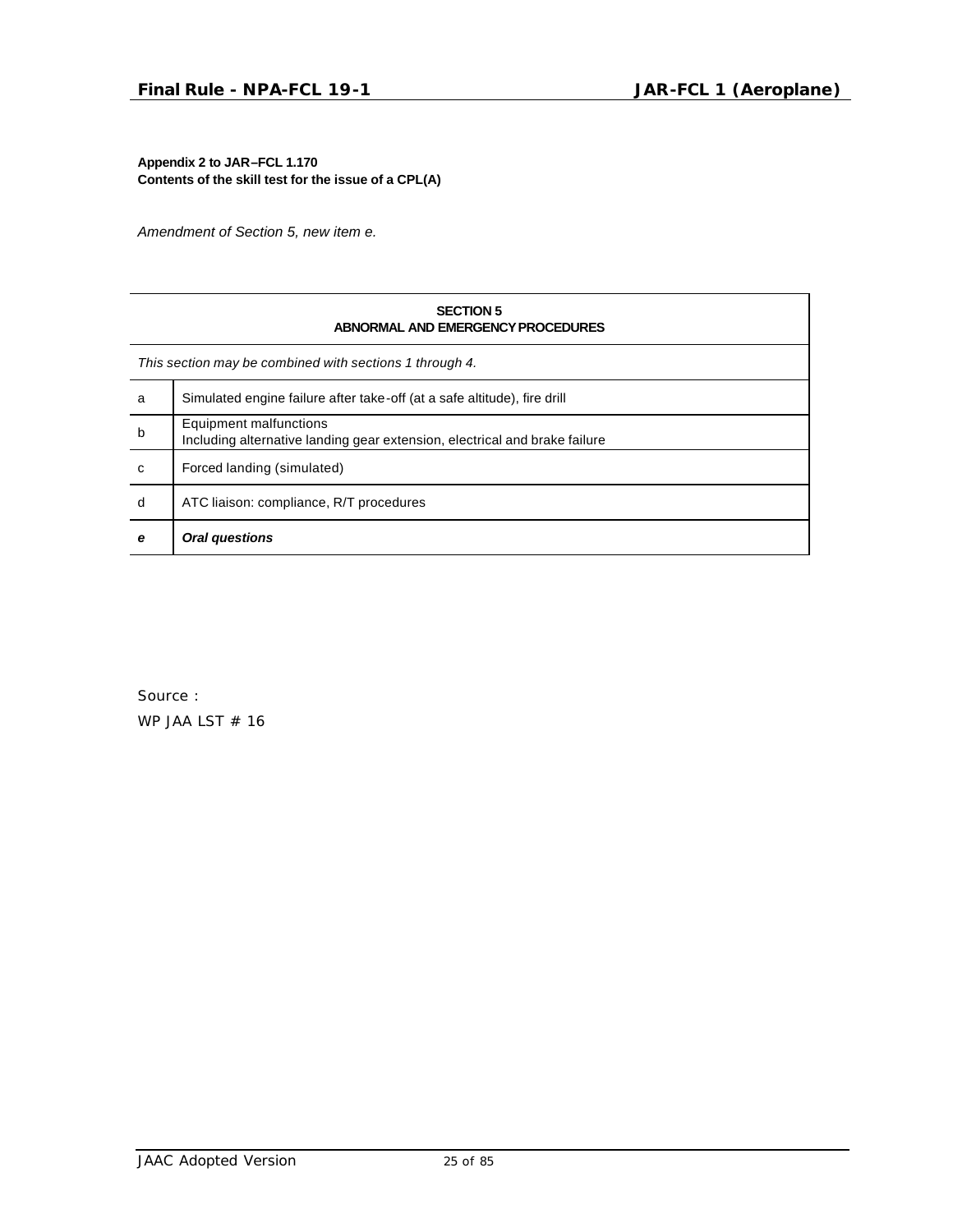**Section 1**

# **Subpart E**

# **INSTRUMENT RATING (Aeroplane) – IR(A)**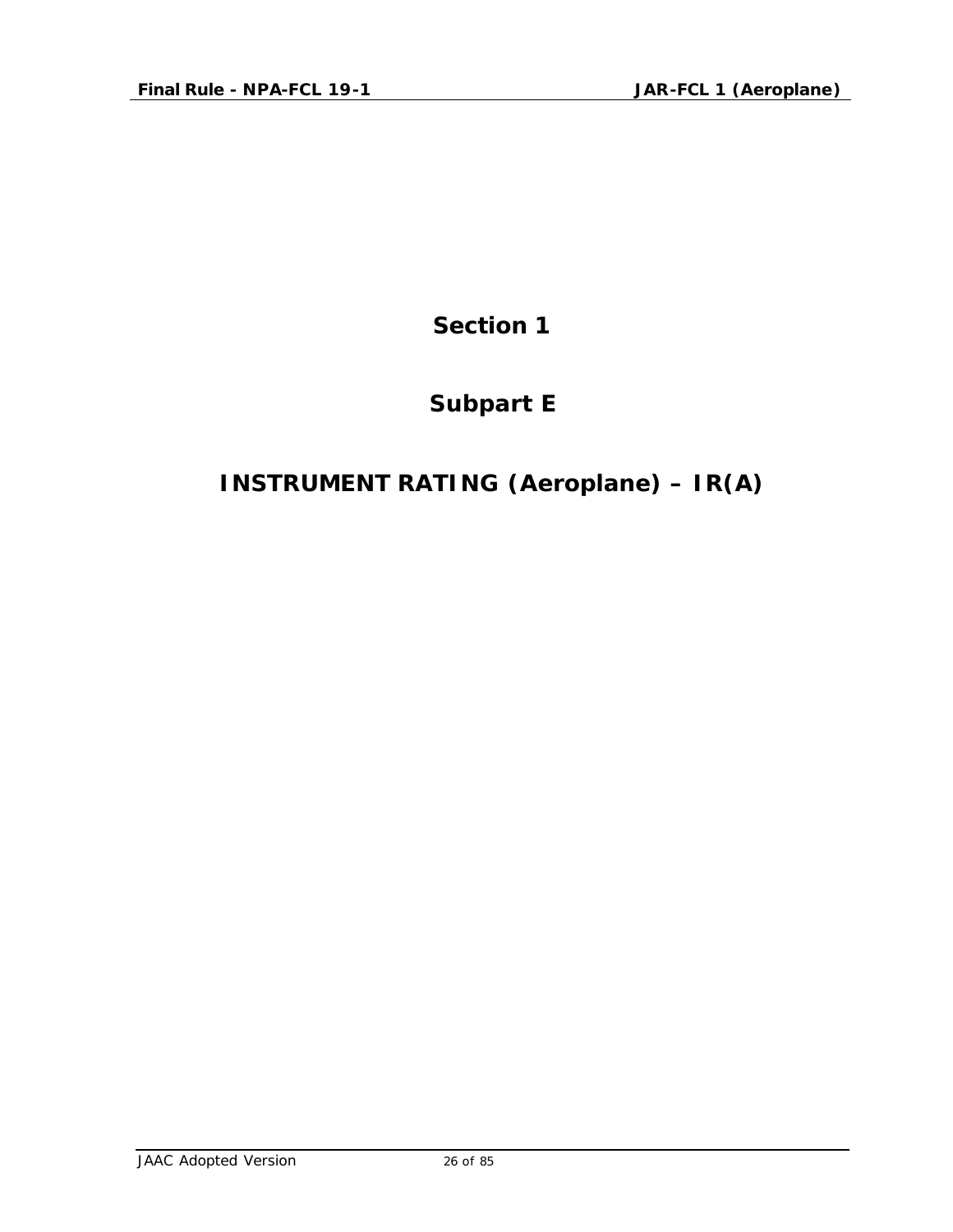#### **JAR–FCL 1.185 Validity, revalidation and renewal** *(See JAR-FCL 1.246)*

*Deletion of paragraphs (c) and (d), and amendments to paragraphs (a), (b) and (e). Paragraph (e) renumbered to become (c).*

(a) An IR(A) is valid for one year *from the date of issue or renewal, or from the expiry date of a current IR(A) if revalidated in accordance with JAR-FCL 1.246(a)*. If an IR(A) for a multi-engine aeroplane is to be revalidated the holder shall complete the instrument requirements of JAR–FCL 1.245(b)(1), which may be conducted in a flight simulator or FNPT II. If an  $IR(A)$  for single engine aeroplanes is to be revalidated the holder shall complete, as a proficiency check, the skill test set out in Appendices 1 and 2 to JAR–FCL 1.210, except for Section 6.

(b) If the  $IR(A)$  is valid for use in single-pilot operations, the revalidation shall be completed in either multi-pilot operations or single-pilot operations. If the IR(A) is restricted for use in multi-pilot operations only, the revalidation *or renewal* shall be completed in multi-pilot operations.

(c) An applicant who fails to achieve a pass in all sections of a proficiency check before the expiry date of an instrumement rating shall not exercise the privileges of that rating until the proficiency check has successfully been completed.

(d) If the rating is to be renewed, the holder shall meet the requirements above and any additional requirements as determined by the Authority.

 $\left(\frac{e}{e}\right)(c)$  If the IR(A) has not been revalidated/renewed within the preceding 7years, the holder will be required to retake the  $IR(A)$ theoretical knowledge examination *and skill test in accordance with Appendix 1 to JAR-FCL 1.210*.

Source :

Item 8.H LST  $#7$  Full report and WP JAA LST  $# 7b$ .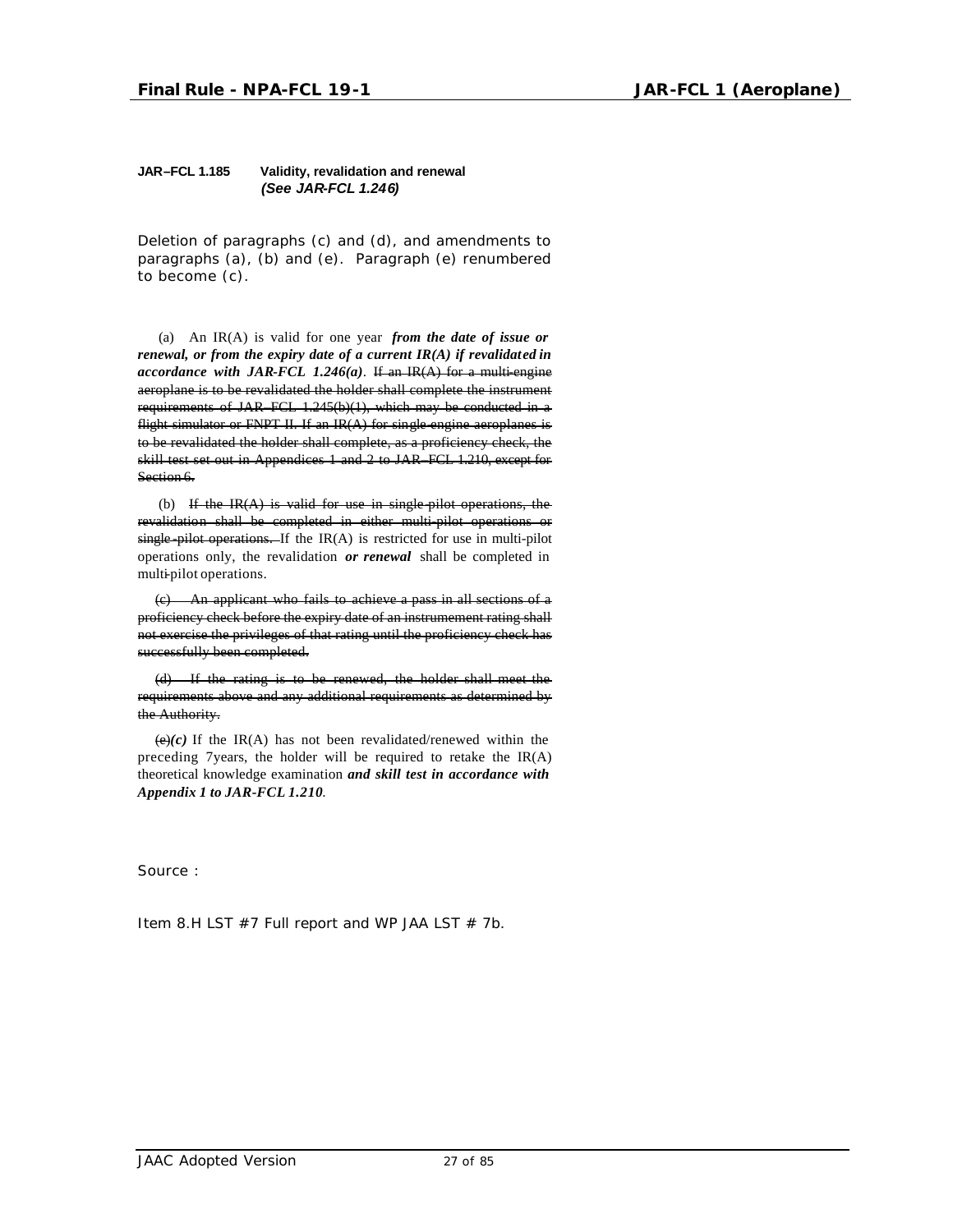**Appendix 1 to JAR–FCL 1.205 IR(A) – Modular flying training course**

*Amendment to paragraph 2.*

2 An applicant for a modular IR(A) course shall be the holder of a PPL(A) or a CPL(A), either licence to include the privileges to fly by night, issued in accordance with ICAO Annex 1. *The Training Organisation shall ensure that the applicant for a multi-engine IR(A) course who has not held a multi-engine aeroplane class or type rating has received the multi-engine training specified in JAR-FCL 1.261(b)(2) prior to commencing the IR(A) course.*

Source :

WP JAA LST  $# 33$ 

*Amendment to paragraphs 9 and 10.*

#### FLYING TRAINING

9 A single-engine IR(A) course shall comprise at least 50 hours instrument time under instruction of which up to 20 hours may be instrument ground time in a FNPT I, or up to 35 hours in a flight simulator or FNPT II, if agreed by the Authority. *With the agreement of the approving Authority not more than 10 hours of FNPT II or flight simulator instrument ground time may be conducted in a FNPT I.*

10 A multi-engine IR(A) course shall comprise at least 55 hours instrument time under instruction of which up to 25 hours may be instrument ground time in a FNPT I, or up to 40 hours in a flight simulator or FNPT II, if agreed by the Authority. *With the agreement of the approving Authority not more than 10 hours of FNPT II or flight simulator instrument ground time may be conducted in a FNPT I.* The remaining instrument flight instruction shall include at least 15 hours in multi-engine aeroplanes.

Source :

WP JAA LST  $#$  18, LST  $#$  5 Full Report Item 6.b.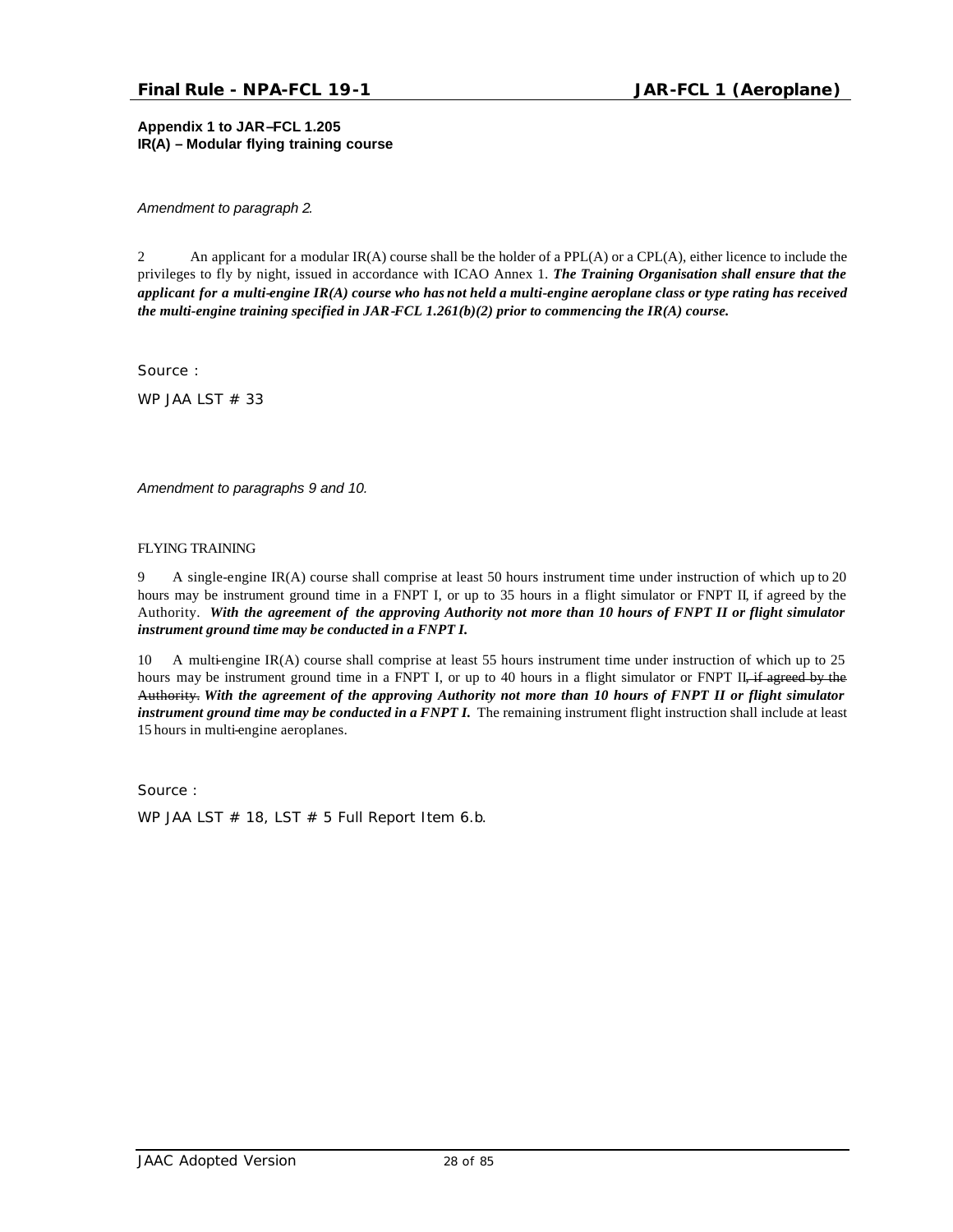**Appendix 1 to JAR–FCL 1.210 IR(A) – Skill test and proficiency check**

*Amendment of the title, and paragraphs 9, 11 and 14.*

9 An applicant shall fly the aeroplane from a position where the pilot-in-command functions can be performed and to carry out the test as if there is no other crew member. The examiner shall take no part in the operation of the aeroplane, except when intervention is necessary in the interests of safety or to avoid unacceptable delay to other traffic. Whenever the examiner or another pilot functions as a co-pilot during the test, the privileges of the instrument rating will be restricted to multi-pilot operations. This *A multi-pilot* restriction may be removed by the applicant carrying out another initial instrument rating *a* skill test *in accordance with Appendix 1 to JAR-FCL 1.210 in* acting as if there was no other crew member on a single-pilot aeroplane *with no other crew member involved in the conduct of the flight*. *The skill test for this purpose may be conducted in an FNPT II or a flight simulator*. Responsibility for the flight shall be allocated in accordance with national regulations.

………

11 An applicant for IR(A) shall indicate to the examiner the checks and duties carried out, including the identification of radio facilities. Checks shall be completed in accordance with the authorised check list for the aeroplane on which the test is being taken. During pre-flight preparation for the test the applicant is required to determine power settings and speeds. Performance data for take-off, approach and landing shall be calculated by the applicant in compliance with the operations manual or flight manual for the aeroplane used.

During the proficiency check for revalidation or renewal of the IR(A) according to JAR–FCL 1.185(a) the licence holder has to demonstrate the same as above to the examiner involved.

………………

14 The skill test contents and sections set out in Appendix 2 to JAR–FCL 1.210 shall be used for the skill test. The format and application form for the skill test may be determined by the Authority (see IEM FCL 1.210). Section 2 item d, and Section 6 of the skill test and the proficiency check may, for safety reasons, be performed in a flight simulator or FNPT II *or flight simulator*.

Source : Item 8.H LST  $#7$  Full report and WP JAA LST  $# 7b$ .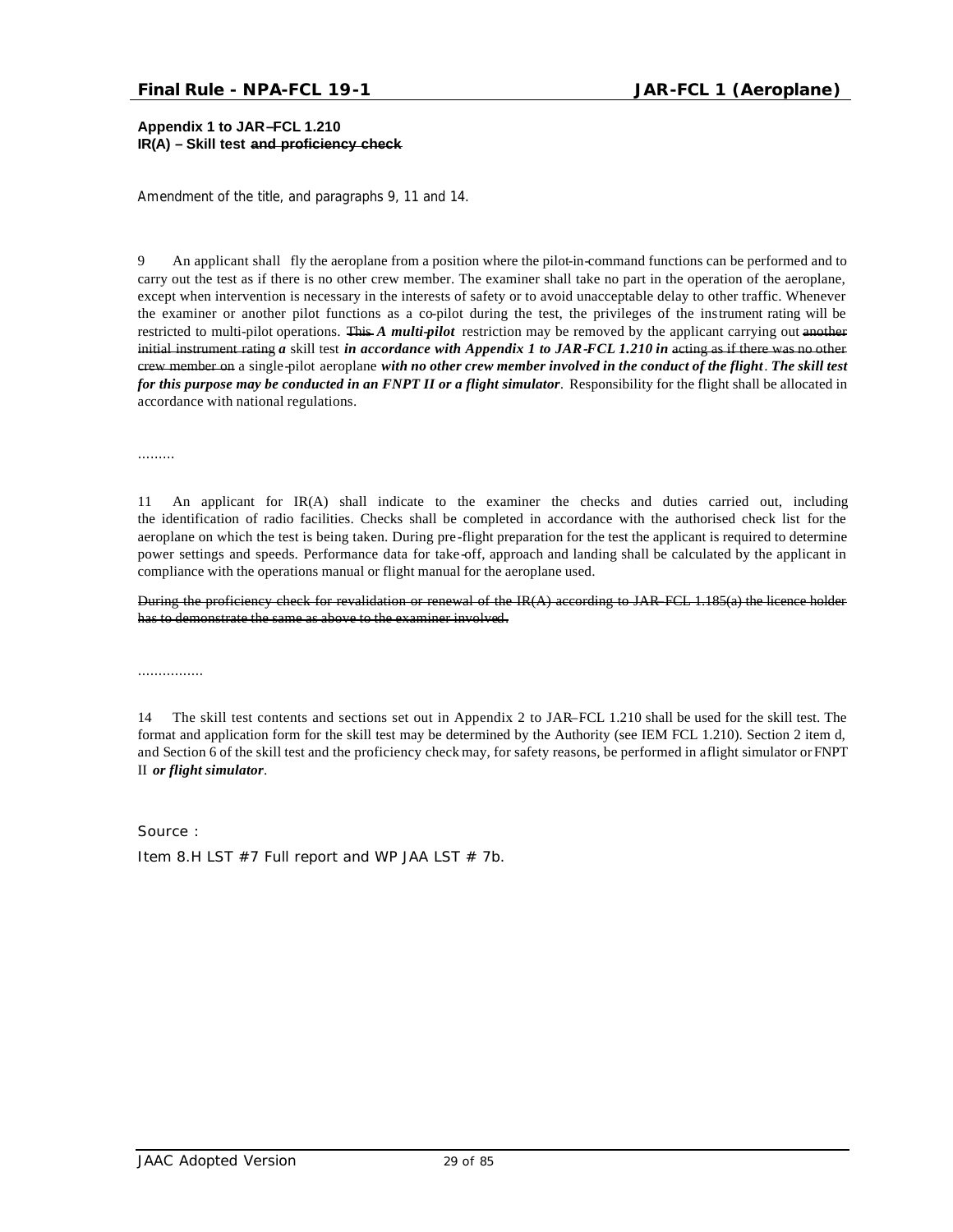#### **Appendix 2 to JAR–FCL 1.210**

**Contents of the skill test/proficiency check for the issue of an IR(A)**

*Amendment of the title.*

Source :

Item 8.H LST  $#7$  Full report and WP JAA LST  $# 7b$ .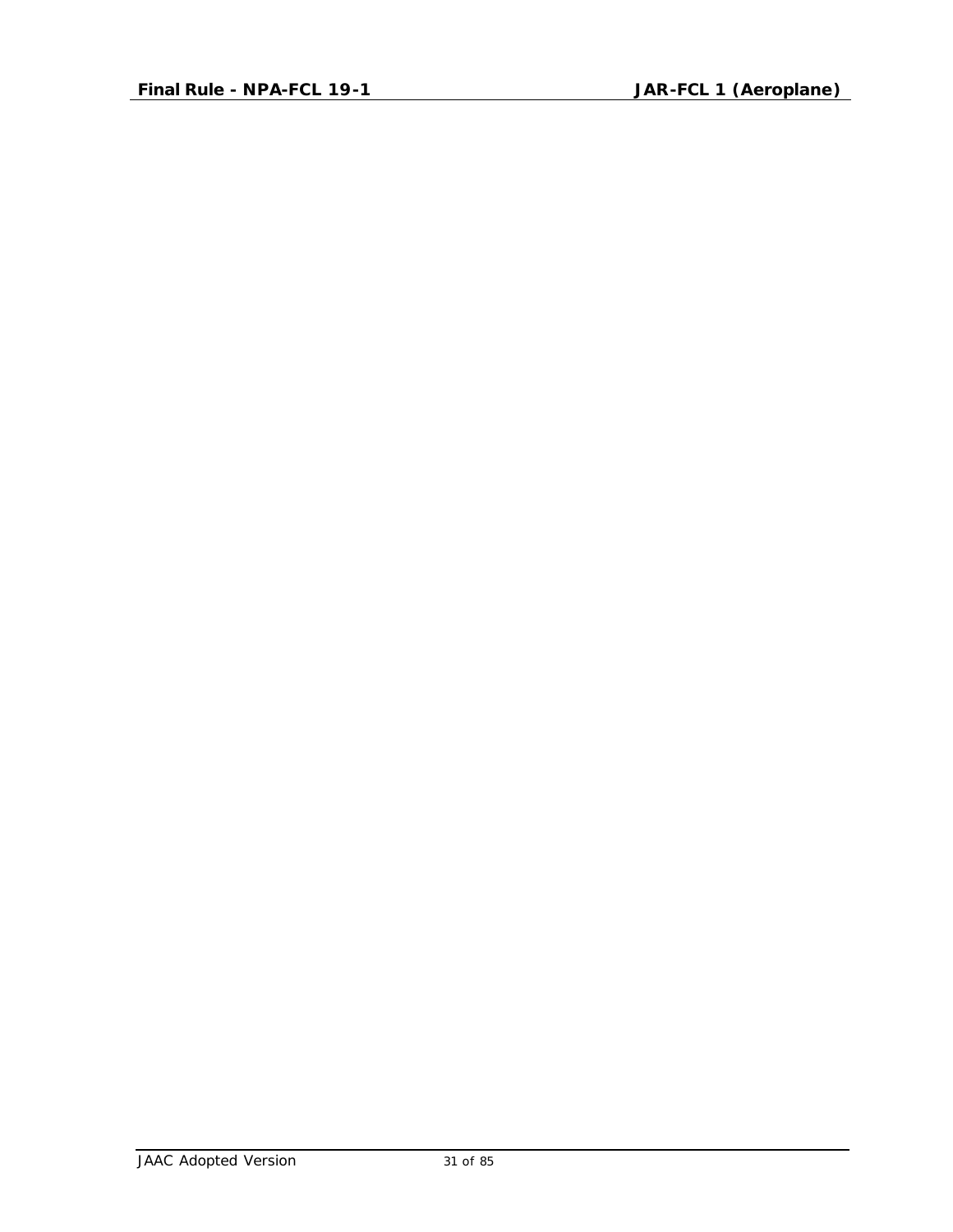**Section 1**

# **Subpart F**

# **CLASS AND TYPE RATING (Aeroplane)**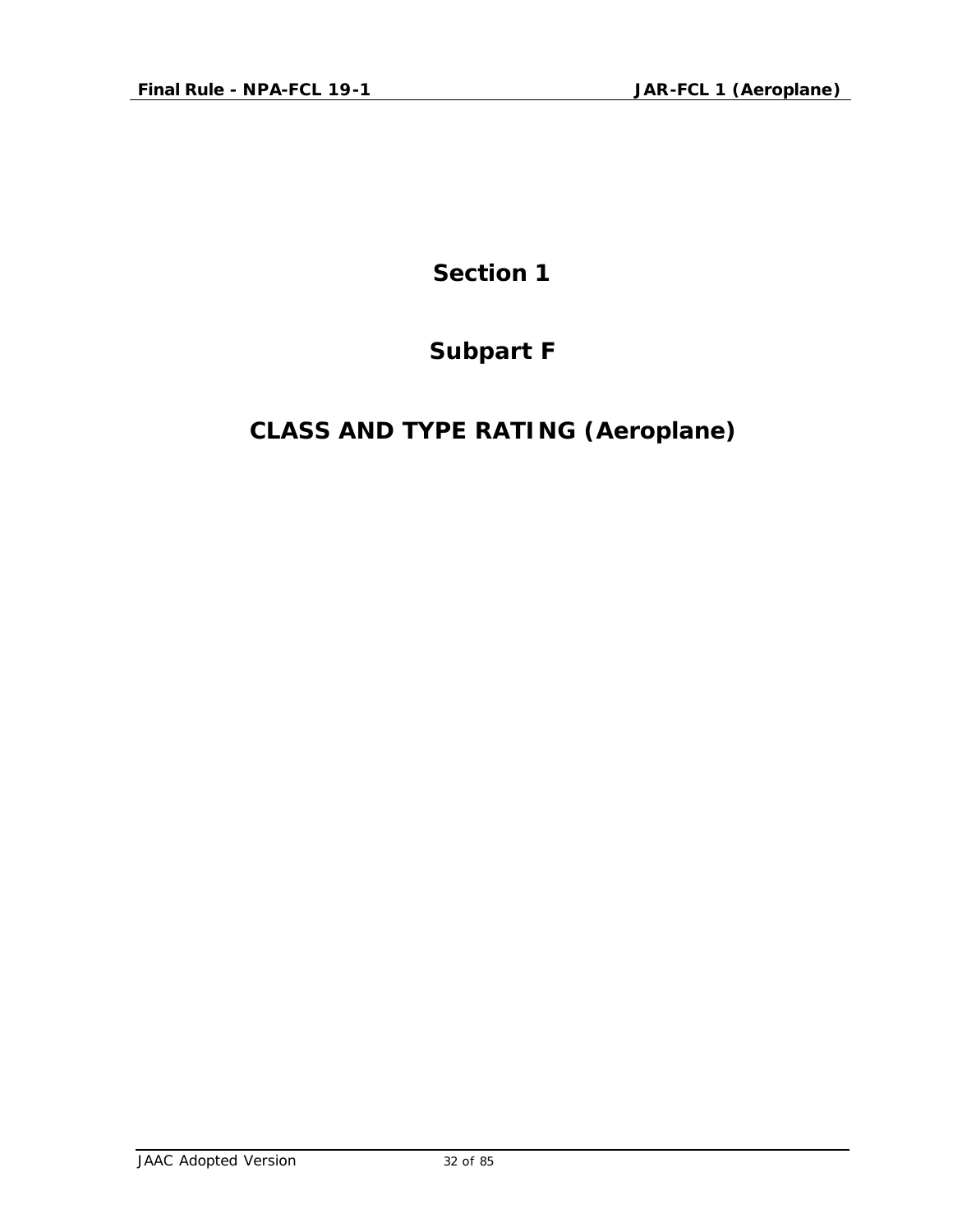#### **JAR–FCL 1.245 Type and class ratings – Validity, revalidation and renewal**

#### *Amendment to paragraph (c)(ii) and new paragraph (g)*

(c) *Single-pilot single-engine class ratings – Validity and Revalidation*. Single -pilot single -engine class ratings are valid for two years from the date of issue, or the date of expiry if revalidated within the validity period.

(1) *All single-engine piston aeroplane class ratings (land) and all touring motor glider's ratings - Revalidation*. For revalidation of single -pilot single -engine piston aeroplane (land) class ratings and/or touring motor glider class ratings the applicant shall:

- (i) within the three months preceding the expiry date of the rating, pass a proficiency check in accordance with Appendices 1 and 3 to JAR-FCL 1.240 or Appendices 1 and 2 to JAR-FCL 1.210 with an authorised examiner in the relevant class; or
- (ii) within 12 months preceding the expiry of the rating complete 12 hours flight time in *a single engine piston aeroplane or touring motor glider* the relevant class including :
	- (A) 6 hours of pilot-in-command time ;
	- (B) 12 take-offs and 12 landings; and
	- (C) a training flight of at least one hour's duration with a FI(A) or CRI(A). This flight may be replaced by any other proficiency check or skill test.

*(g) Compliance with JAR-OPS. The revalidation requirements of JAR-FCL 1.245 (b) will be met when an applicant operating under JAR-OPS 1 fulfils the Operator Proficiency Check requirements contained in JAR-OPS 1.965, and if the operator demonstrates to the satisfaction of the Authority that the mandatory items from Appendix 2 or 3 to JAR-FCL 1.240 are fulfilled during the 12 months prior to the revalidation in accordance with JAR-OPS 1.965(a)(2). For this purpose the Operator Proficiency Check shall be performed in the three months immediately preceding the expiry date of the rating.*

Source :

WP JAA LST # 35

*> Amended by the LST (LST#11) after review of the consultation comments.*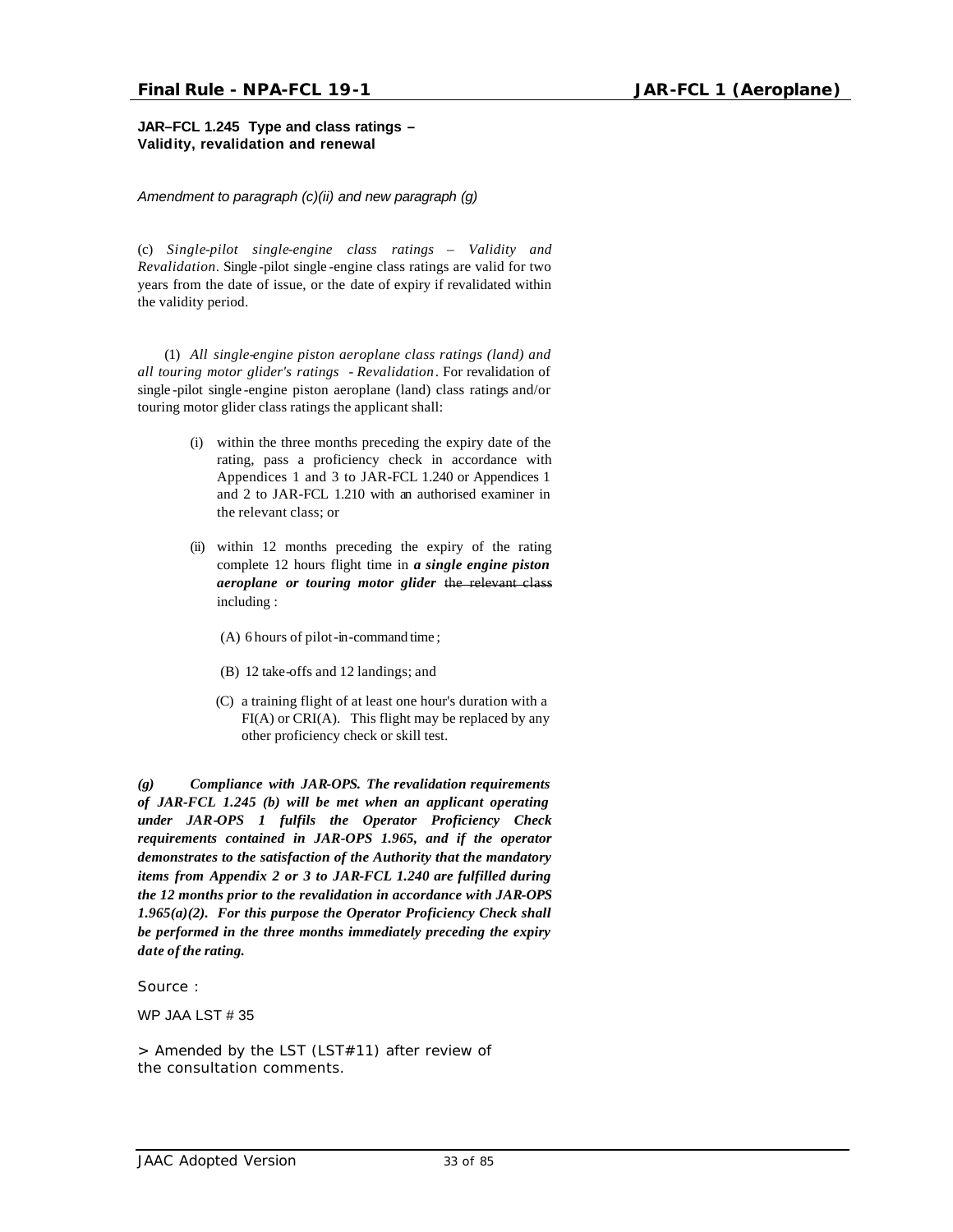*JAR-FCL 1.246 Instrument Rating, revalidation and renewal*

*(See JAR-FCL 1.185) (See Appendix 1 to JAR-FCL 1.246)*

*New Requirement*

#### *(a) Revalidation*

*An IR(A) shall be revalidated within the three months immediately preceding the expiry date of the rating. Whenever possible, revalidation of an IR(A) shall be combined with the proficiency check for revalidation of a type or class rating.* 

- *(1) An applicant for the revalidation of an IR (A) when combined with a class rating or a type rating shall complete a proficiency check in accordance with Appendix 1 and 2 to JAR–FCL 1.240 & 1.295 or Appendix 3 to JAR-FCL 1.240. In this case the instrument rating will be valid for the same period as the class or type rating, except in the case of a single-engine aeroplane class rating revalidation where the validity period of the instrument rating will be 12 months.*
- *(2) An applicant for the revalidation of an IR(A) when not combined with the revalidation of a class or type rating shall :*
	- *(i) complete section 3b of Appendix 3 to JAR-FCL 1.240;*
	- *(ii) and those parts of Section 1 relevant to the intended flight;*
	- *(iii) and, for multi-engine aeroplane, section 6 of Appendix 3 to JAR-FCL 1.240 as a proficiency check by sole reference to instruments.*

*An FNPT II or flight simulator may be used but at least each alternate proficiency check for the revalidation of an IR(A) in these circumstances shall be performed in an aeroplane.*

- *(3) Cross-credit shall be given in accordance with the Appendix 1 to JAR-FCL 1.246.*
- *(4) An applicant who fails to achieve a pass in the relevant section of an IR(A) proficiency check in accordance with JAR-FCL 1.246 (a)(1) or (a)(2), before the expiry date of an instrument rating shall not exercise the IR(A) privileges until the proficiency check has successfully been completed.*

#### *(b) Renewal*

- *(1) If an Instrument Rating, has expired, the applicant shall* 
	- *(i) meet refresher training and additional requirements as determined by the Authority, and*
	- *(ii) complete section 3b of Appendix 3 to JAR-FCL 1.240 including the flight preparation as a skill test.*

#### *The rating will be valid from the date of completion of the renewal requirements.*

Source : Item 8.H LST  $#7$  Full report and WP JAA LST  $# 7b$ .

> Amended after review of the consultation comments.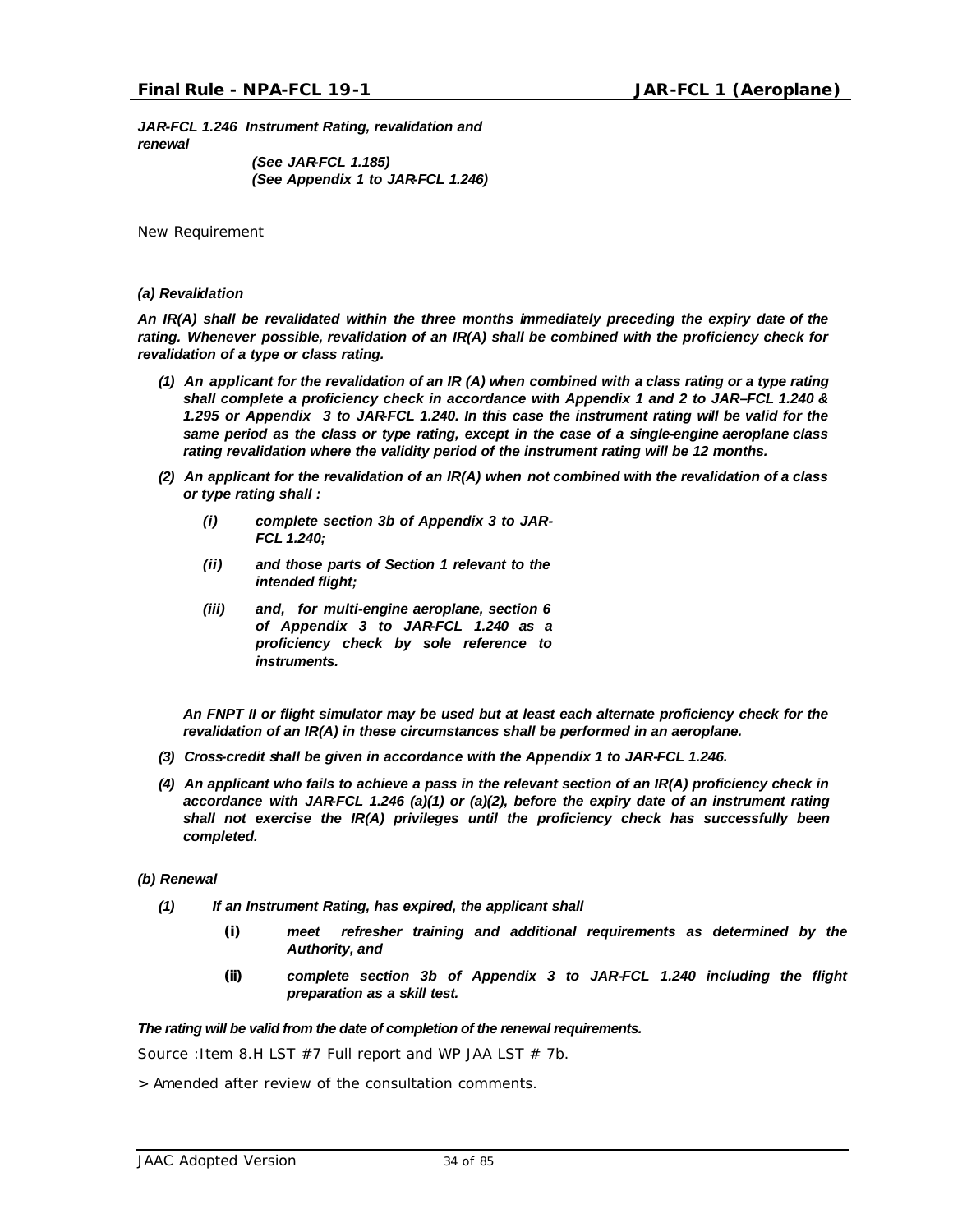#### **JAR–FCL 1.250 Type rating, multi pilot – Conditions**

*Adjustment to paragraph (a) and (b)*

(a) *Pre-requisite conditions for training:* An applicant for the first type rating *course* for a multi- pilot aeroplane type shall:

(1) have at least 100 hours as pilot-in-command of aeroplanes;

(2) have a valid multi-engine instrument rating (A);

(3) hold a certificate of satisfactory completion of multicrew co-operation (MCC). If the MCC course is to be added to the type rating course (see JAR-FCL 1.261 and 1.262 and AMC FCL 1.261(d) and IEM FCL 1.2161(d), this requirement is not applicable;

and;

(4) have met the requirements of JAR–FCL 1.285.

(b) Applicants having:

(1) either a certificate of satisfactory completion of MCC in accordance with JAR-FCL 2 and experience of more than 100 hours as a pilot of a multi-pilot helicopter, or

(2) experience of more than 500 hours as a pilot on multipilot helicopter, *or* shall be considered to meet the requirement of MCC.

**(3)** *experience of at least 500 hours as a pilot in multipilot operation in accordance with JAR-OPS on single pilotaeroplanes JAR/FAR 23 multi-engine aeroplanes, shall be considered to meet the requirement of MCC;*

Source :

NPA-FCL 1-16

WP JAA LST  $# 29$  and LST Full  $# 8$  report item 8.J.

> Amended by the LST (LST #11) after review of the consultation comments.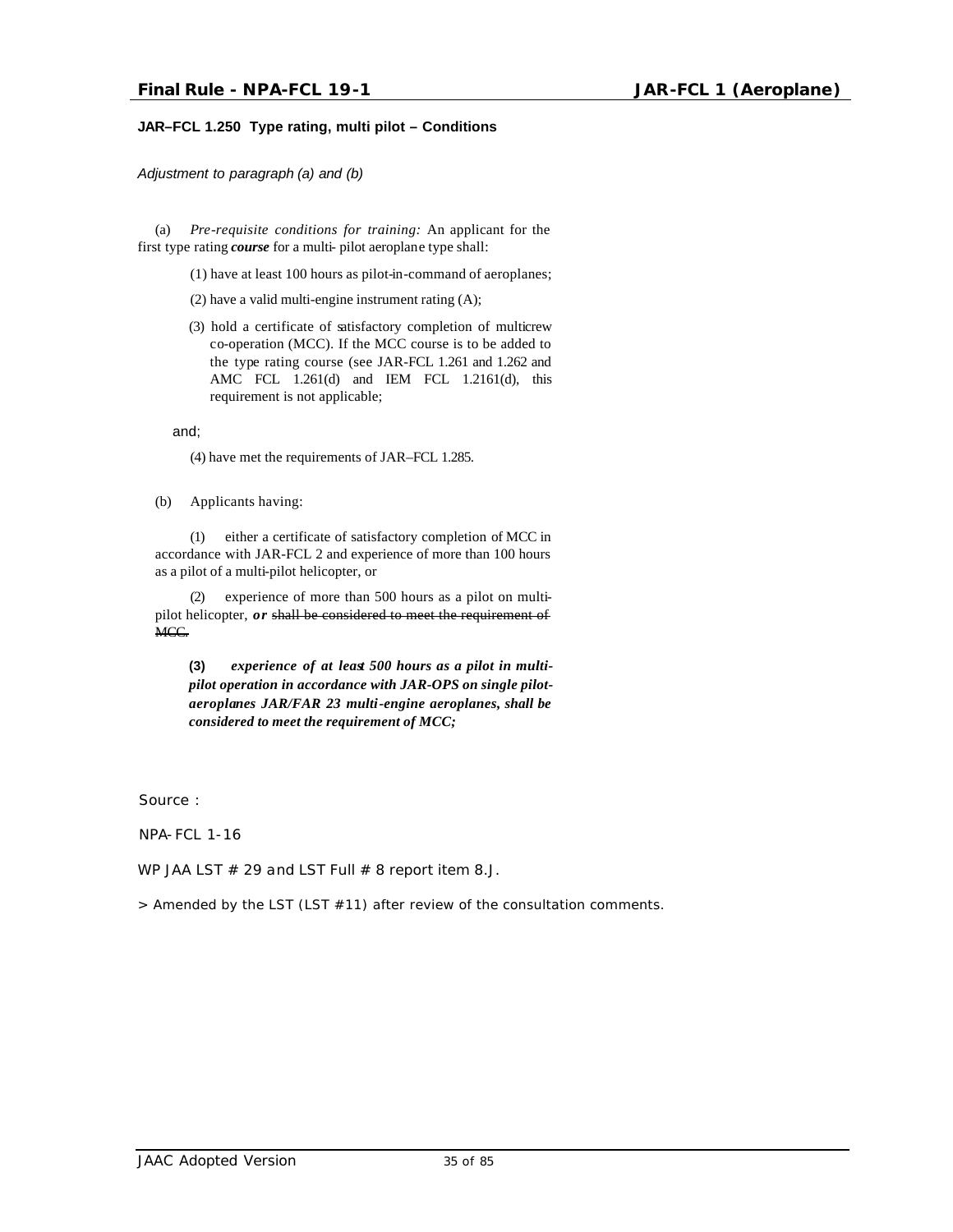**Appendix 1 to JAR-FCL 1.220 List of Type of aeroplane See JAR-FCL 1.220(c)**

*Several changes in the multi-pilot aeroplanes.*

#### **B**. **MULTI-PILOT AEROPLANES**

| Manufacturer | Aeroplanes | ╭<br>ັ | Licence endorsement |
|--------------|------------|--------|---------------------|
|--------------|------------|--------|---------------------|

|        | A300-B1                                           |                  |  |
|--------|---------------------------------------------------|------------------|--|
|        | -B <sub>2</sub> series                            |                  |  |
|        | -B4 series                                        | A300             |  |
|        | -C4-200 series                                    |                  |  |
|        | -F4-200 series                                    |                  |  |
|        | A300-FFCC                                         | A300FFCC         |  |
|        | A310 - 200 series                                 |                  |  |
|        | -300 series                                       |                  |  |
|        | A300-B4 600 series                                | A310/300-600     |  |
|        | -C4 600 series                                    |                  |  |
|        | -F4 600 series                                    |                  |  |
| Airbus | A318-100 series                                   |                  |  |
|        | A319-100 series                                   |                  |  |
|        | A320-100 series<br>-200 series<br>A321-100 series | A318/319/320/321 |  |
|        |                                                   | A320             |  |
|        |                                                   |                  |  |
|        | -200 series                                       |                  |  |
|        | A330-300 series                                   |                  |  |
|        | -200 series                                       | A330             |  |
|        | A340-200 series                                   |                  |  |
|        | -300 series                                       | A340             |  |
|        | -500 series                                       |                  |  |
|        | -600 series                                       |                  |  |
|        | A300-600ST/Beluga                                 | A300-600ST       |  |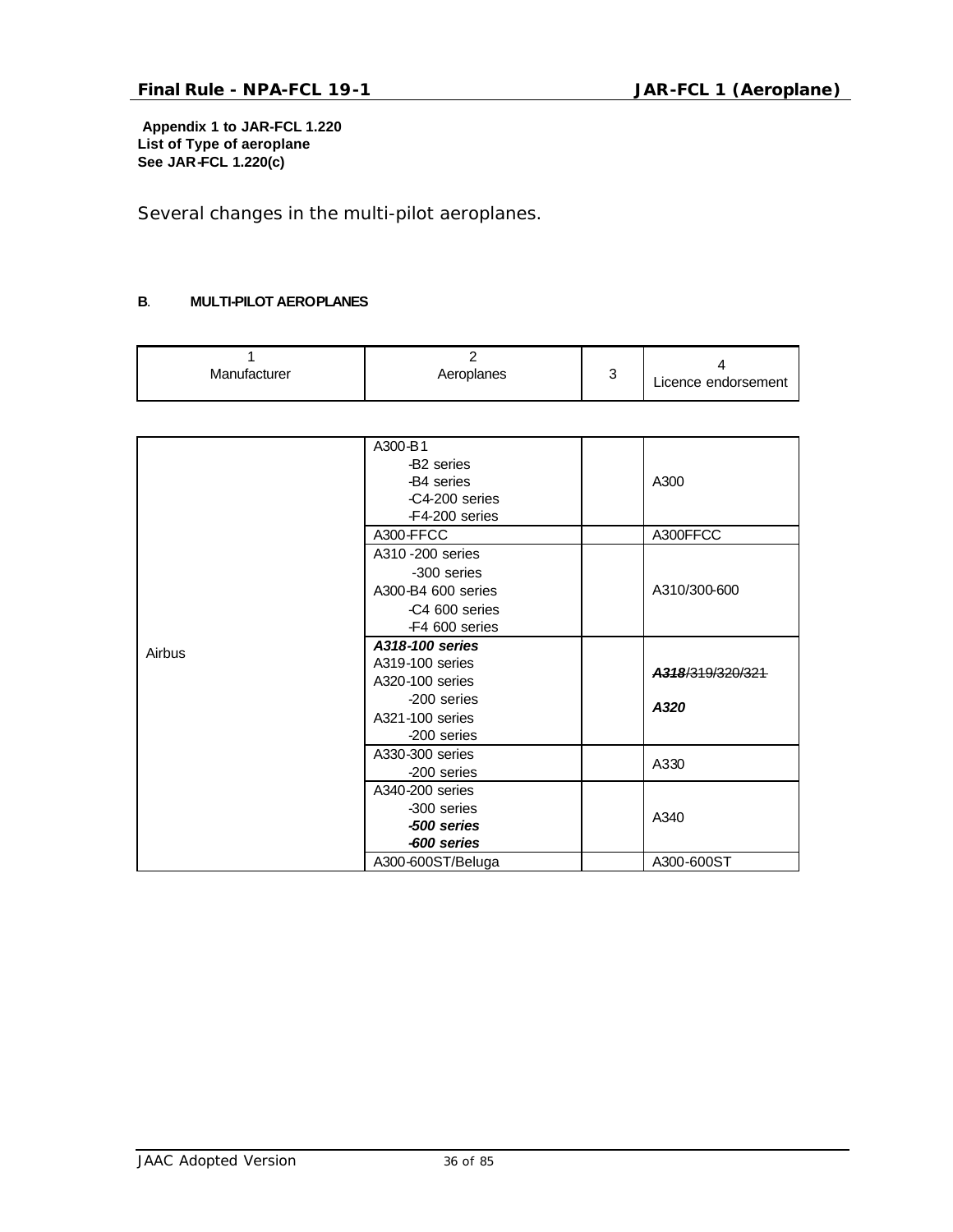| Manufacturer | Aeroplanes | ີ | Licence endorsement |
|--------------|------------|---|---------------------|
|--------------|------------|---|---------------------|

|        | <b>B707-100 series</b>                                        |     |              |  |
|--------|---------------------------------------------------------------|-----|--------------|--|
|        | -300 series                                                   | (D) | B707/720     |  |
|        | <b>B720</b>                                                   |     |              |  |
|        | B717 series                                                   |     | <b>B717</b>  |  |
|        | <b>B727-100 series</b>                                        |     | <b>B727</b>  |  |
|        | -200 series                                                   |     |              |  |
|        | <b>B737-100 series</b>                                        |     | B737 100-200 |  |
|        | -200 series                                                   |     |              |  |
|        | <b>B737-300 series</b>                                        |     |              |  |
|        | -400 series                                                   |     |              |  |
|        | -500 series                                                   |     |              |  |
|        |                                                               |     |              |  |
|        | -600 series                                                   | (D) | B737 300-900 |  |
|        | -700 series                                                   |     |              |  |
|        | -800 series                                                   |     |              |  |
|        | -900 series                                                   |     |              |  |
|        | <b>B747-100 series</b>                                        |     |              |  |
|        | -200 series                                                   |     |              |  |
|        | -300 series                                                   |     |              |  |
| Boeing |                                                               | (D) | B747 100-300 |  |
|        |                                                               |     |              |  |
|        | <b>B747-SP</b>                                                |     |              |  |
|        | B747-400 series                                               |     | B747 400     |  |
|        | B757-200 series                                               |     |              |  |
|        | -300 series                                                   |     |              |  |
|        | <b>B767-200 series</b>                                        | (D) | B757/767     |  |
|        | -300 series                                                   |     |              |  |
|        | B767-400 ER <sup>0</sup>                                      |     |              |  |
|        | <b>B777-200 series</b>                                        |     |              |  |
|        | -300 series                                                   |     | <b>B777</b>  |  |
|        | Notes (see JOEB recommendations)                              |     |              |  |
|        | <b>The differences training course is valid only from the</b> |     |              |  |
|        | B757/767 'classic' to the B767-400 ER for crew members        |     |              |  |
|        | previously qualified on the B757/767 'classic' variants. The  |     |              |  |
|        | 767 400 ER to B757/767 'classic' differences training must be |     |              |  |
|        | evaluated or the full type rating training must be            |     |              |  |
|        | accomplished.                                                 |     |              |  |
|        |                                                               |     |              |  |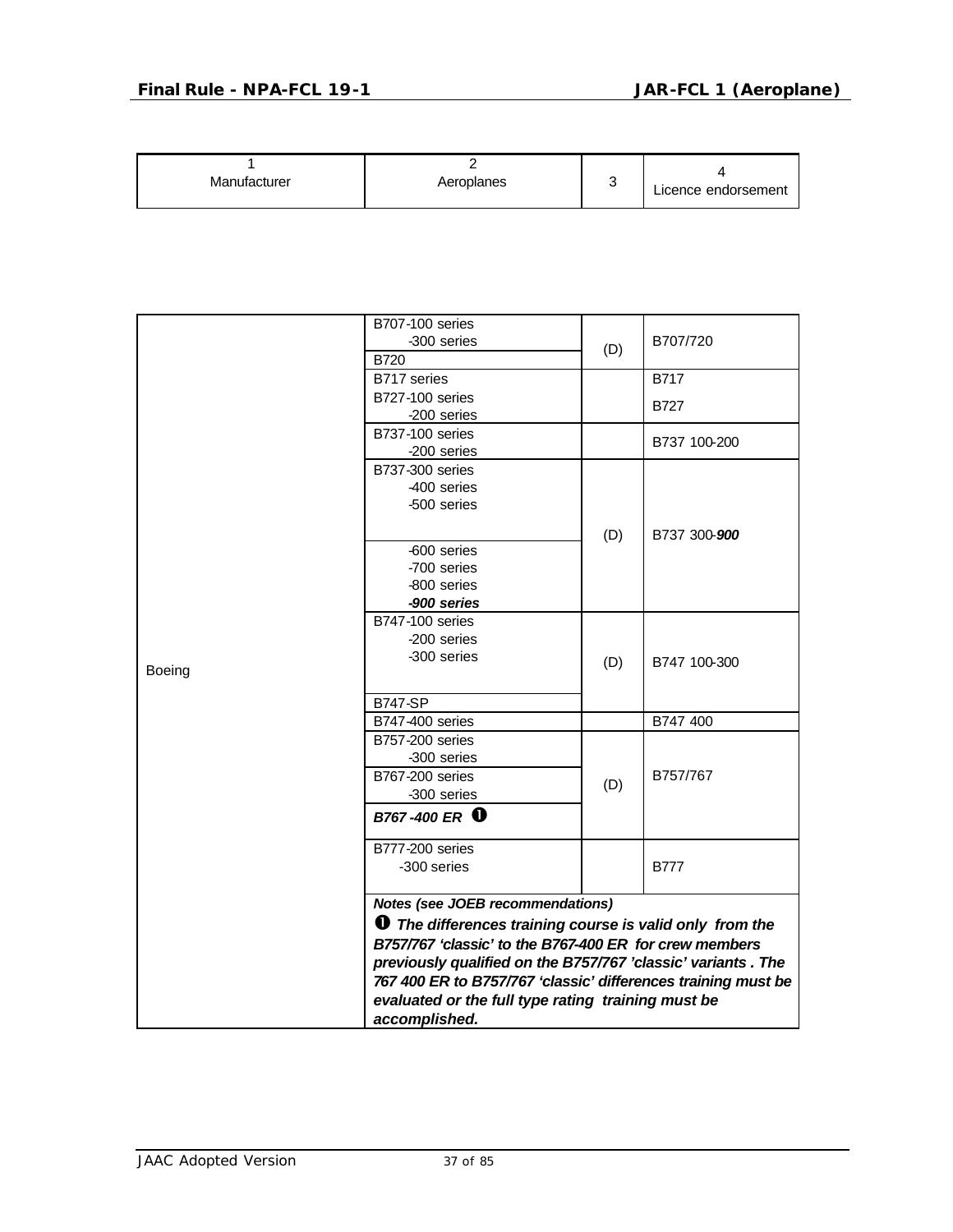| Manufacturer | Aeroplanes |  | Licence endorsement |
|--------------|------------|--|---------------------|
|--------------|------------|--|---------------------|

|                       | CL 30                                                                             |     | <b>CL30</b>               |
|-----------------------|-----------------------------------------------------------------------------------|-----|---------------------------|
|                       | CL 415                                                                            |     | CL415                     |
| Canadair (Bombardier) | (Challenger series)<br>CL 600<br>CL 601-1A<br>CL 601-3A<br>(Challenger)<br>CL 604 |     | CL600/601<br><b>CL604</b> |
|                       | (Regional Jet series)<br><b>CRJ</b><br>$-100$<br>$-200$<br>$-700$<br>-900         | (D) | <b>CRJ 100</b>            |

|          | Falcon 10                                                           | (D) | Falcon10/100       |  |  |
|----------|---------------------------------------------------------------------|-----|--------------------|--|--|
|          | Falcon 100                                                          |     |                    |  |  |
|          | Falcon 20 series                                                    | (D) | Falcon20/200       |  |  |
|          | Falcon 200                                                          |     |                    |  |  |
|          | Falcon 50                                                           |     | Falcon50/900       |  |  |
|          | Falcon 900                                                          | (D) |                    |  |  |
|          | Falcon 900 EX                                                       |     |                    |  |  |
| Dassault | Falcon 900 EX EASy                                                  |     | Falcon900EX EASy   |  |  |
|          | Falcon 2000EX EASy                                                  |     | Falcon 2000EX EASy |  |  |
|          | Falcon 2000                                                         |     | Falcon2000/2000EX  |  |  |
|          | <sup>2</sup> Falcon 2000EX                                          | (D) |                    |  |  |
|          | <sup>®</sup> The differences training course is valid only from the |     |                    |  |  |
|          | Falcon2000 to the Falcon 2000 EX for crew members                   |     |                    |  |  |
|          | previously qualified on the Falcon2000. The Falcon 2000             |     |                    |  |  |
|          | EX to the Falcon 2000 differences training must be evaluated        |     |                    |  |  |
|          | or the full type rating training must be accomplished.              |     |                    |  |  |

| Embraer | EMB 120 Brasilia | <b>EMB120</b>  |
|---------|------------------|----------------|
|         | <b>EMB 145</b>   | EMB 135/145    |
|         | - 135,145 series |                |
|         | <b>ERJ 170</b>   | <b>EMB 170</b> |

*> Amended after LST (LST#11) review of the consultation comments.*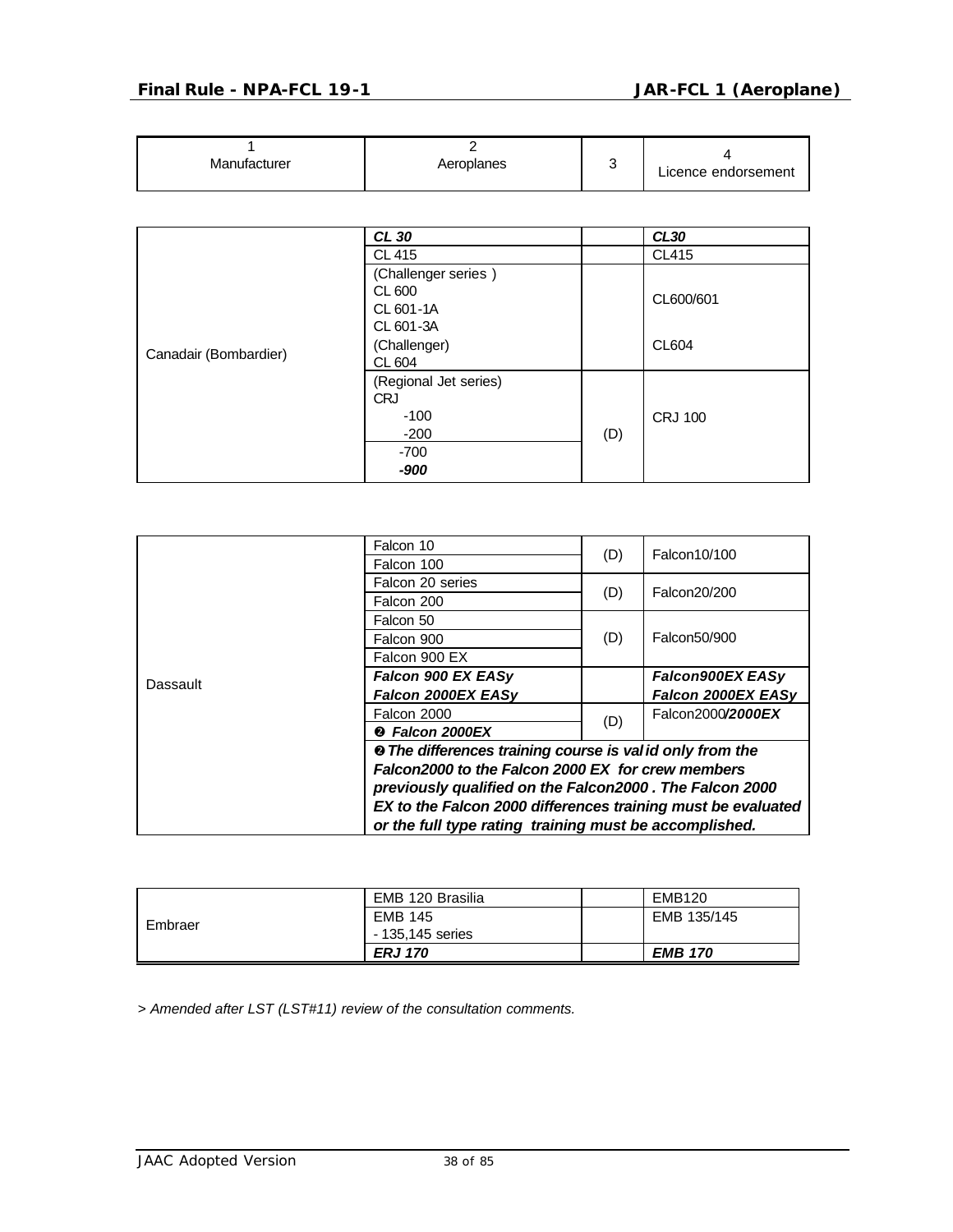### **Final Rule - NPA-FCL 19-1 JAR-FCL 1 (Aeroplane)**

**Appendix 1 to JAR–FCL 1.240 & 1.295 Skill test and proficiency check for aeroplane type/class ratings and ATPL** (See JAR–FCL 1.240 through 1.262 and 1.295) (See Appendix 1 to JAR-FCL 1.261(a)) (See AMC FCL 1.261(a)) (See IEM FCL 1.240(1) and (2))

*Amendment to paragraphs 1, 2 and 10.*

1 The applicant shall have completed the required instruction in accordance with the syllabus (see also Appendix 1 to JAR–FCL 1.261(a) and Appendices 2 & 3 to JAR–FCL 1.240). *When recommended by a Joint Operational Evaluation Board (JOEB) and agreed by the JAA, the syllabus may be reduced to give credit for previous experience on similar aircraft types*. The administrative arrangements for confirming the applicant's suitability to take the test, including disclosure of the applicant's training record to the examiner, shall be determined by the Authority.

2 Items to be covered in skill tests/proficiency checks are given in the applicable Appendix 2 & 3 to JAR–FCL 1.240. *When recommended by a JOEB and agreed by the JAA, credit may be given for skill test items common to other types or variants where the pilot is experienced on that other type. These credits shall not apply during a skill test for the ATPL.* With the approval of the Authority, several different skill test/proficiency check scenarios may be developed containing simulated line operations. The examiner will select one of these scenarios. Flight simulators, if available and other training devices as approved shall be used.

Source :

WP JAA LST  $#$  39 and LST Full  $#$  8 report item 8. R.

10 An applicant for the initial issue of a multi-pilot aeroplane type rating or  $\text{ATPL}(A)$  shall be required to operate as 'pilot flying' (PF) during all sections of the test/check*, except item 2.6 and abnormal and emergency procedures items 3.4.0 to 3.4.14 and items 3.6.0 to 3.6.9 which may be conducted as PF or PNF in accordance with Multi-Crew Cooperation* (in accordance with Appendix 2 to 1.240 & 1.295). The applicant *for the initial issue of a multi-pilot aeroplane type rating or ATPL(A)* shall also demonstrate the ability to act as 'pilot not flying' (PNF). The applicant may choose either the left hand or the right hand seat for the test/check *if all items in the test/check can be executed from the selected seat.*

Source:

Proposal from FEWG, LST  $# 5$  Full meeting item 10.e.

*> Amended by the LST (LST#11) after review of consultation comments !*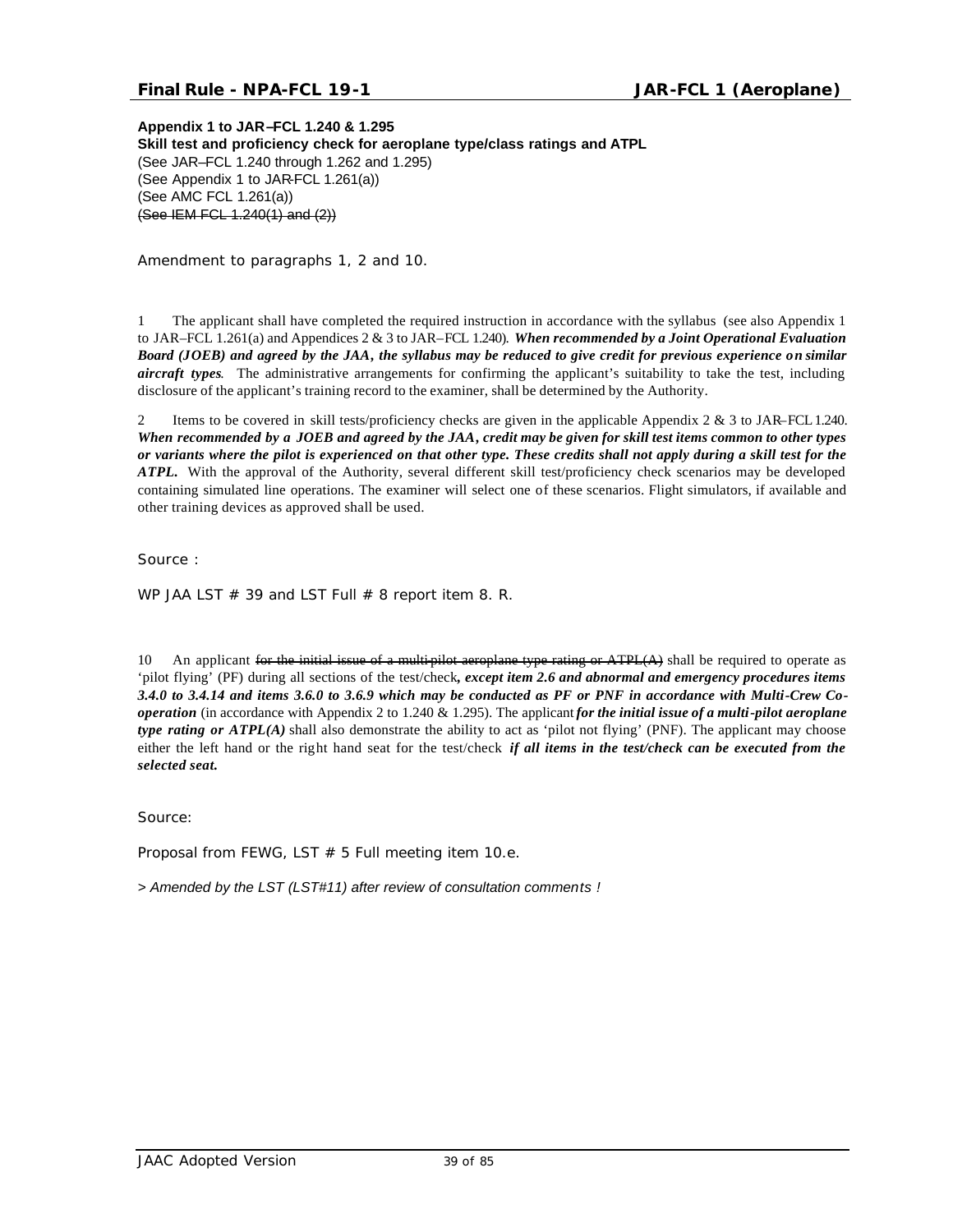### **Appendix 2 to JAR–FCL 1.240 & 1.295**

**Contents of the ATPL/type rating/training/skill test and proficiency check on multi-pilot aeroplanes**

*Amemdment to paragraph (1) and item 1.2* 

- 1 The following symbols mean:
	- P = Trained as Pilot-in-command or Co-pilot and as Pilot Flying (PF) and Pilot Not Flying (PNF) for the issue of a type rating as applicable.
	- X = Simulators shall be used for this exercise, if available, otherwise an aircraft shall be used if appropriate for the manoeuvre or procedure.
	- *P# = the training shall be complemented by supervised aeroplane inspection*

|                  |                                                                                       | <b>PRACTICAL TRAINING</b> |      |    |   | ATPL/TYPE-RATING<br><b>SKILL TEST/PROF</b><br><b>CHECK</b> |                |                           |
|------------------|---------------------------------------------------------------------------------------|---------------------------|------|----|---|------------------------------------------------------------|----------------|---------------------------|
|                  | <b>Manoeuvres/Procedures</b><br>(including Multi-Crew Cooperation)                    |                           |      |    |   | Instructor's<br>initials                                   | Chkd in        | Examiner's<br>initials    |
|                  |                                                                                       | <b>OTD</b>                | FTD. | FS | A | when training<br>completed                                 | <b>FS</b><br>A | when<br>test<br>completed |
| <b>SECTION 1</b> |                                                                                       |                           |      |    |   |                                                            |                |                           |
| 1                | <b>Flight preparation</b>                                                             |                           |      |    |   |                                                            |                |                           |
| 1.1              | Performance calculation                                                               | P                         |      |    |   |                                                            |                |                           |
| 1.2              | Aeroplane ext. visual inspect.;<br>location of each item and<br>purpose of inspection | P#                        |      |    | P |                                                            |                |                           |

Source :

LST  $#$  10, TRStG report and JAA LST WP  $#$  64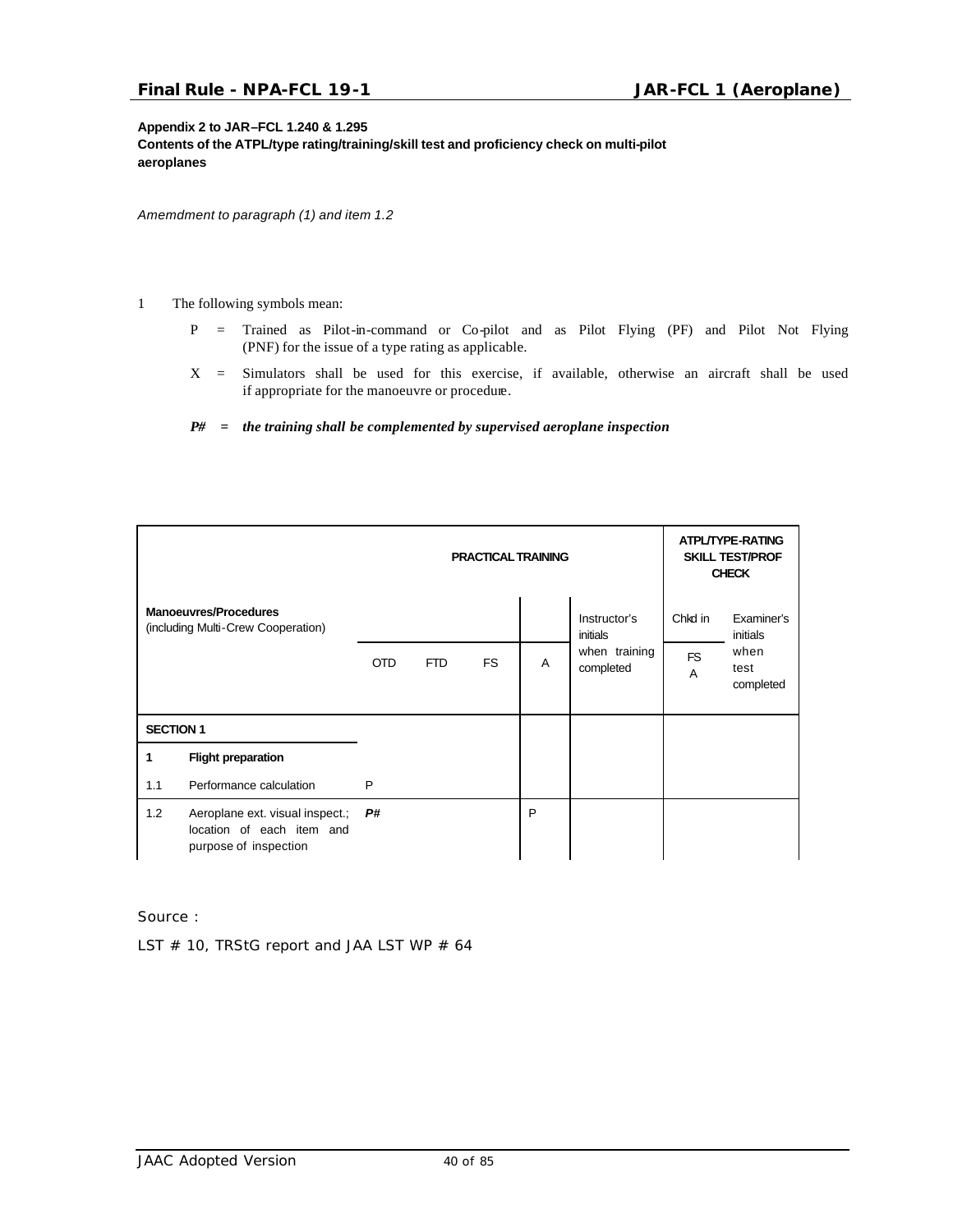### **Appendix 3 to JAR–FCL 1.240**

**Contents of the class/type rating/training/skill test and proficiency check on single -engine and multi-engine single-pilot aeroplanes**

*Amendment to paragraph 3.*

3 The starred (\*) items of section 3B and, for mulit engine Section 6, shall be flown solely by reference to instruments if revalidation/renewal of an instrument rating is included in the skill test or proficiency check. If the starred (\*) items are not flown solely by reference to instruments during the skill test or proficiency check, *and when there is no crediting of instrument rating privileges,* the type/class rating will be restricted to VFR only.

Source :

Item 8.H LST  $#7$  Full report and WP JAA LST  $# 7b$ .

*Amendment to item 2*

### **SECTION 2**

#### **2 Airwork (VFR)***(VMC)*

2.1 Straight and level flight at various airspeeds including flight at critically low airspeed with and without flaps (including approach to  $V_{MCA}$  when applicable)

 $\left| \begin{array}{c} \mathsf{P}\text{....} \end{array} \right|$  ---->

Source :

WP JAA LST  $# 61$ .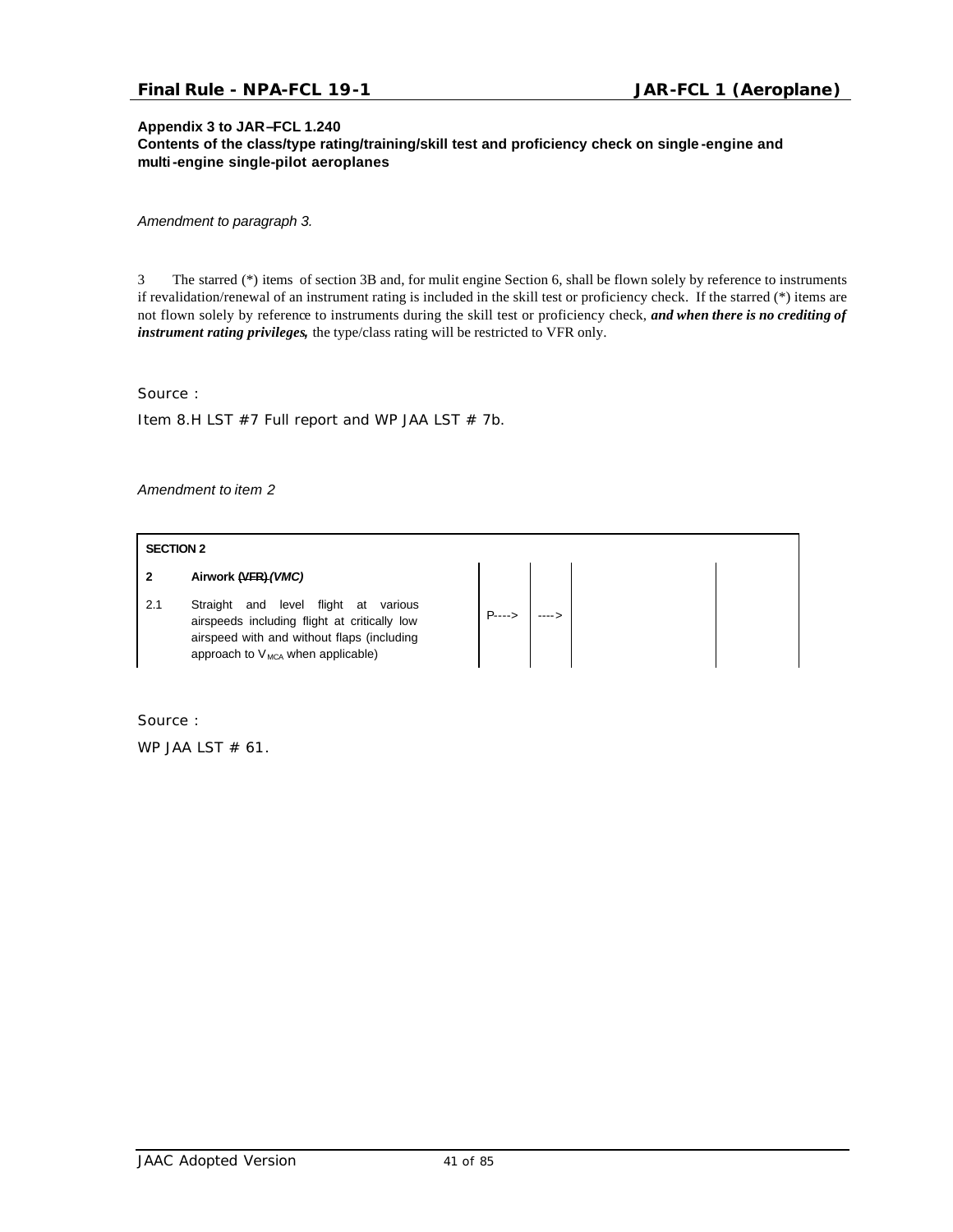**Appendix 1 to JAR-FCL 1.246**  *Cross-crediting of the IR part of a type or class rating proficiency check ( See JAR-FCL 1.246 )*

*New Appendix.*

*Credits shall be granted only when the holder is revalidating IR privileges for single engine and single pilot multi engine aeroplanes as appropriate*

| When a proficiency check<br>including IR is performed, and the<br>holder has a valid: | Credit is valid towards the IR part in a proficiency check<br>for:                                                                                                                            |               |
|---------------------------------------------------------------------------------------|-----------------------------------------------------------------------------------------------------------------------------------------------------------------------------------------------|---------------|
| $\bf(I)$                                                                              | (2)                                                                                                                                                                                           |               |
| <b>MP</b> type rating                                                                 | $SE$ class $*$ and<br>$\mathfrak{a}.$<br>SE type rating *, and<br><b>b</b> .<br>SP ME class and type rating, only credits for Section<br>$\mathfrak{c}.$<br>3b of Appendix 3 to JAR-FCL 1.240 | (a)           |
| SP ME type rating, operated as<br>single pilot                                        | SP ME class, and<br>a.<br>b. SE class and type rating                                                                                                                                         | (b)           |
| SP ME type rating, restricted to<br><b>MP</b> operation                               | a. SP ME class $*$ , and<br>b. SE class and type rating *                                                                                                                                     | (c)           |
| SP ME class rating, operated as<br>single pilot                                       | SE class and type rating, and<br>a.<br>SP ME type rating<br><b>b</b> .                                                                                                                        | (d)           |
| SP ME class rating, restricted to<br><b>MP</b> operation                              | SE class and type rating *, and<br>a.<br>$SPME$ type rating $*$<br>$\mathbf{b}$ .                                                                                                             | (e)           |
| SP SE class rating                                                                    | SE class and type rating                                                                                                                                                                      | $\mathcal{F}$ |
| SP SE type rating                                                                     | SE class and type rating                                                                                                                                                                      | (g)           |

*\* Provided within the previous 12 months at least 3 IFR departures and approaches have been performed on a SP class or type of aeroplane in a single pilot operation.*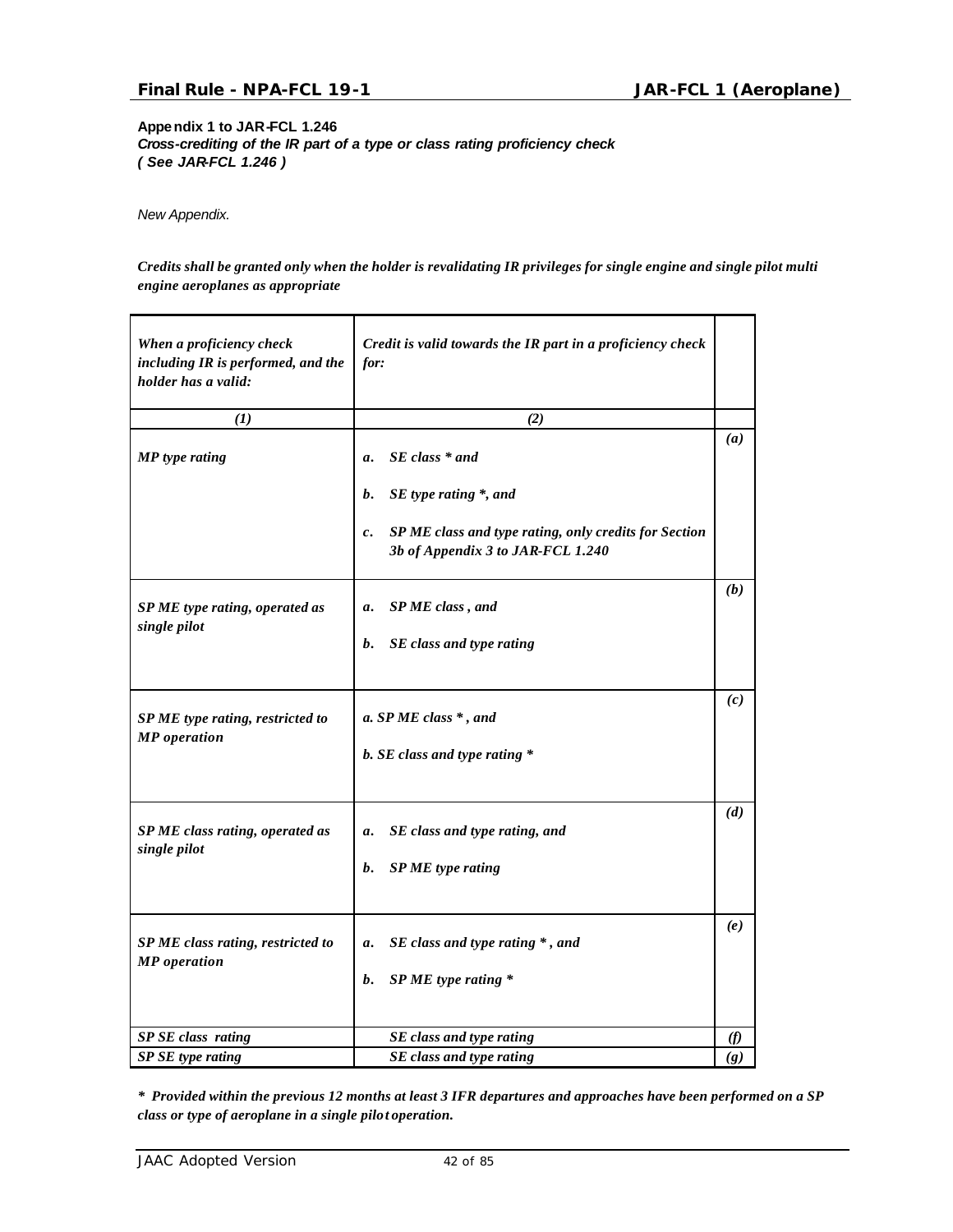Source :

Item 8.H LST #7 Full report and WP JAA LST # 7b. *> Amended by the LST (LST #11) after review of the consultation comments.*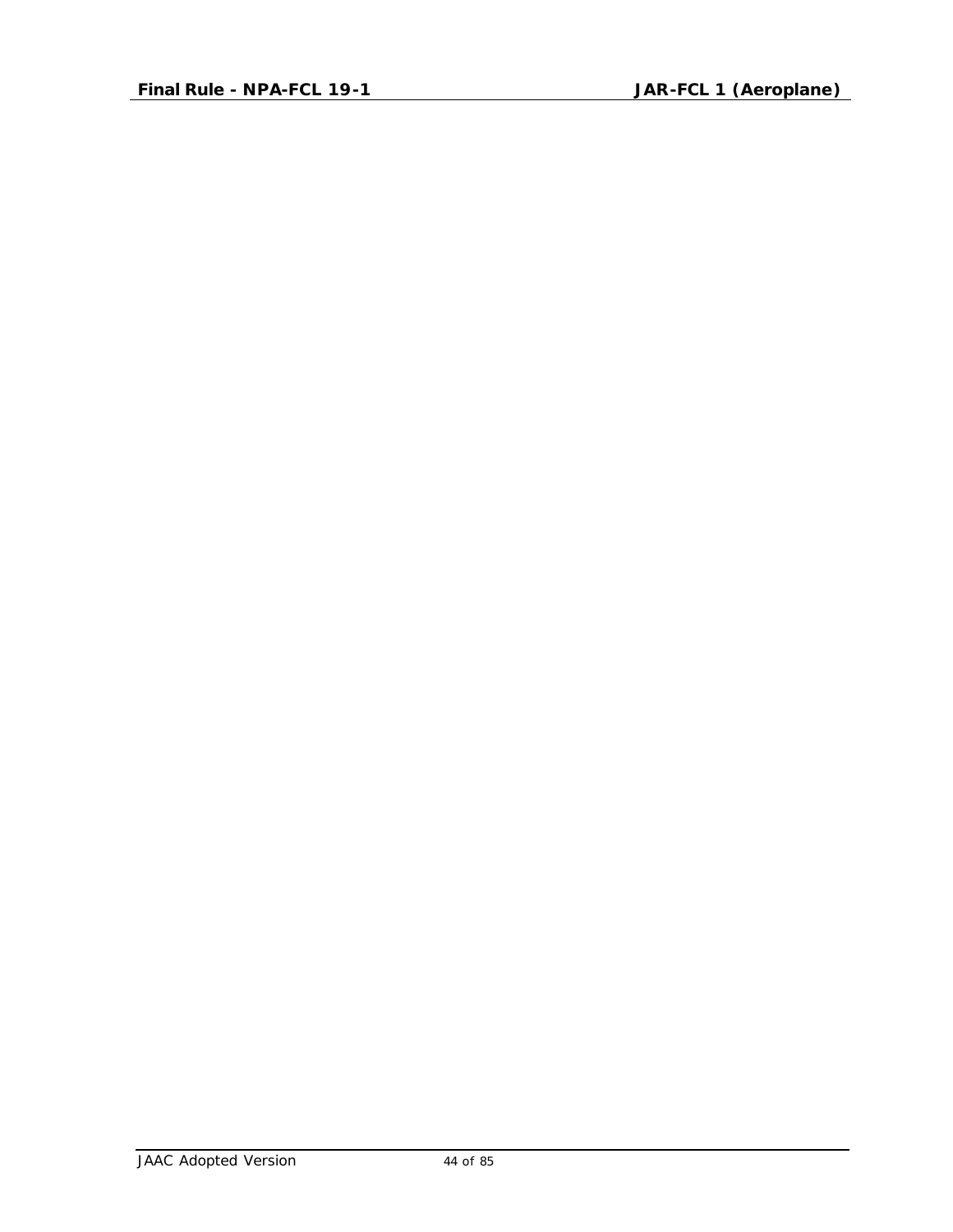## **Subpart H**

# **INSTRUCTOR RATINGS (Aeroplane)**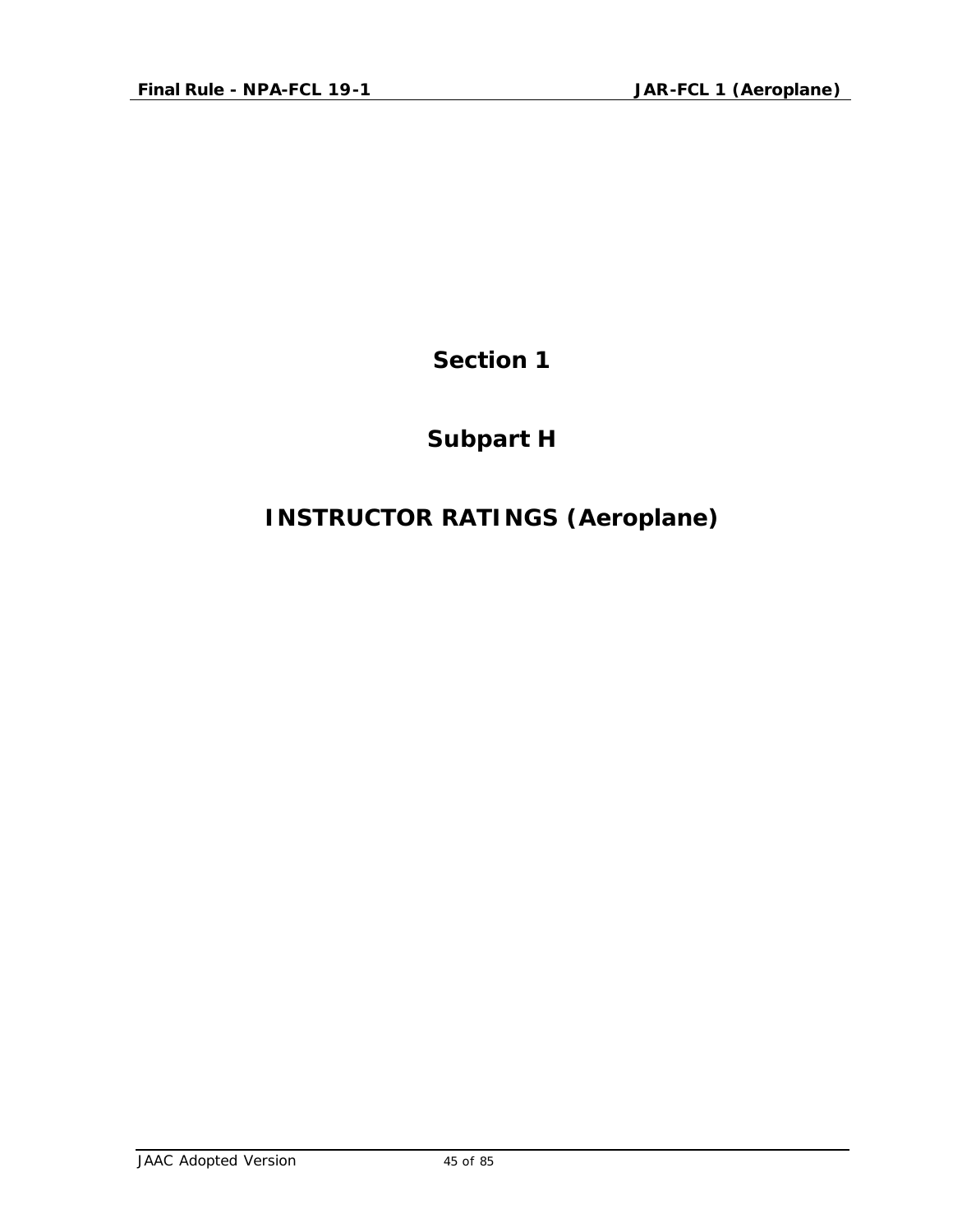### **JAR–FCL 1.300 Instruction – General**

*Amendment to paragraph (b)*

 (b) A person shall not carry out synthetic flight instruction unless holding a FI(A), TRI(A), IRI(A), CRI(A) rating or a MCCI(A), SFI(A*) or STI(A)* authorisation. Paragraph (a)(2) above is also valid for the synthetic flight instruction.

Source :

WP JAA LST  $# 65$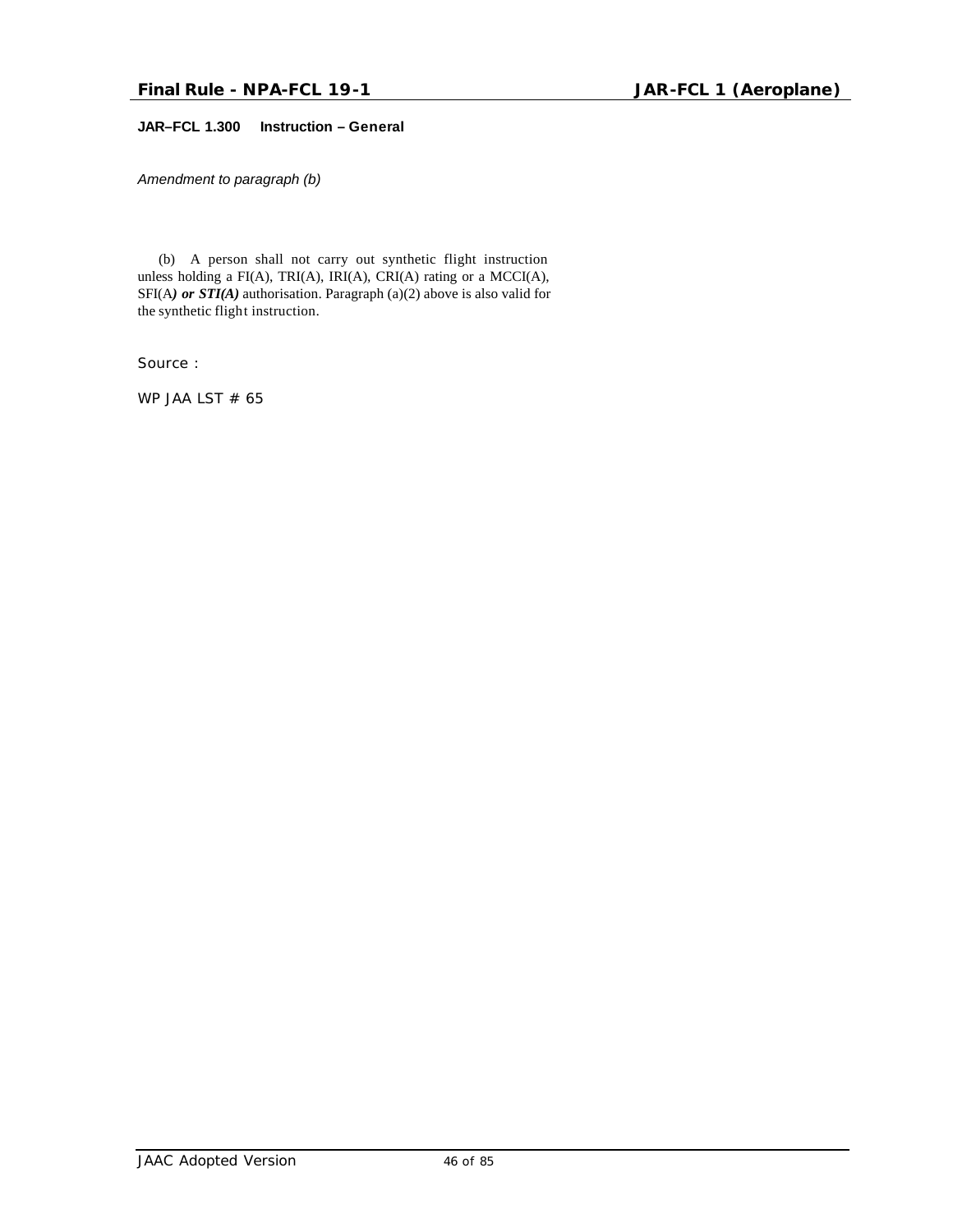### **JAR–FCL 1.305 Instructor ratings and authorisation – Purposes**

*Amendment to the heading and and new paragraph (g).*

Six *Seven* instructor categories are recognised.

- (a) Flight instructor rating aeroplane  $(FI(A))$ .
- (b) Type rating instructor rating aeroplane (TRI(A)).
- (c) Class rating instructor rating aeroplane (CRI(A)).
- (d) Instrument rating instructor rating aeroplane (IRI(A)).
- (e) Synthetic flight instructor authorisation aeroplane (SFI(A)).
- (f) Multi crew Co-operation instructor Authorisation Aeroplanes (MCCI(A))
- *(g) Synthetic training instructor authorisation aeroplane (STI(A))*

Source :

WP JAA LST  $# 65$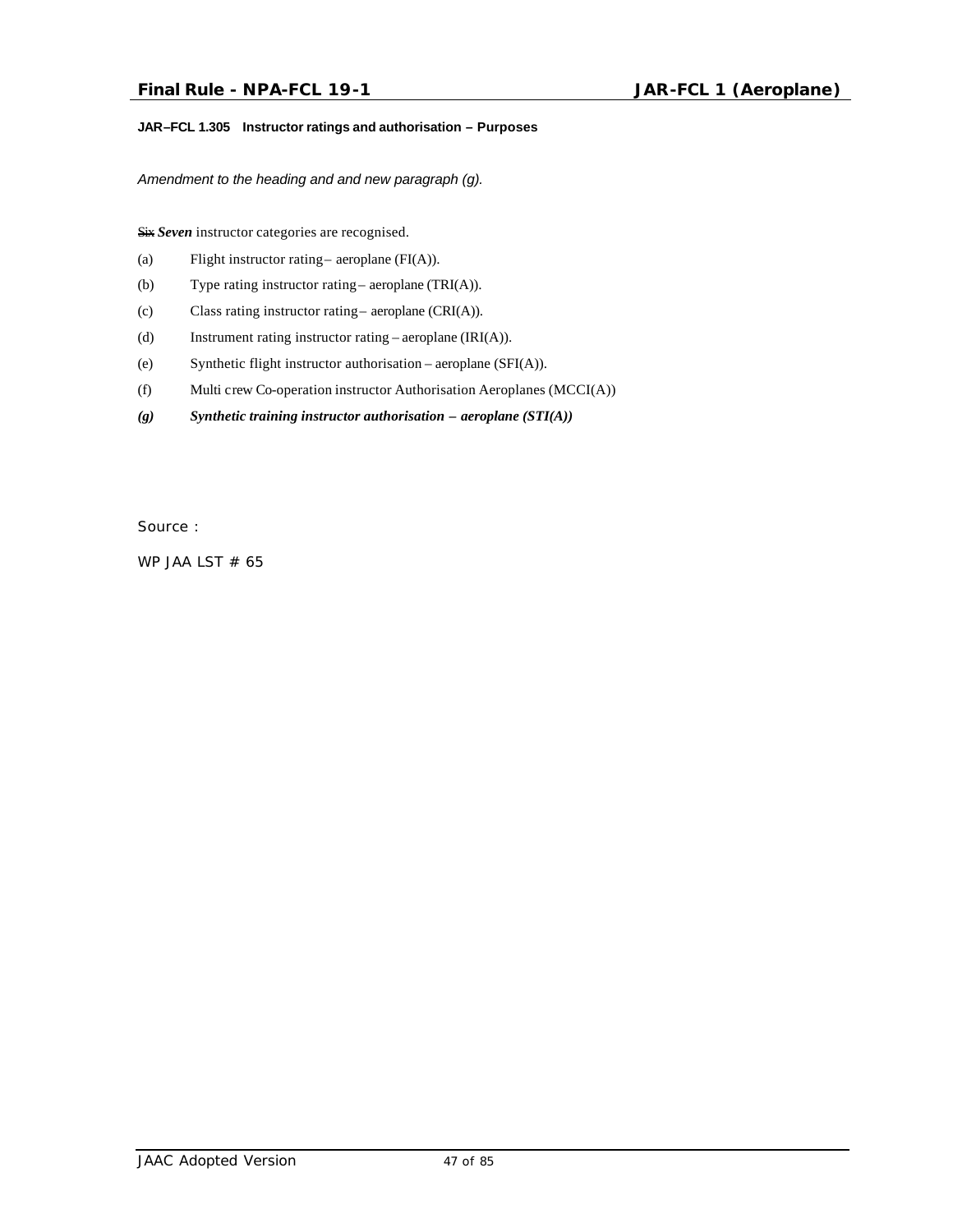### **JAR–FCL 1.310 Instructor ratings – General**

*Amendment to paragraph (a)*

- (a) *Pre-requisites*. All instructors shall *(unless specified otherwise) :*
	- *(i)* hold at least the licence, rating and qualification for which instruction is being given*, and*

*(ii)have at least 15 hours experience as pilot on the type or class of aeroplane on which instruction is being given* (unless specified otherwise)*, and*

*(iii)* shall be entitled to act as pilot-in-command of the aircraft during such training.

Source :

WP JAA LST  $#$  32a and LST Full  $#$  8 item 8.L.

> Amended by the LST (LST#11) after review of the consultation comments.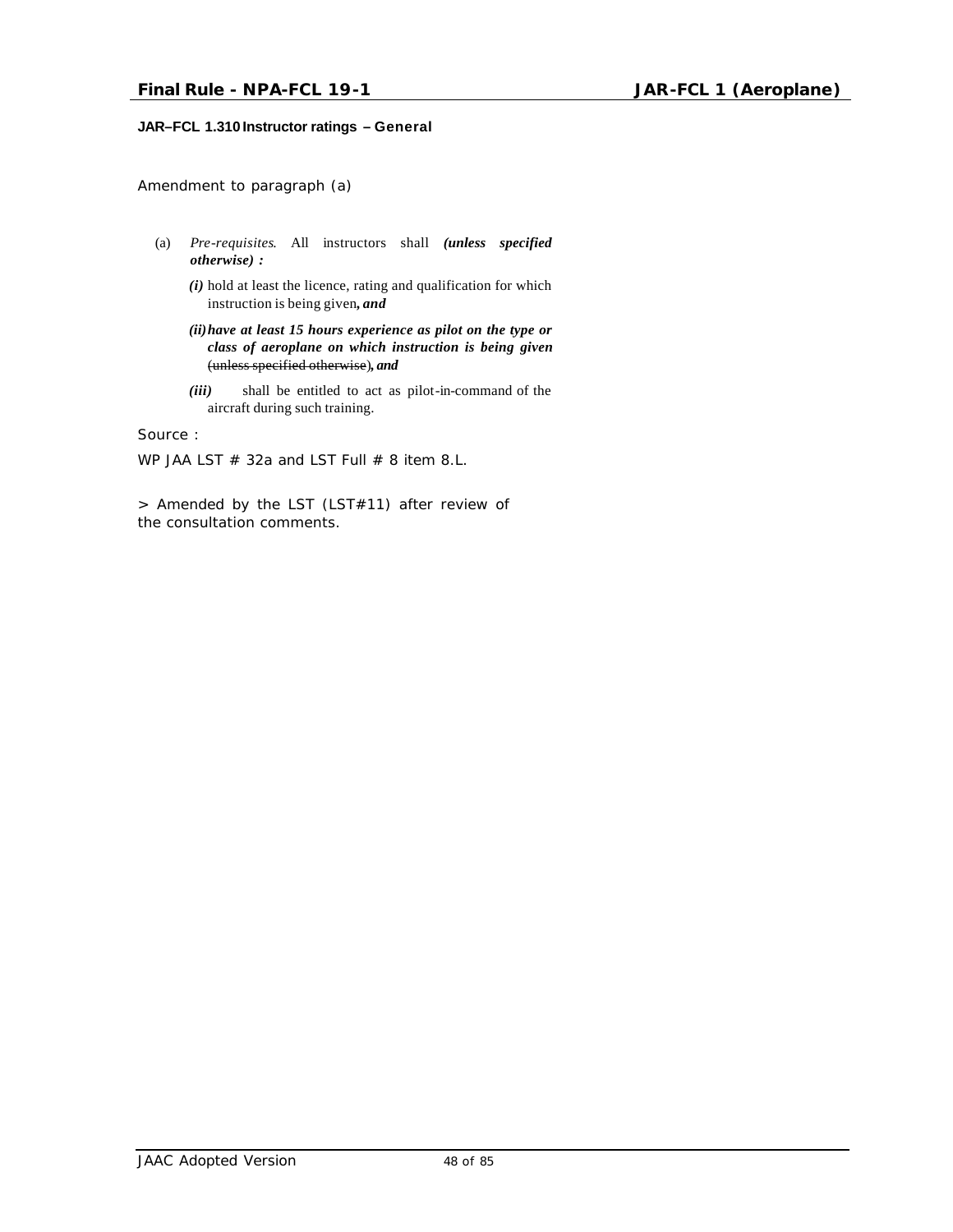**JAR–FCL 1.330 FI(A) – Privileges and requirements** (See JAR -FCL 1.325) (See Appendix 1 to JAR–FCL 1.330 & 1.345) (See Appendix 1 to JAR-FCL 1.395) (See AMC FCL 1.395)

*Amendment to paragraph (a) :*

The privileges of the holder of a FI(A) rating (for restrictions see JAR–FCL 1.325) are to conduct flight instruction for:

(a) the issue of the  $PPL(A)$  and class and type ratings for single -engine aeroplanes, provided that for type ratings the FI(A) has completed not less than 15 hours on the relevant type in the preceding 12 months;

Source :

Comment 098 to NPA FCL 1.19, and amended by the LST (LST#11) after review of the consultation comments.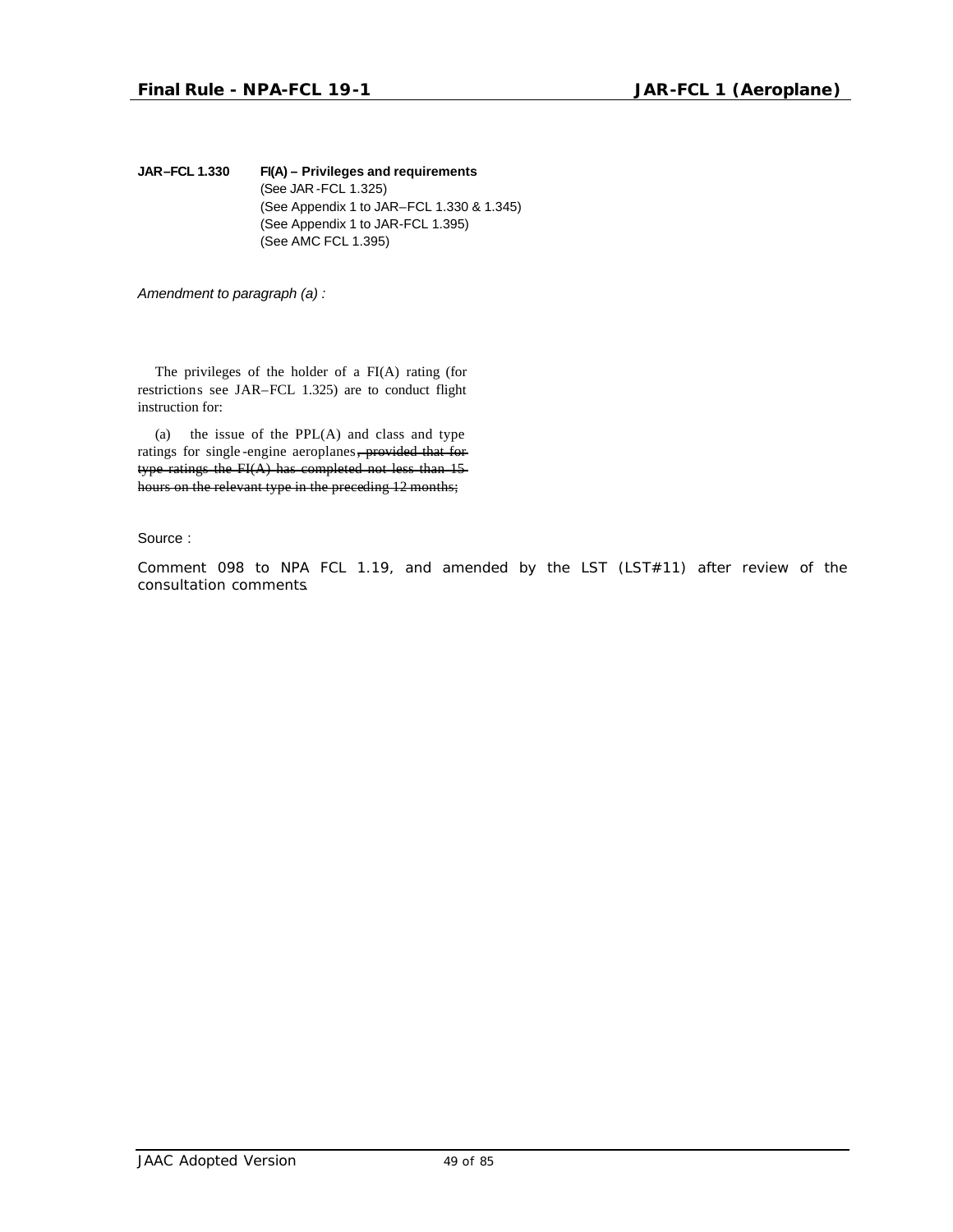**JAR–FCL 1.335 FI(A) – Pre -requisite requirements**

*Amendment to paragraph (a)*

Before being permitted to begin an approved course of training for a FI(A) rating an applicant shall have:

(a) *at least a CPL(A) or* completed at least 200 hours of flight time of which at least 100 hours shall be as pilot-in-command if holding an ATPL(A) or CPL(A) or 150 hours as pilot-in-command if holding a PPL(A);

Source :

WP JAA LST # 10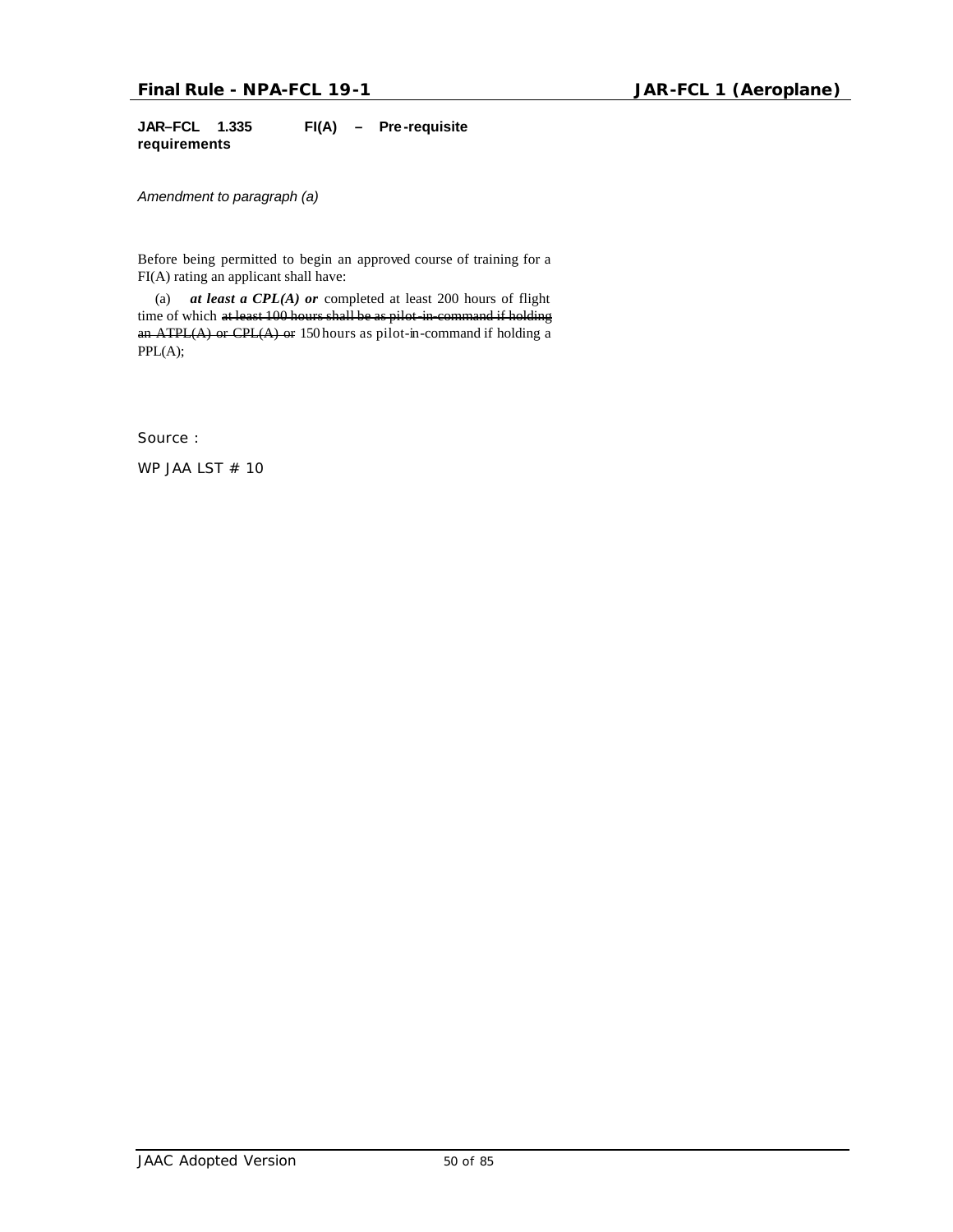### **JAR–FCL 1.350 FI(A) – Rating issue**

*Amendment to this requirement*

An applicant for a FI(A) rating

*(a)* who has complied with the conditions specified in JAR– FCL 1.310, 1.315 and 1.335 through 1.345,

*or*

*(b) who has been issued a specific authorisation in accordance with Appendix 1 to JAR-FCL 1.300, complies with the requirements of JAR-FCL 1.355 and hold a JAR-FCL licence*

shall have fulfilled the requirements for the issue of a FI(A) rating, subject to the initial restrictions set out in JAR–FCL 1.325.

Source :

WP JAA LST  $#$  15 and LST  $#$  7 report item 8.A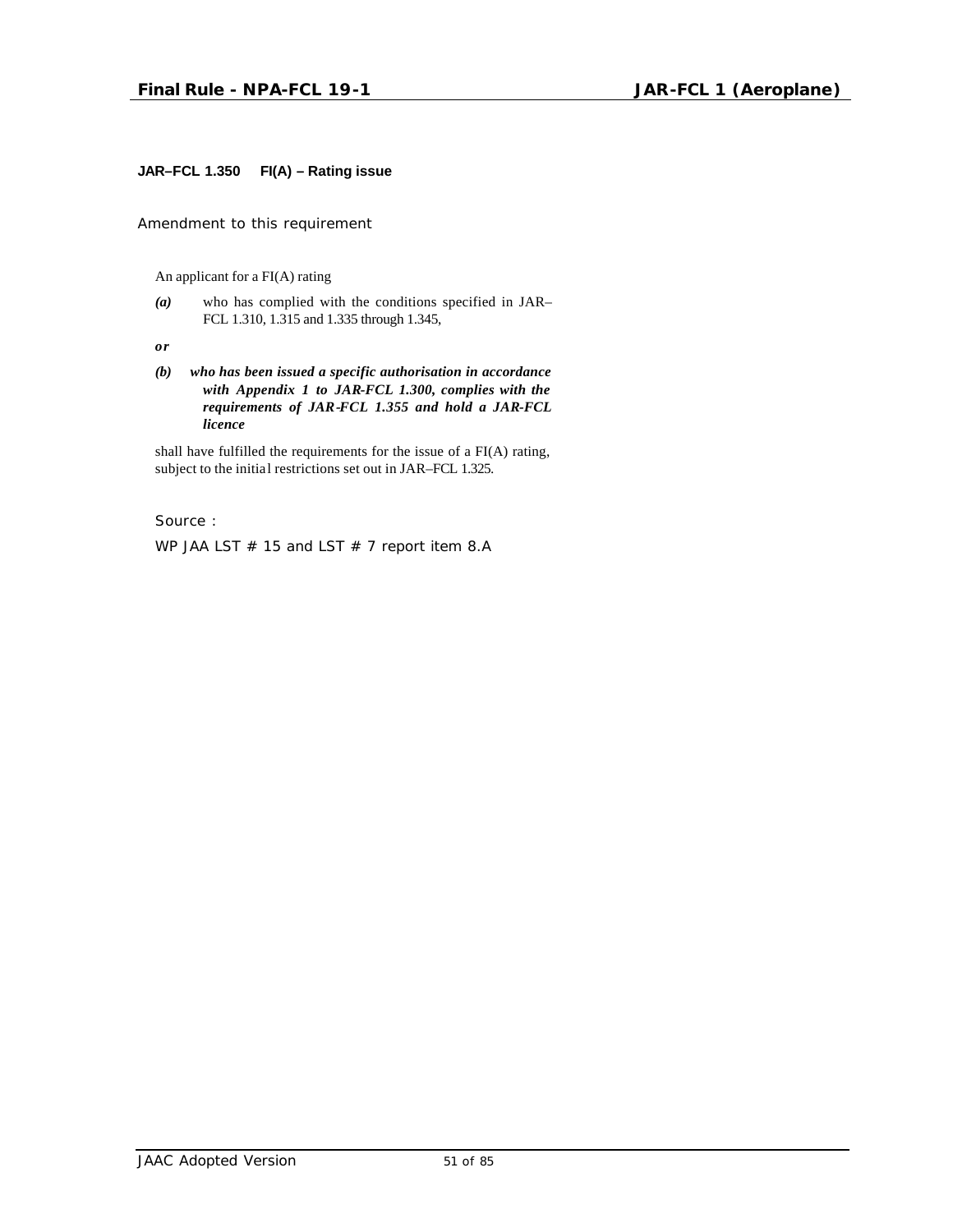JAR-FCL 1.365(b)(1) (continued)

**JAR–FCL 1.365 TRI(MPA) – Requirements**

(See Appendix 1 to JAR-FCL 1.365) (See AMC FCL 1.365)

*Amendment to paragraph (a)*

*(a)* An applicant for the initial issue of a TRI(MPA) rating shall have:

(a) (1) successfully completed an approved TRI course at an approved FTO or TRTO (see Appendix 1 to JAR-FCL 1.365 and AMC FCL 1.365);

(2) completed at least 1500 hours flight time as a pilot of multi-pilot aeroplanes;

(3) completed within the 12 months preceding the application at least 30 route sectors, to include take-offs and landings as pilot-in-command or co-pilot on the applicable aeroplane type, or a similar type as agreed by the Authority, of which not more than 15 sectors may be completed in a flight simulator; and

(4) conducted on a complete type rating course at least 3 hours of flight instruction related to the duties of a TRI on the applicable type of aeroplane and/or flight simulator under the supervision and to the satisfaction of a TRI notified by the Authority for this purpose.

*The requirements above are fulfilled if the applicant hold a JAR-FCL licence, have been issued a specific authorisation in accordance with Appendix 1 to JAR-FCL 1.300 and complies with JAR-FCL 1.370.*

Source :

WP JAA LST  $#$  15 and LST  $#$  7 report item 8.A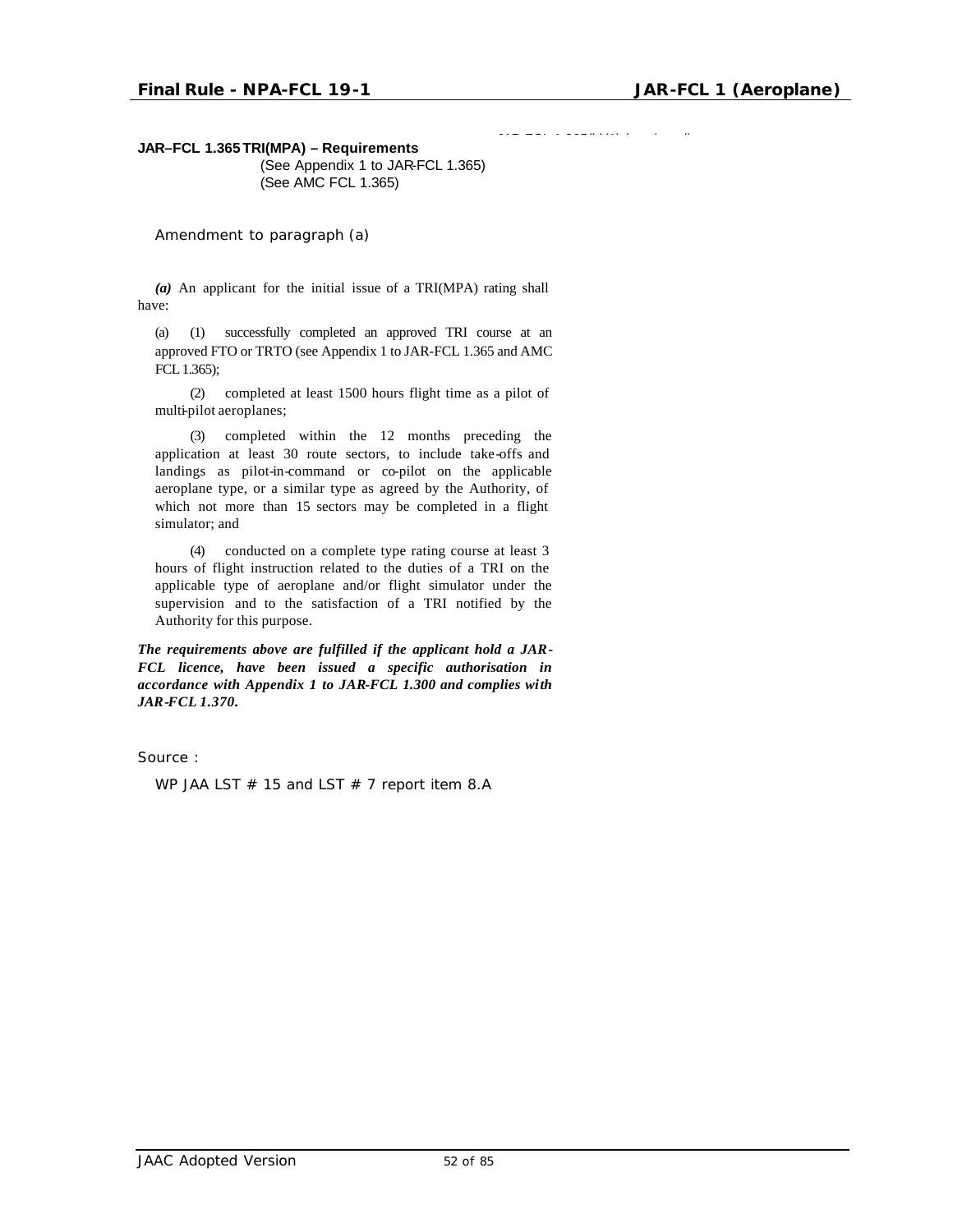### **JAR–FCL 1.380 CRI(SPA) – Requirements**

*Amendments to the paragraphs (a)(2) and (b)(2)*

(a) *Multi-engine aeroplanes.* An applicant for the issue of a CRI(SPA) rating for multi-engine aeroplanes shall have:

(1) completed at least 500 hours flight time as a pilot of aeroplanes;

(2) completed at least 30 hours as PIC on the applicable type or class of aeroplane of which at least 10 hours shall be in the last 12 months*, prior to commencing the course.*

…..

(b) *Single-engine aeroplanes.* An applicant for the issue of a CRI(SPA) rating for single-engine aeroplanes shall have:

(1) completed at least 300 hours flight time as a pilot of aeroplanes;

(2) completed at least 30 hours as PIC on the applicable type or class of aeroplane of which at least 10 hours shall be in the last 12 months; *prior to commencing the course.*

Source :

WP JAA LST  $#$  44 and LST Full  $#$  9 report Item 7.D.

*> Amended by the LST(LST # 11) after review of the consulation comments.*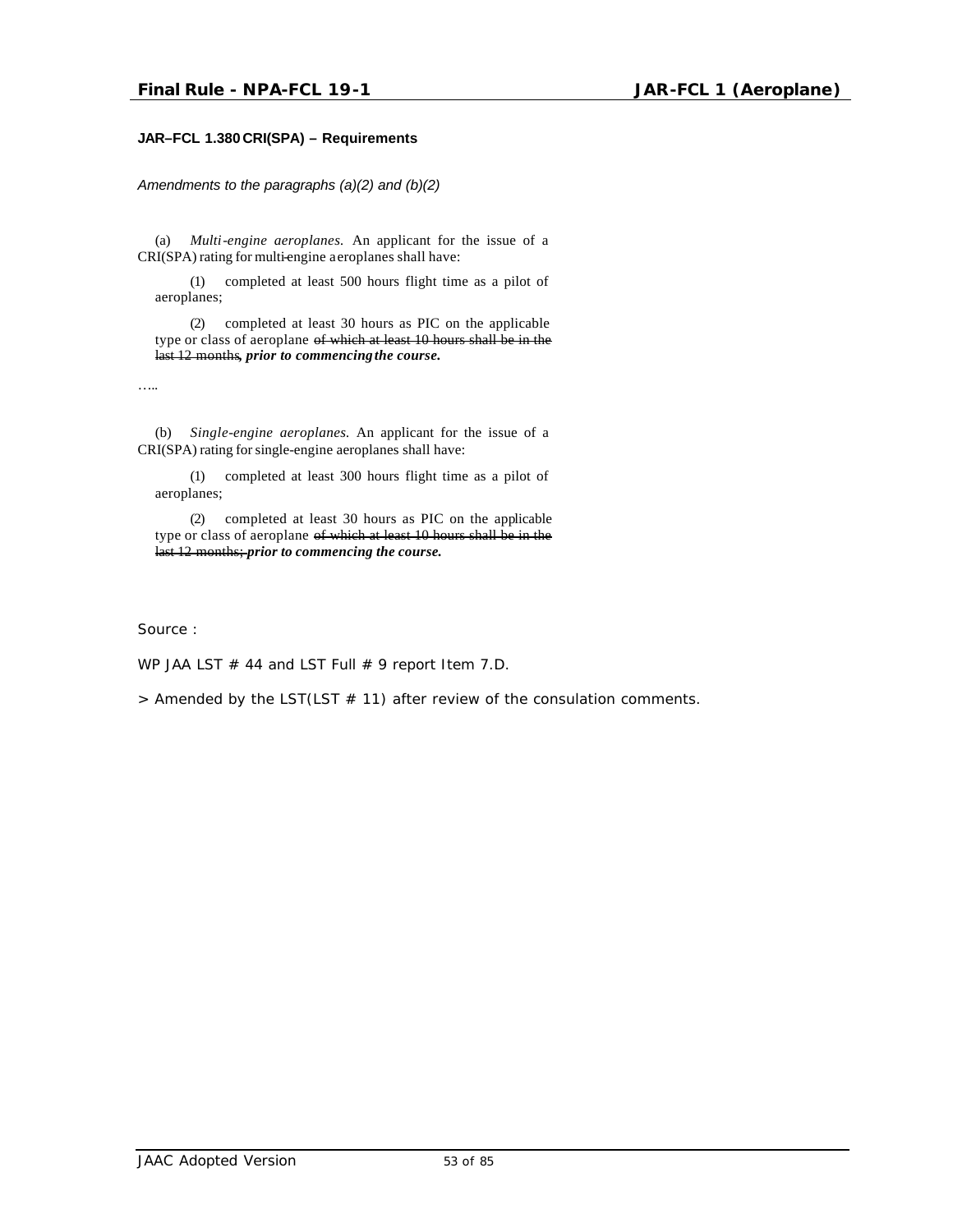### **JAR–FCL 1.385 CRI(SPA) – Revalidation and renewal**

*Amendment to paragraph (a)(i) and (ii)*

(a) For revalidation of a CRI(SPA) rating the applicant shall within the 12 months preceding the expiry date of the rating:

> (1) *(i)* conduct at least 10 hours flight instruction *in the role of a CRI(SPA)*; *and (ii) If the applicant has CRI[SPA] privileges on both SE and ME aeroplanes, conduct at least 5 hours on SE aeroplanes and 5 hours on ME aeroplanes within the 10 hours of flight instruction required in the role, or.*

(2) conduct refresher training to the satisfaction of the Authority; or

(3) receive refresher training as a CRI(A).

Source:

WP JAA LST # 9a, LST # 6 Full meeting item 7.C.

*> Amended by the LST(LST # 11) after review of the consulation comments.*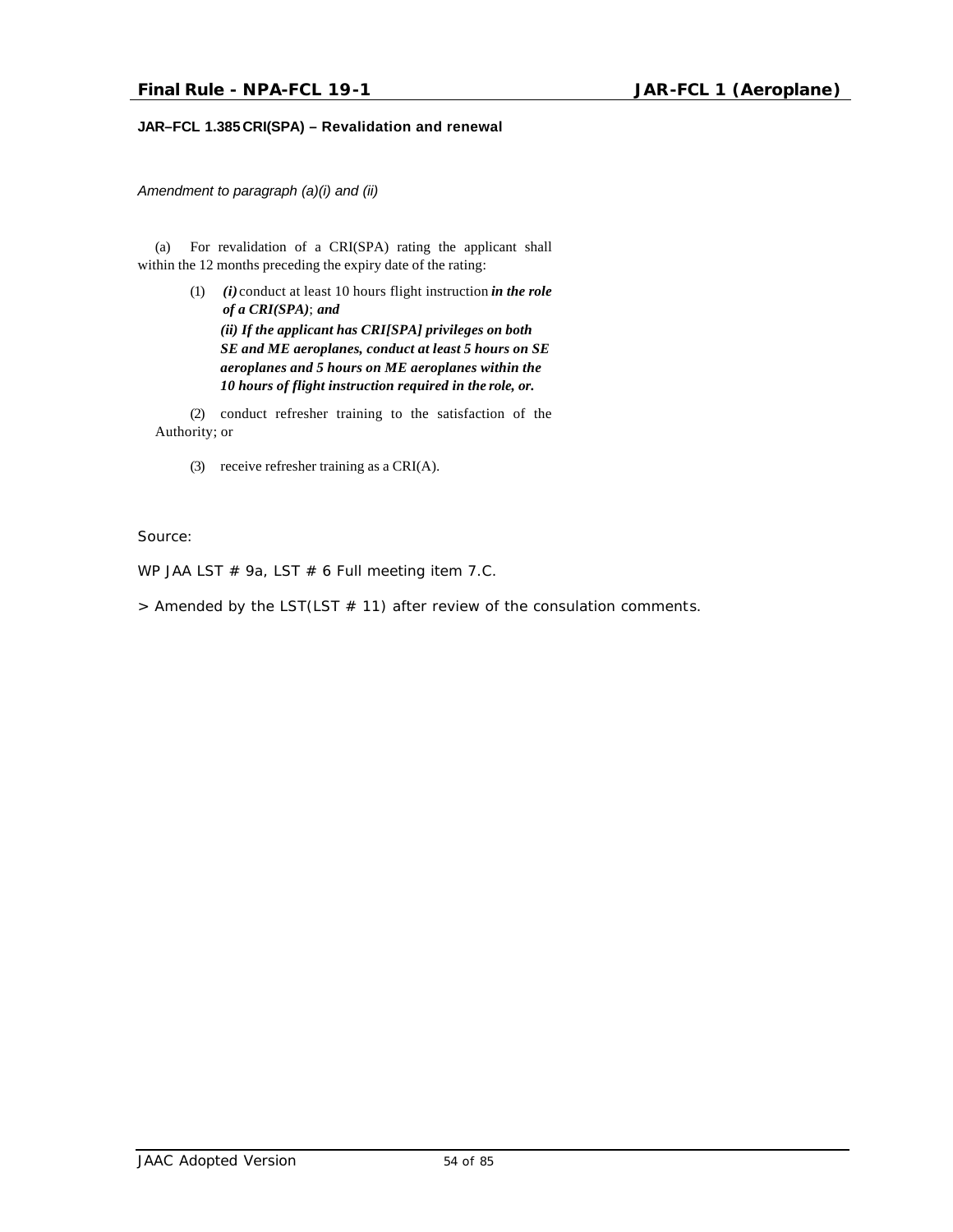### **JAR–FCL 1.410SFI(A) – Requirements**

*Amendment to paragraph (a)*

(a) An applicant for a SFI(A) authorisation shall:

(1) hold or have held a professional pilot licence issued by a JAA Member State or a non JAR–FCL professional licence acceptable to the Authority;

(2) have completed the simulator content of the applicable type rating course at an approved FTO or TRTO;

(3) have at least 1500 hours flying experience as pilot on multi-pilot aeroplanes;

(4) have completed an approved TRI(A) course (see Appendix 1 to JAR-FCL 1.365 and AMC FCL 1.365);

(5) have conducted on a complete type rating course at least 3 hours of flight instruction related to the duties of a TRI(A) on the applicable type of aeroplane under the supervision and to the satisfaction of a TRI(A) notified by the Authority for this purpose;

(6) have completed within a period of 12 months, preceding the application, a proficiency check as set out in Appendix 1 and 2 to JAR–FCL 1.240 on a flight simulator of the applicable type; and

(7) *(i)* have completed within a period of 12 months, preceding the application, at least three route sectors as an observer on the flight deck of the applicable type or similar type as agreed by the Authority*, or*

*(ii) have completed within a period of 12 months, preceding the application, at least 2 LOFT based simulator sessions conducted by qualified flight crew as an observer on the flight deck of the applicable type or similar type as agreed by the Authority. These simulator sessions shall include:*

> *(A) flight between 2 different airports of at least 2 hours duration each, and (B) associated pre-flight planning and de-briefing.*

*The requirements above are fulfilled if the applicant have been issued a specific authorisation in accordance with Appendix 1 to JAR-FCL 1.300 and comply with the requirements of JAR-FCL 1.415.*

Source :

WP JAA LST  $#$  15 and LST  $#$  7 report item 8.A

and JAA LST WP  $#$  49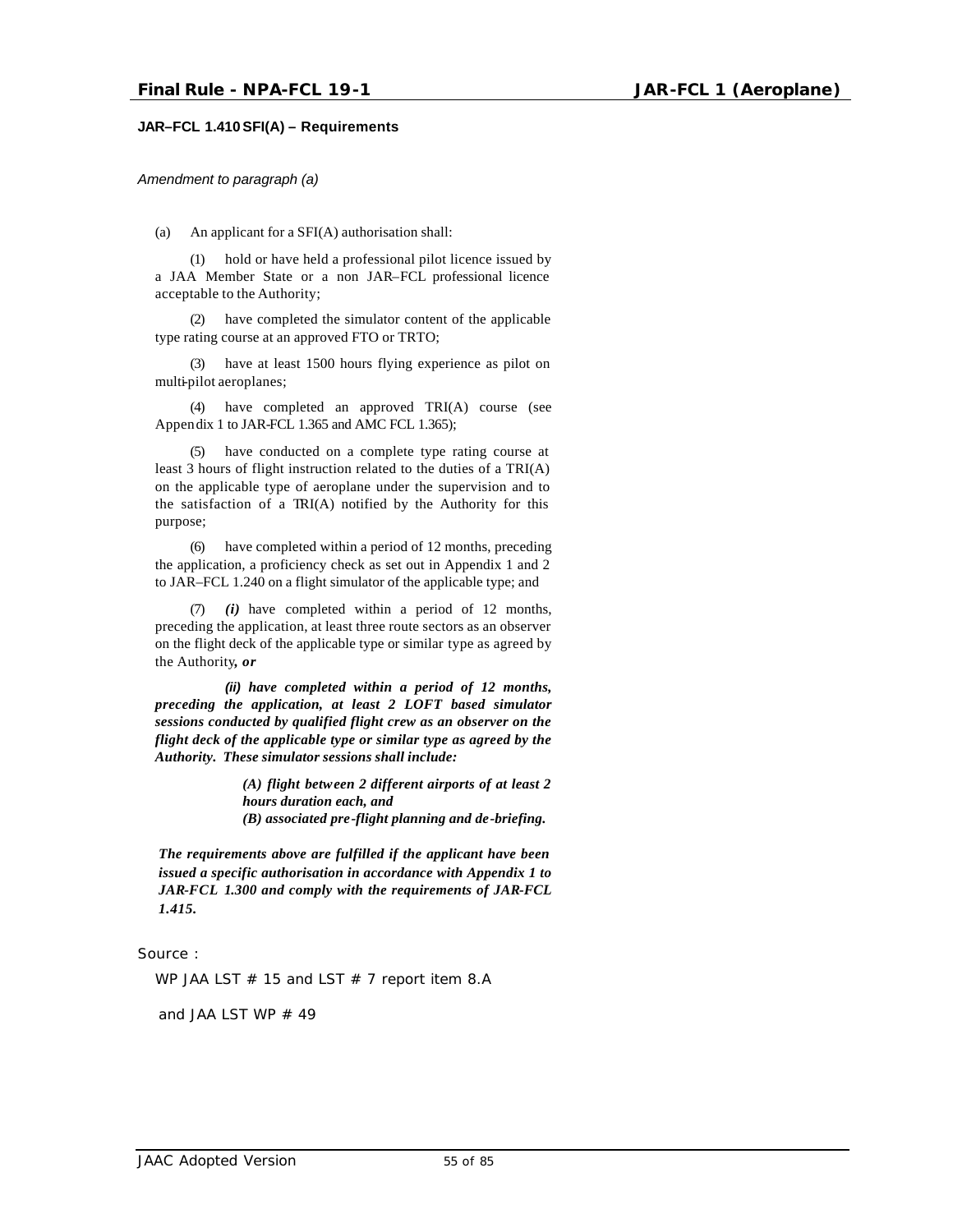### **JAR-FCL 1.419**

**Synthetic training instructor authorisation (aeroplane) STI(A) – Privileges, requirements, revalidation and renewal**

*New JAR-FCL paragraph*

### *(a) Privileges*

*The privileges of the holder of a STI(A) authorisation are to carry out synthetic flight instruction for issue of a licence, instrument rating and class or type rating for single pilot aeroplanes.*

**(b)** *Requirements. An applicant for a STI(A) authorisation shall:*

- *(1) hold or have held within the previous 3 years a pilot licence containing an instructional qualification appropriate to the courses on which instruction is intended or a non-JAA licence acceptable to the Authority;*
- *(2) have completed in a flight simulator or FNPT II at least 3 hours of flight instruction related to the duties of a STI(A) under the supervision and to the satisfaction of an FIE(A) notified by the Authority for this purpose:*
- *(3) have completed within a period of 12 months preceding the application a proficiency check in accordance with Appendix 3 to JAR-FCL 1.240 in an FNPT of the class or type of aeroplane appropriate to the instruction intended.*

*(c) For revalidation of a STI(A) authorisation the applicant shall within the last 12 months of the validity period of the authorisation:*

- *(1) conducted at least 3 hours of instruction in a flight simulator or FNPT as part of a complete CPL, IR or class or type rating course, and*
- *(2) have completed Section 3B of the proficiency check set out in Appendix 3 to JAR-FCL 1.240 for the appropriate type or class of aeroplane in a flight simulator or FNPT II on which instruction is routinely conducted.*
- *(d) If the authorisation has lapsed the applicant shall have:*
	- *(1) completed at least 3 hours refresher training in a flight simulator or FNPT II;*
	- *(2) conducted on a complete CPL, IR or class or type rating course at least 3 hours instruction under the supervision and to the satisfaction of a FIE(A), FI(A), CRI(A), IRI(A), TRI(A) or SFI(A) notified by the Authority for this purpose. At least one hour*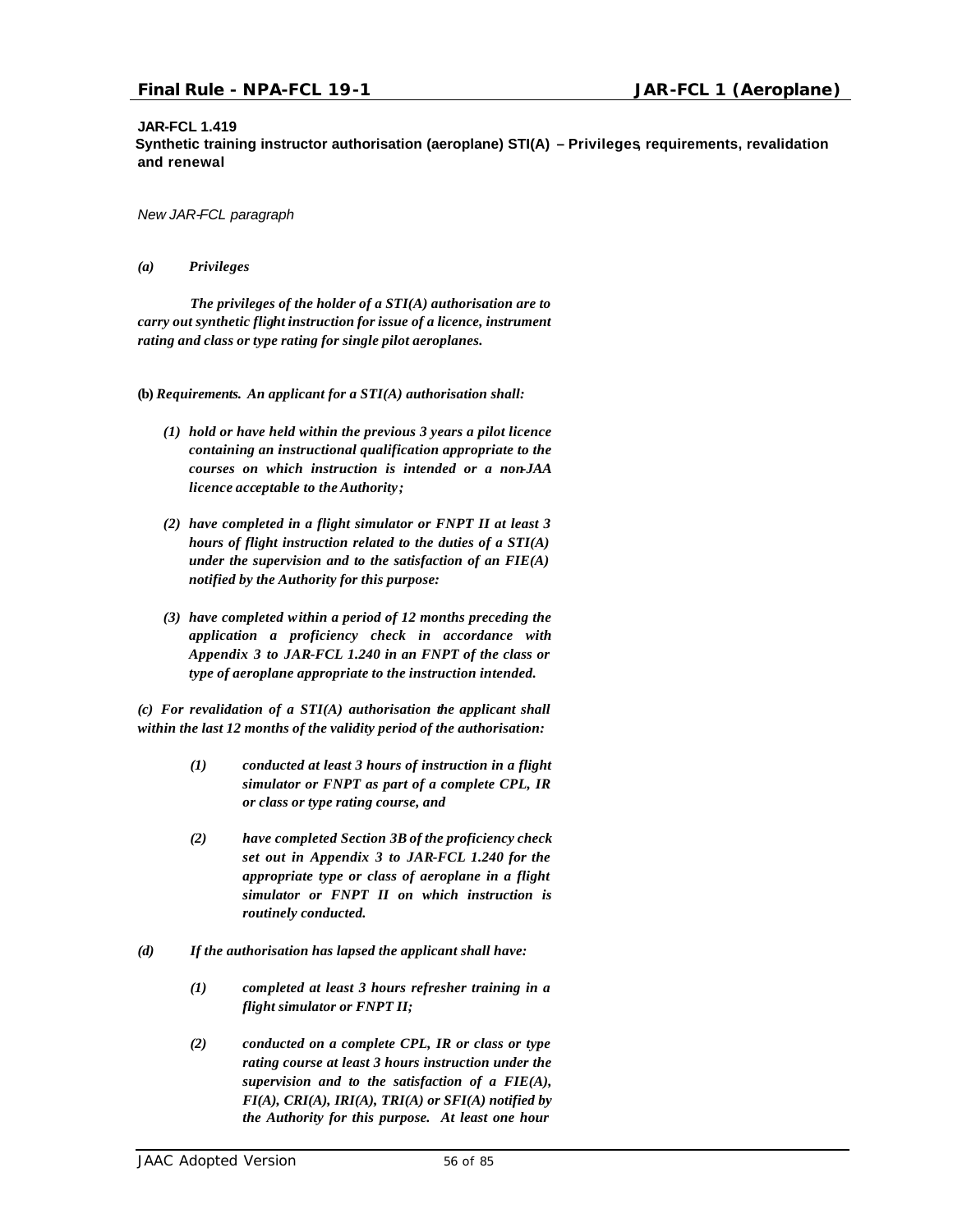*instruction shall be supervised and to the satisfaction of an FIE(A);*

*(3) completed Section 3B of the proficiency check set out in Appendix 3 to JAR-FCL 1.240 for the appropriate type or class of aeroplane in a flight simulator or FNPT II on which instruction is routinely conducted;*

Source :

WP JAA LST  $# 65$ 

*> Amended by the LST (LST#11) after review of the consultation comments.*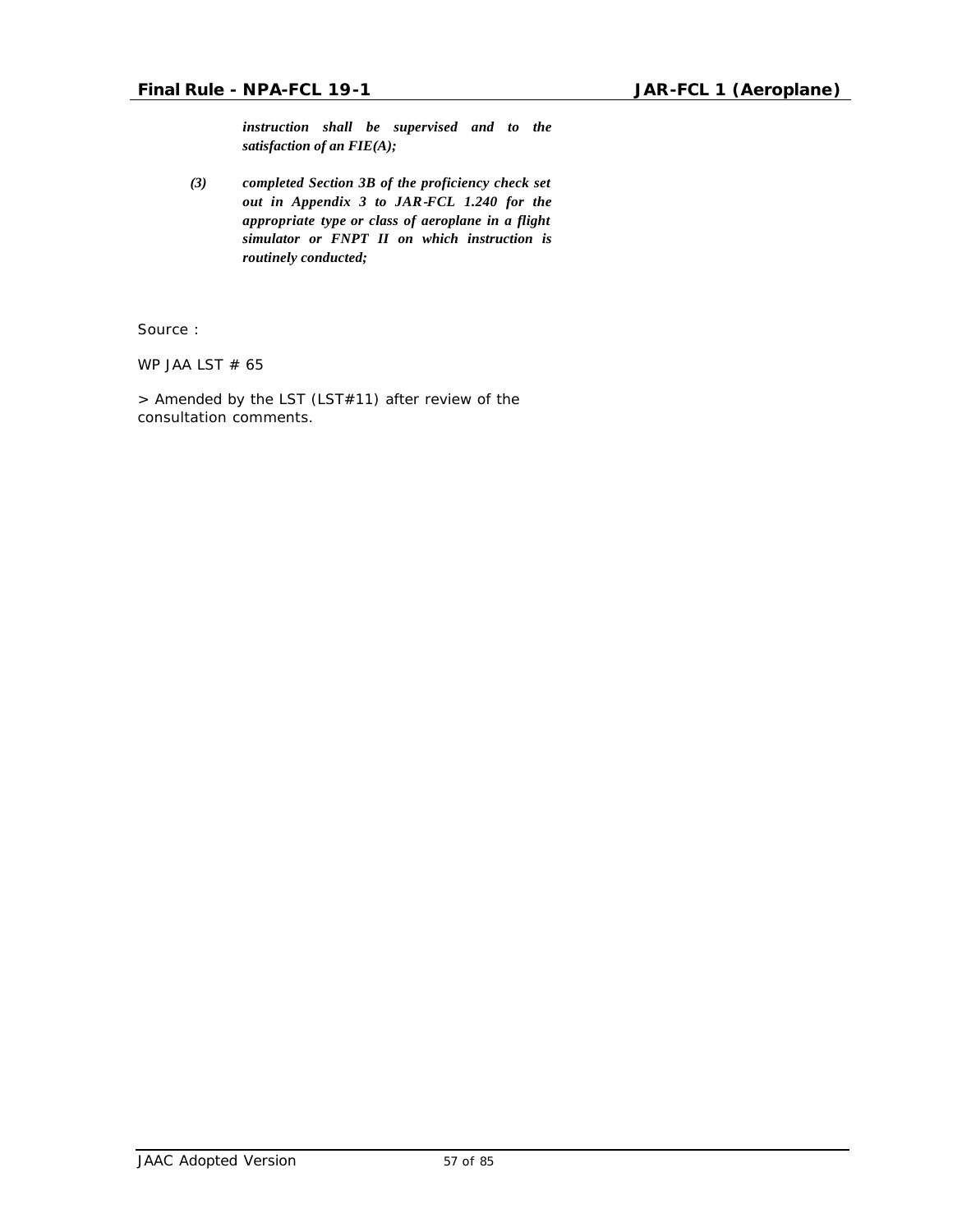### **Final Rule - NPA-FCL 19-1 JAR-FCL 1 (Aeroplane)**

### **Appendix 1 to JAR–FCL 1.300**

**Requirements for a specific authorisation for instructors not holding a JAR–FCL licence to instruct in a TRTO outside JAA Member States or in a FTO partial training outside JAA Member States in accordance with Appendix 1b to JAR-FCL 1.055**

*Amendment to paragraph 1(a)(ii)*

1 (a) Instructors seeking to instruct for a JAR–FCL licence including class and instrument ratings shall:

(i) hold at least a CPL and ratings issued in accordance with ICAO Annex I required by the respective non JAA State for the instruction to be given on aircraft registered in that State;

(ii) have completed at least 500 hours of flight time as a pilot of aeroplanes*,* of which at least 200 hours shall be as a flight instructor relevant to the intended training **,** *including in the role of instruction to be given***,** to be given and meet the experience requirements of JAR–FCL 1.330(a), (b), (c), (d) and/or (e);

Source:

WP JAA LST  $# 2$ , LST  $# 6$  Full meeting item 7.H.

*> Amended by the LST (LST#11) after review of the consultation comments.*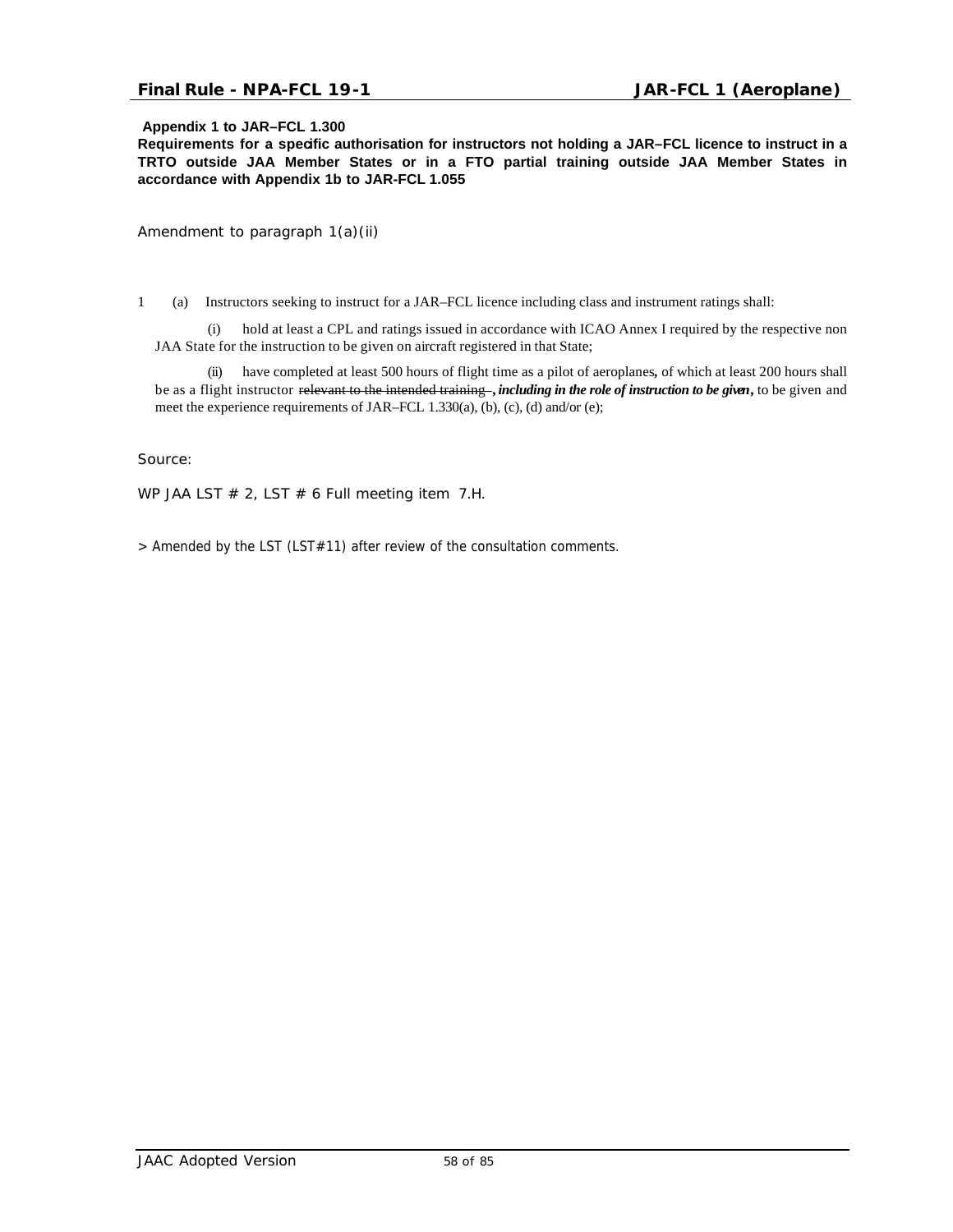## **Subpart I**

## **EXAMINERS (Aeroplane)**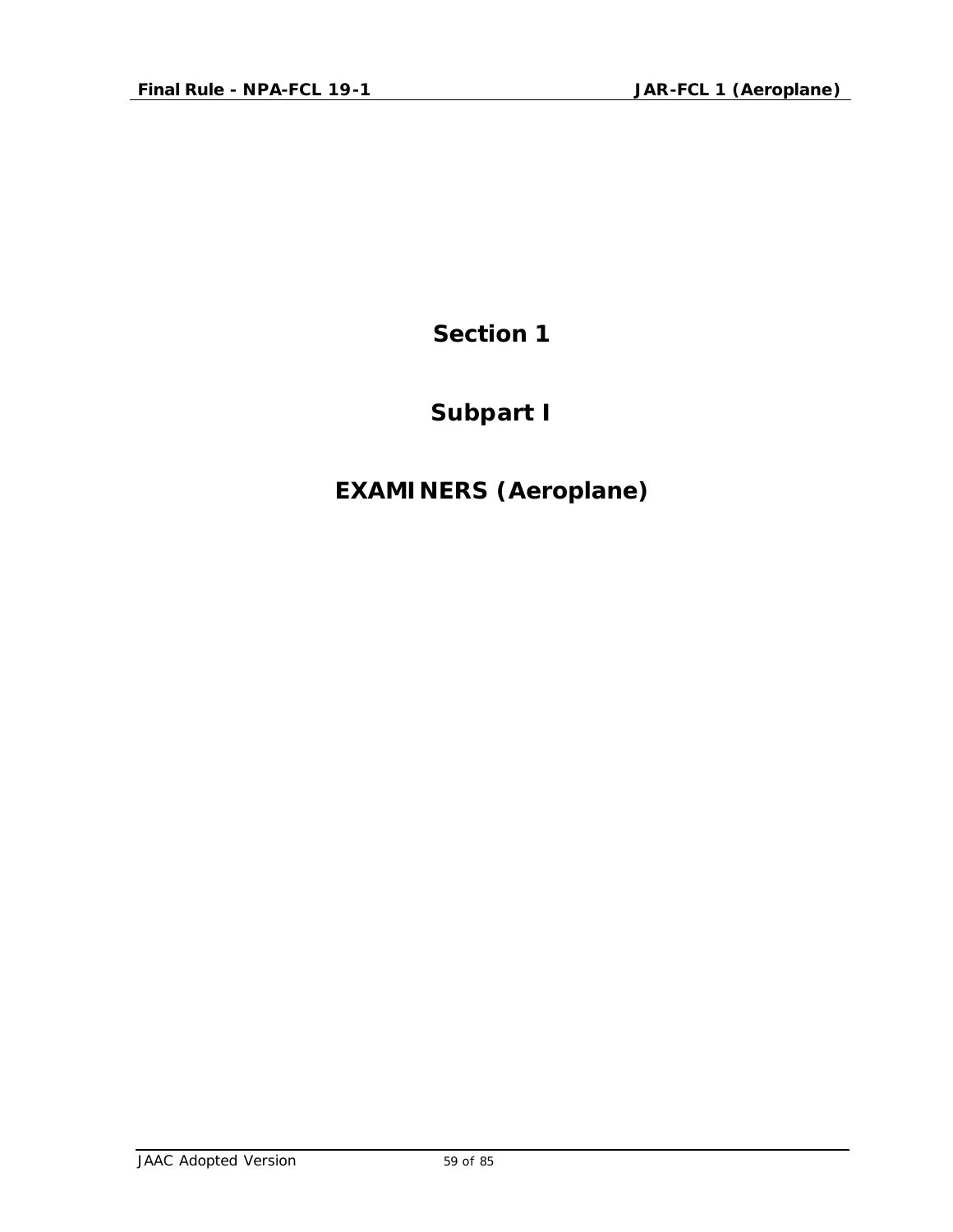### **JAR–FCL 1.425 Examiners – General**

*Amendment to paragraph (a)(2)*

### (a) *Pre-requisites*

(1) Examiners shall hold a licence and rating at least equal to the licence or rating for which they are authorised to conduct skill tests or proficiency checks and, unless specified otherwise, the privilege to instruct for this licence or rating.

(2) Examiners shall be qualified to act as pilot-in-command of the aircraft during a skill test or proficiency check, *unless otherwise specified,* and shall meet the applicable experience requirements set out in JAR–FCL 1.435 through 1.460. Where no qualified examiner is available and, at the discretion of the Authority, examiners/inspectors may be authorised without meeting the relevant instructor/type/class rating requirements as mentioned above.

Source :

WP JAA LST 19a, Item 7.E. LST # 7 Full report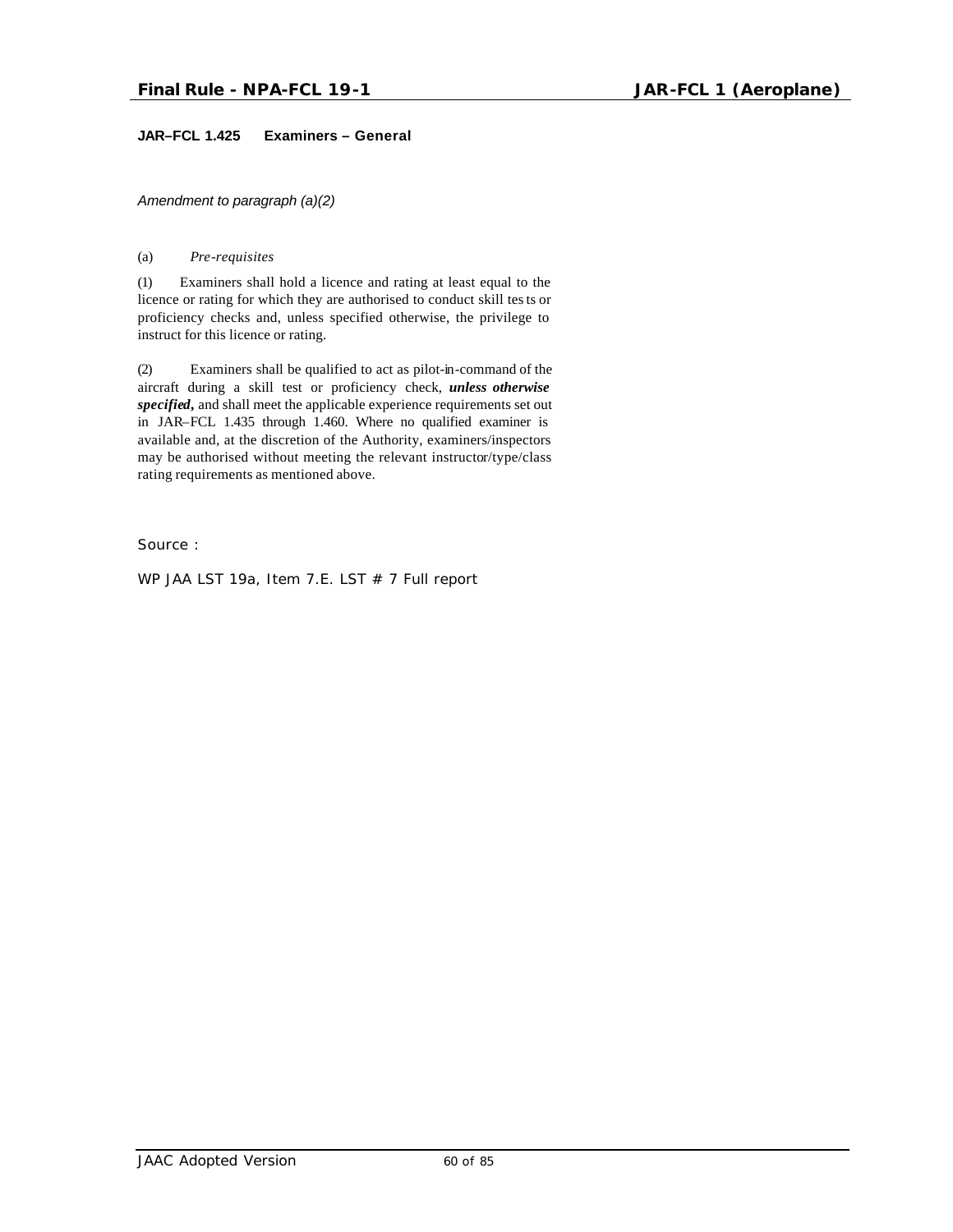### **JAR–FCL 1.455Synthetic flight examiner (aeroplane) (SFE (A)) – Privileges/Requirements**

*Amendment to this requirement*

The privileges of an SFE(A) are to conduct type and instrument rating proficiency checks on multi-pilot aeroplanes in a flight simulator :

*(a) skill tests for the issue of type ratings for multi-pilot aeroplanes;*

### *(b) proficiency checks for revalidation or renewal of multi-pilot type and instrument ratings.*

provided that the examiner holds an ATPL(A), has completed not less than 1500 hours of flight time as a pilot of multi-pilot aeroplanes and is entitled to exercise the privileges of a SFI(A), *and for the purpose of (a) above holds a valid type rating on the applicable aeroplane type.*  (see JAR–FCL 1.405).

Source :

WP JAA LST # 19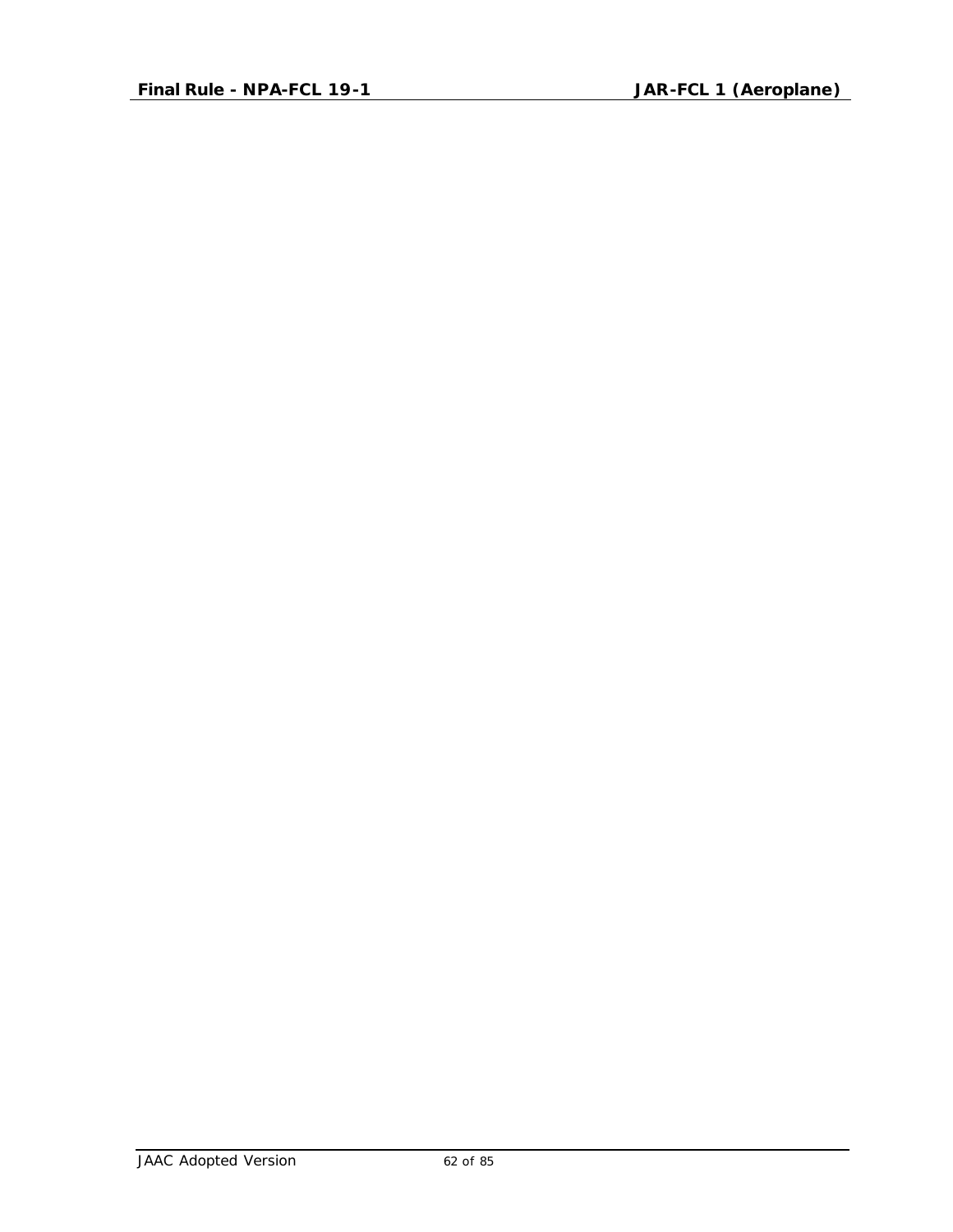### **Subpart J**

### **THEORETICAL KNOWLEDGE REQUIREMENTS AND PROCEDURES FOR THE CONDUCT OF THEORETICAL KNOWLEDGE EXAMINATIONS FOR PROFESSIONAL PILOT LICENCES AND INSTRUMENT RATINGS**

 **(Aeroplane)**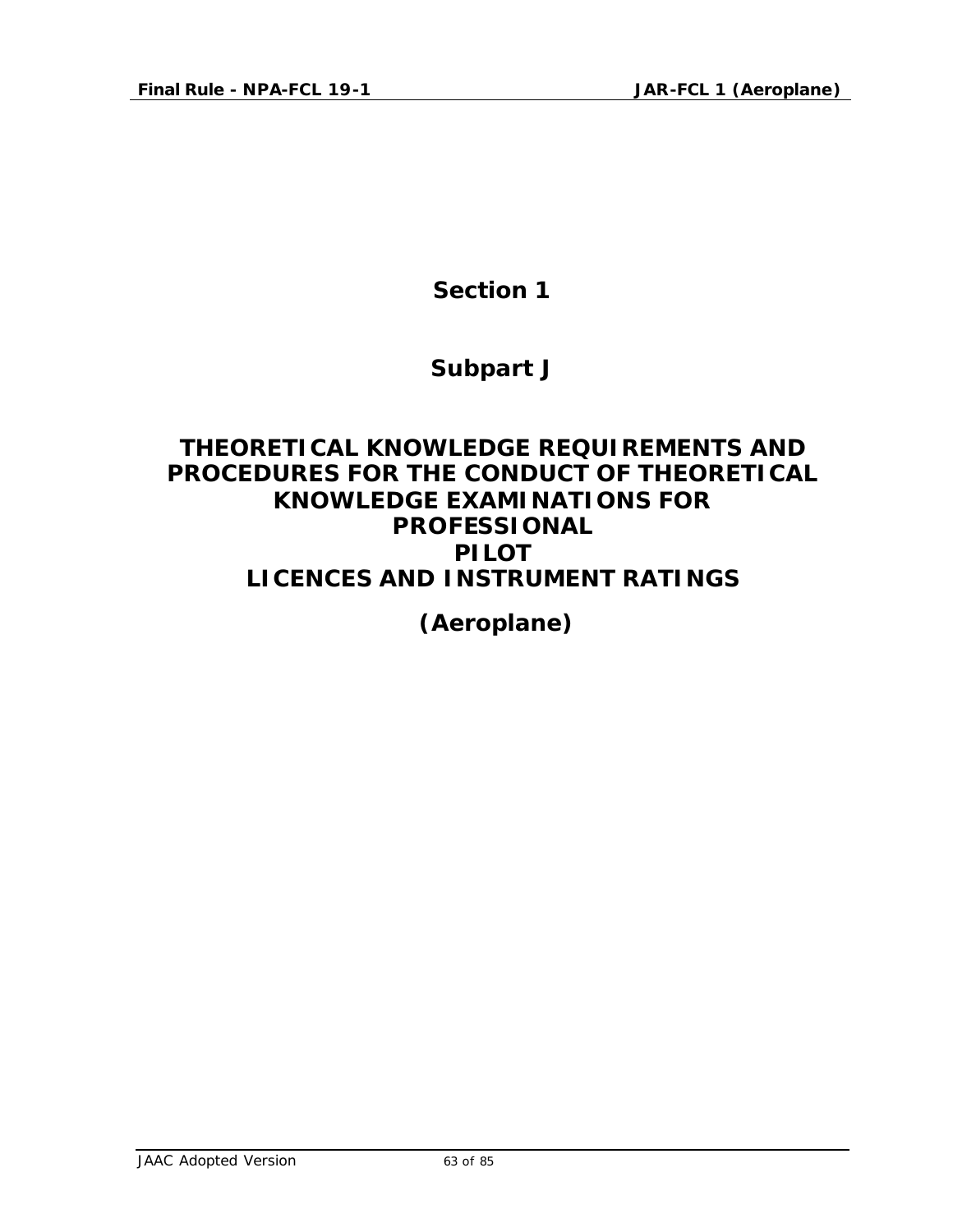### **JAR–FCL 1.470 Contents of theoretical knowledge examinations**

*Amendments to paragraphs (a), (b) and (c). Introduction of new paragraph (d)*

(a) An applicant for the ATPL(A) shall demonstrate a level of knowledge appropriate to the privileges granted in the following subjects : Air Law; Aircraft General Knowledge; Flight Performance and Planning; Human Performance and Limitations; Meteorology; Navigation; Operational Procedures; Principles of flight; Communications. The breakdown of subjects into examination papers and times allowed will be agreed within JAA Member States (see AMC FCL 1.470(a)).

(b) An applicant for the CPL(A) shall demonstrate a level of knowledge appropriate to the privileges granted in the following subjects: Air Law; Aircraft General Knowledge; Flight Performance and Planning; Human Performance and Limitations; Meteorology; Navigation; Operational Procedures; Principles of flight; Communications. The breakdown of subjects into examination papers and times allowed will be agreed within JAA Member States (see AMC FCL 1.470(b)).

(c) An applicant for an IR(A) shall demonstrate a level of knowledge appropriate to the privileges granted in the following subjects: Air Law/Operational Procedures; Aircraft General Knowledge; Flight Performance and Planning; Human Performance and Limitations; Meteorology; Navigation; Communications. The breakdown of subjects into examination papers and times allowed will be agreed within JAA Member States (see AMC FCL 1.470(c)).

*(d) The breakdown of the subjects into examination papers, times allowed, and the total number and distribution of questions will be specified in the associated procedures.*

Source :

LST # 9 Full Report Item 6.B., LSST(E) Report.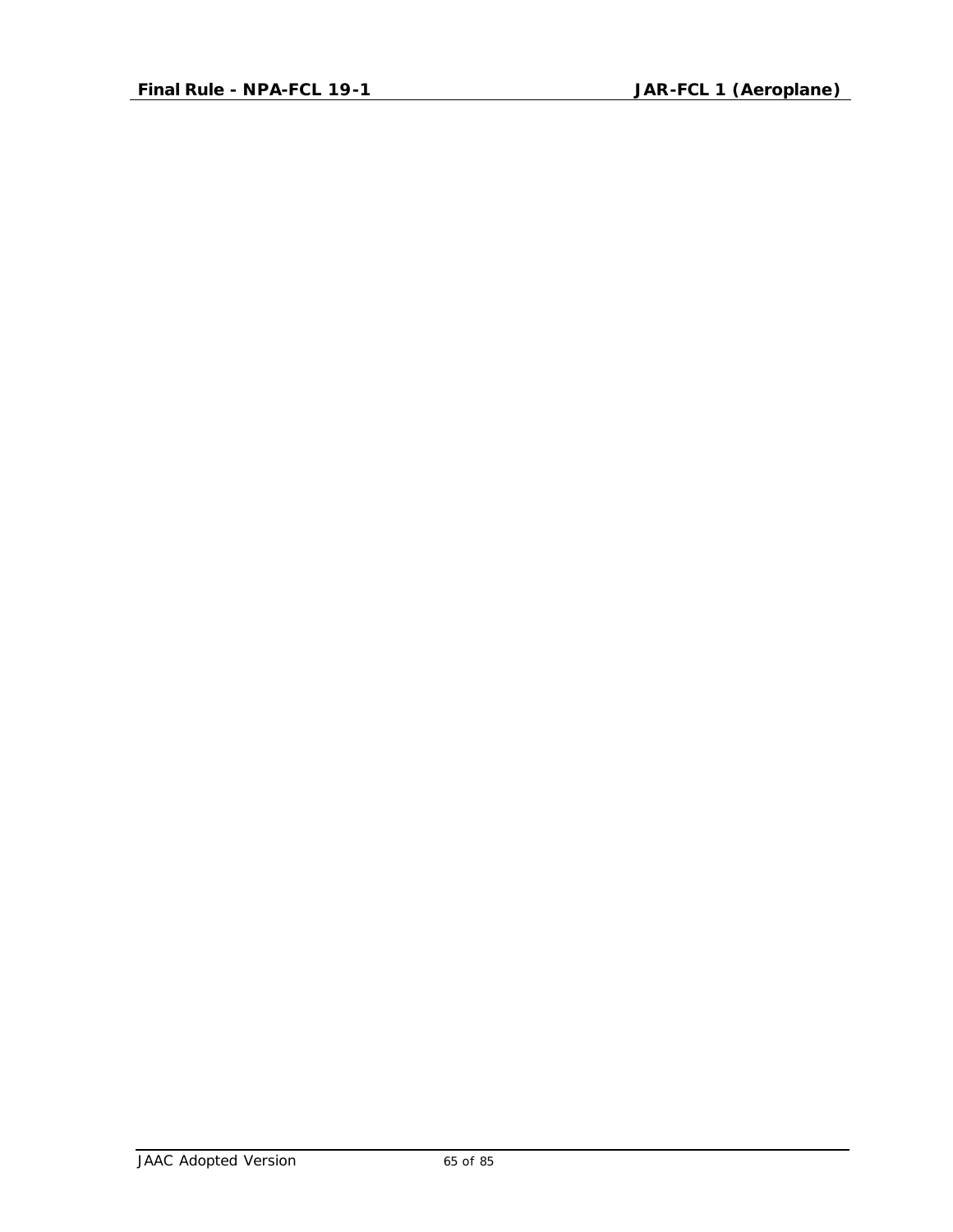## **Subpart A**

## **GENERAL REQUIREMENTS**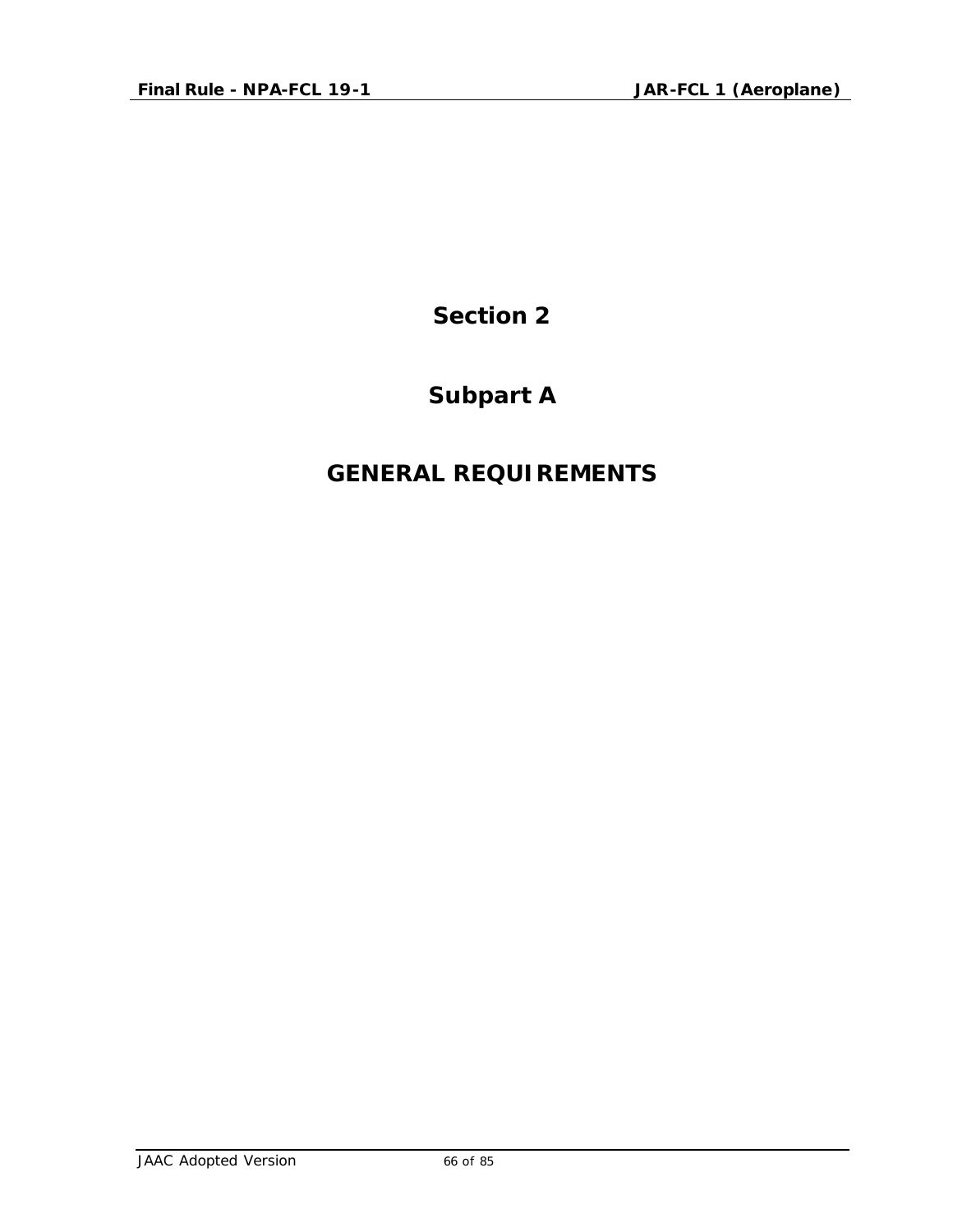### **IEM No. 3 to JAR–FCL 1.055 Training and Operations Manual for FTOs and TRTOs (if applicable) See Appendix 1a and 2 to JAR–FCL 1.055**

*Amendment to the Training Manual and Operations Manual*

### **TRAINING MANUAL**

Training Manuals for use at an FTO *or TRTO* conducting approved integrated or modular flying training cours es should include the following

.

### **OPERATIONS MANUAL**

Operations Manual for use at an FTO *or TRTO* conducting approved integrated or modular flying training courses include the following:

Source :

WP JAA LST  $# 22$  and LST  $# 8$  report item 8.B

### **Part 4 – Theoretical knowledge instruction**

Structure generally as for Part 2 but with a training specification and objectives for each subject. Individual lesson plans to include mention of the specific training aids available for use.

| Structure of the theoretical<br>knowledge course | A statement of the structure of the course, including the general<br>sequence of the topics to be taught in each subject, the time                                                                                             |
|--------------------------------------------------|--------------------------------------------------------------------------------------------------------------------------------------------------------------------------------------------------------------------------------|
|                                                  | allocated to each topic, the breakdown per subject and an<br>example of a course schedule. Distance Learning courses should                                                                                                    |
|                                                  | include instructions of the material to be studied for individual<br>elements of the course.                                                                                                                                   |
| <b>Lesson Plans</b>                              | A description of each lesson or group of lessons including<br>teaching materials, training aids, progress test organisation and<br>inter-connection of topics with other subjects.                                             |
| <b>Teaching materials</b>                        | Specification of the training aids to be used (e.g. study materials,<br>manual references, exercises, self-study materials,<br>course<br>demonstration equipment).                                                             |
| <b>Student progress</b>                          | The requirement for student progress, including a brief but<br>specific statement of the standard that must be achieved and the<br>mechanism for achieving this, before application for theoretical<br>knowledge examinations. |
| <b>Progress testing</b>                          | The organisation of progress testing in each subject, including<br>topics covered, evaluation methods and documentation.                                                                                                       |
| <b>Review procedure</b>                          | The procedure to be followed if the standard required at any stage<br>of the course is not achieved, including an agreed action plan<br>with remedial training if required.                                                    |

Source : LSST(E) report to LST #10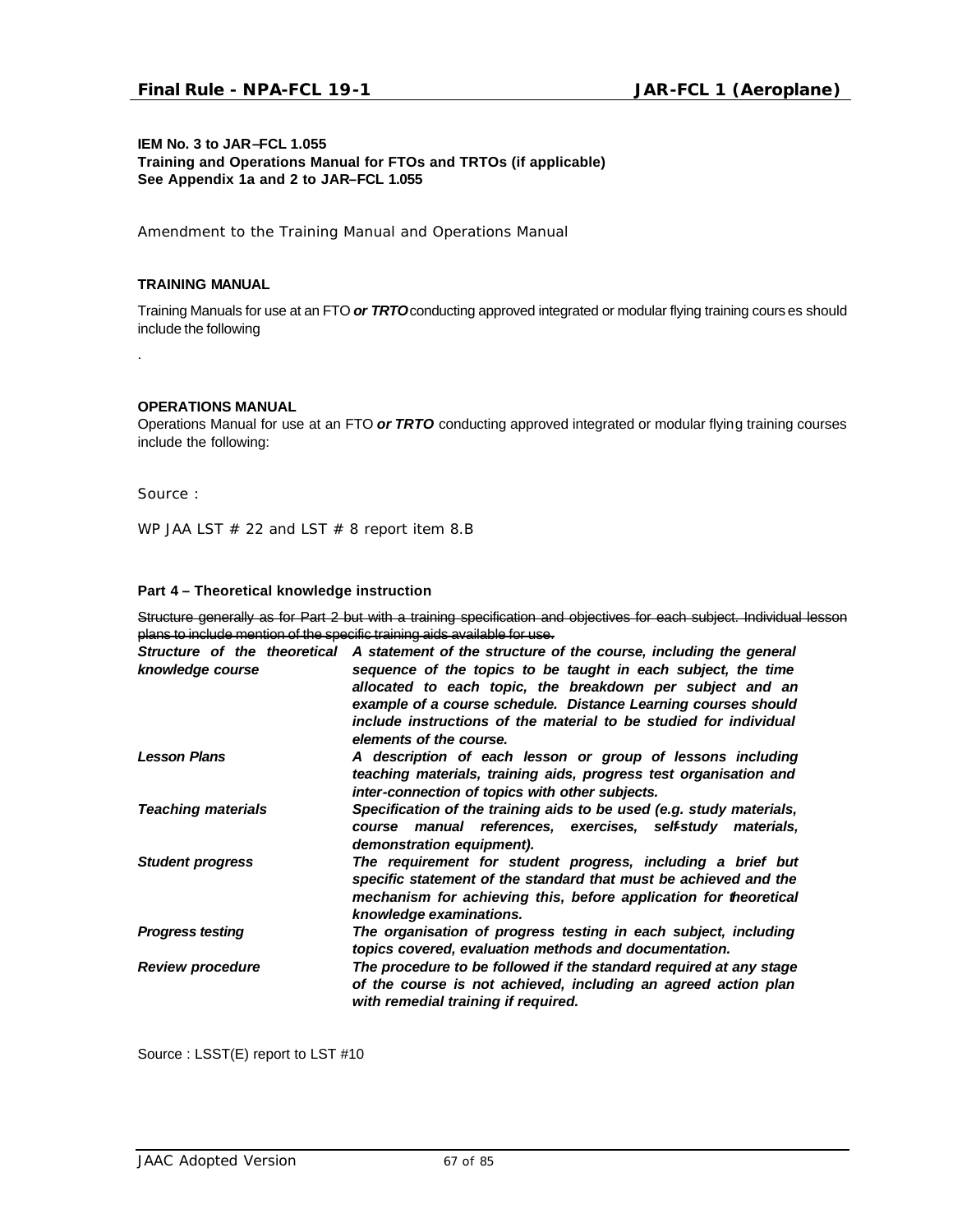## **Subpart C**

## **PRIVATE PILOT LICENCE (Aeroplane) – PPL(A)**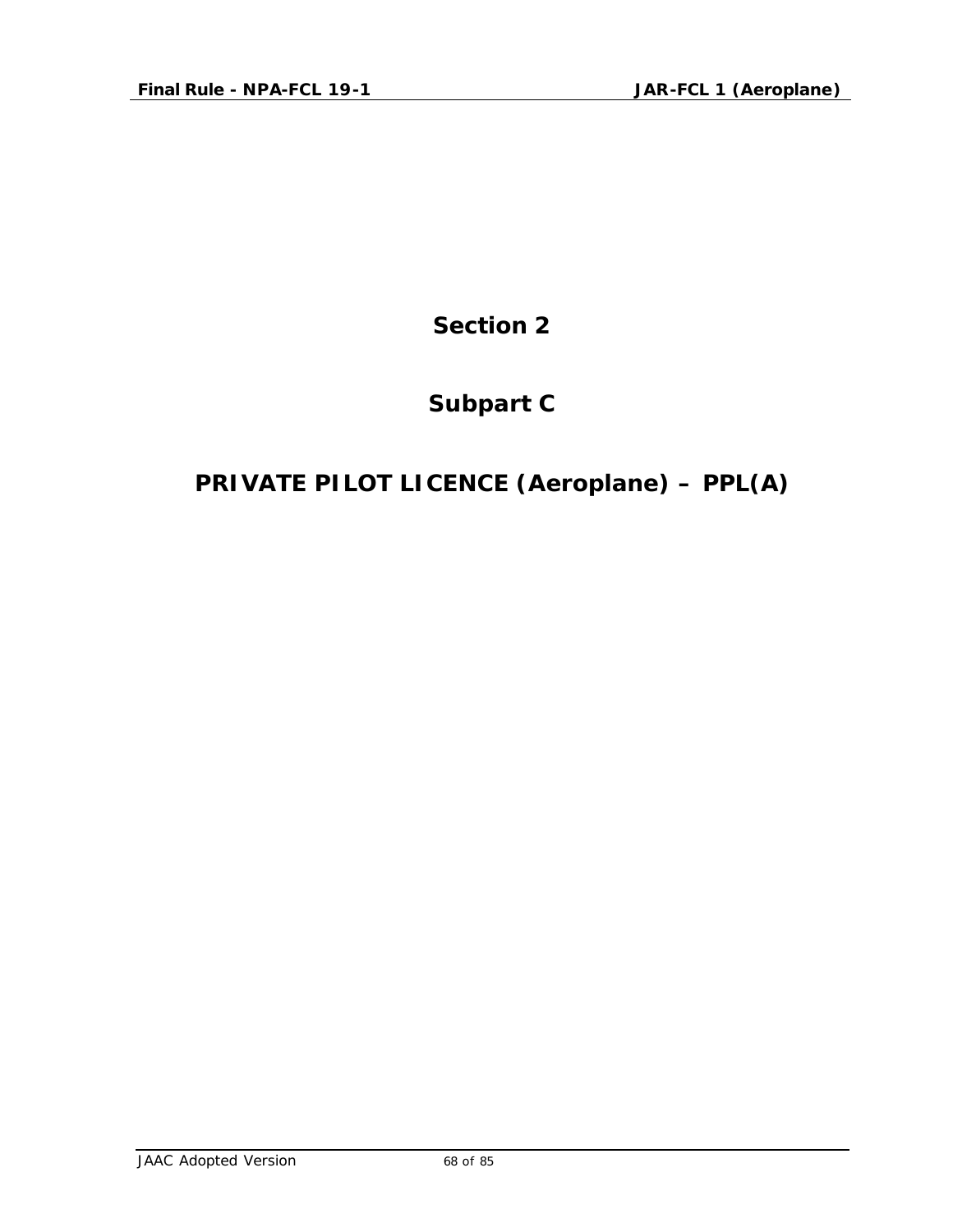### **AMC FCL 1.125 Syllabus of theoretical knowledge and flight instruction for the private pilot licence (aeroplane) – PPL(A) See JAR–FCL 1.125**

*Amendments to items 103 and 108 0f the theoretical knowledge syllabus, and amendment to Exercise 18B of the Flight Instruction Syllabus.*

### **SYLLABUS OF THEORETICAL KNOWLEDGE FOR THE PRIVATE PILOT LICENCE (AEROPLANE)**

**…..**

- 103 En-route procedures
	- frequency changing
	- position, altitude/flight level reporting
	- flight information service
	- weather information
	- weather reporting
	- procedures to obtain bearings, headings, position
	- procedural phraseology
	- height/range coverage
	- *vertical situational awareness (avoidance of controlled flight into terrain).*
- 108 Operational
	- wake turbulence
	- aquaplaning
	- windshear, take-off, approach and landing
	- – *clearance to cross or enter runway (avoidance of runway incursions)*
	- passenger briefings
	- emergency exits
	- evacuation from the aeroplane
		- forced landings
		- gear-up landing
		- ditching

#### **SYLLABUS OF FLIGHT INSTRUCTION FOR THE PRIVATE PILOT LICENCE (AEROPLANE)**

Exercise 18B Navigation problems at lower levels and in reduced visibility

- actions prior to descending
- hazards (e.g. obstacles, and terrain)
- difficulties of map reading
- effects of wind and turbulence
- *vertical situational awareness (avoidance of controlled flight into terrain)*
- avoidance of noise sensitive areas
- joining the circuit
- bad weather circuit and landing

Source : WP JAA LST  $#$  42 and LST Full  $#$  9 report item 7.C.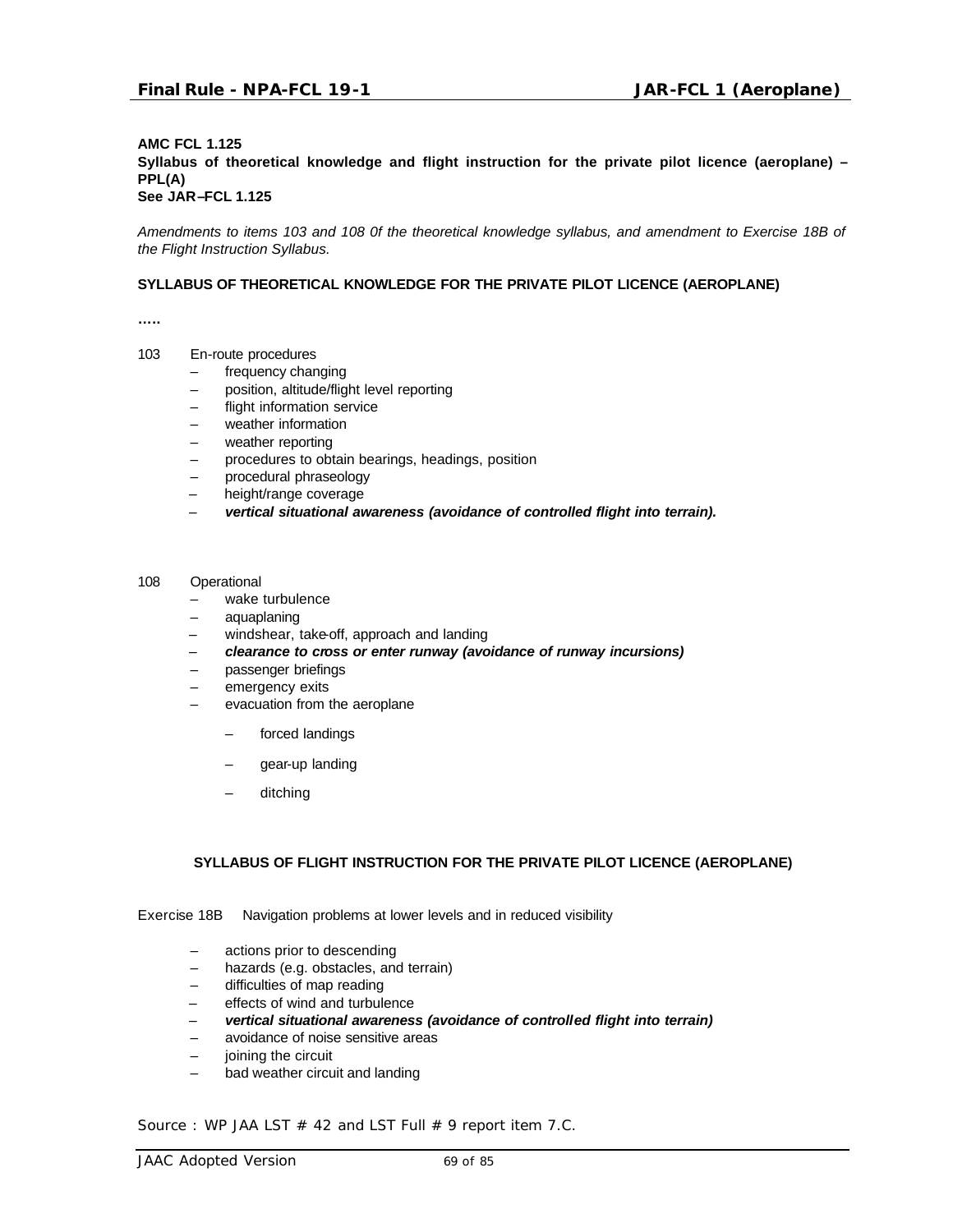## **Subpart D**

# **COMMERCIAL PILOT LICENCE (Aeroplane) – CPL(A)**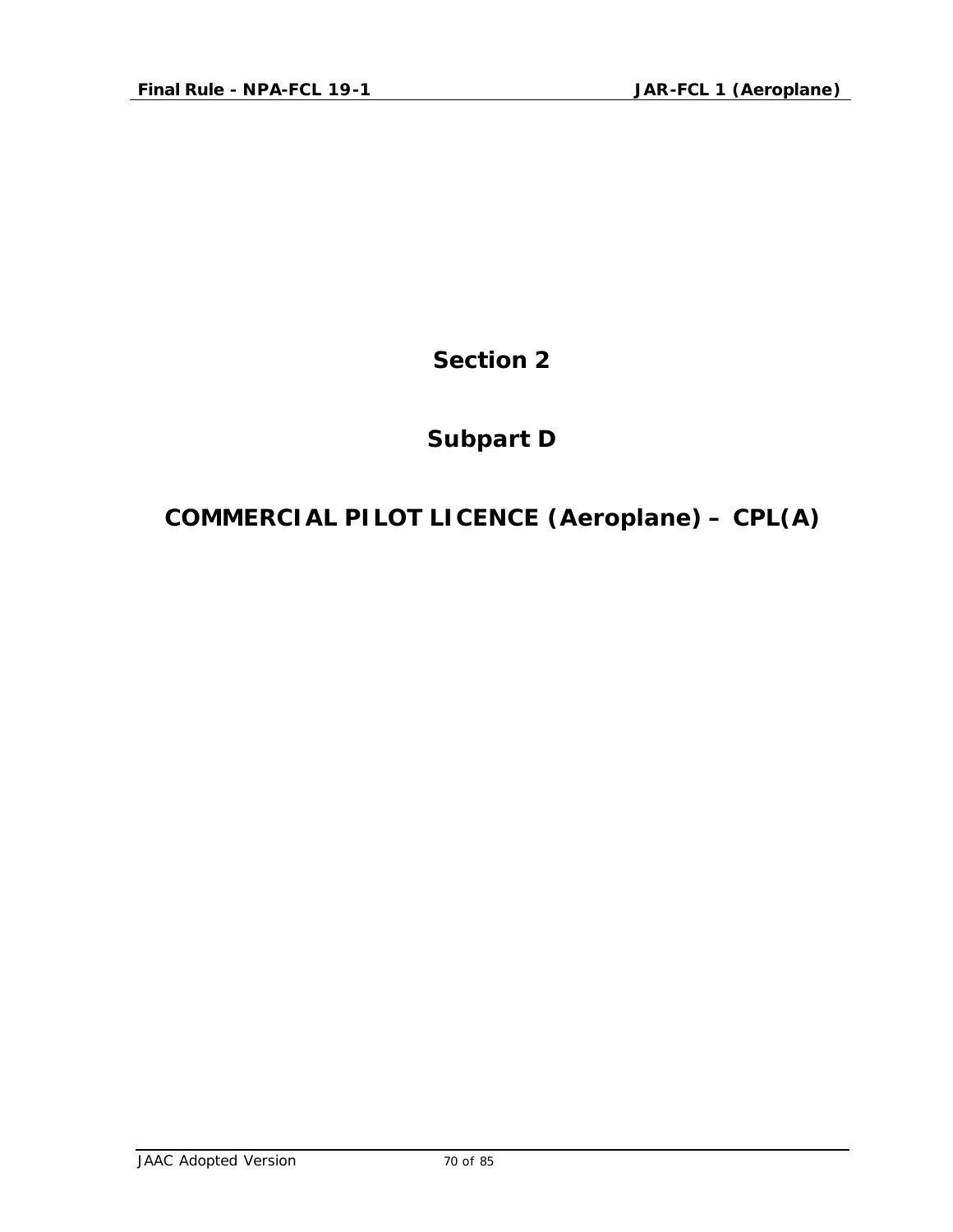### **AMC FCL 1.160 & 1.165(a)(4) CPL(A) modular course**

*Amendment to item Instrument flight training*

### Instrument flight training

All exercises may be performed in a FNPT I or II or a flight simulator. If instrument flight training is in VMC, a suitable means of simulating IMC for the student should be used.

*A BITD may be used for the following exercises 9, 10, 11, 12, 14 and 16.*

*The use of the BITD is subject to the following:*

- *the training shall be complemented by exercises on an aeroplane;*
- the record of the parameters of the flight must be available; and
- *A FI(A) shall conduct the instruction.*

Source : WP FCL/C  $#$  157, LST  $#$  5 Full Report Item 6.a.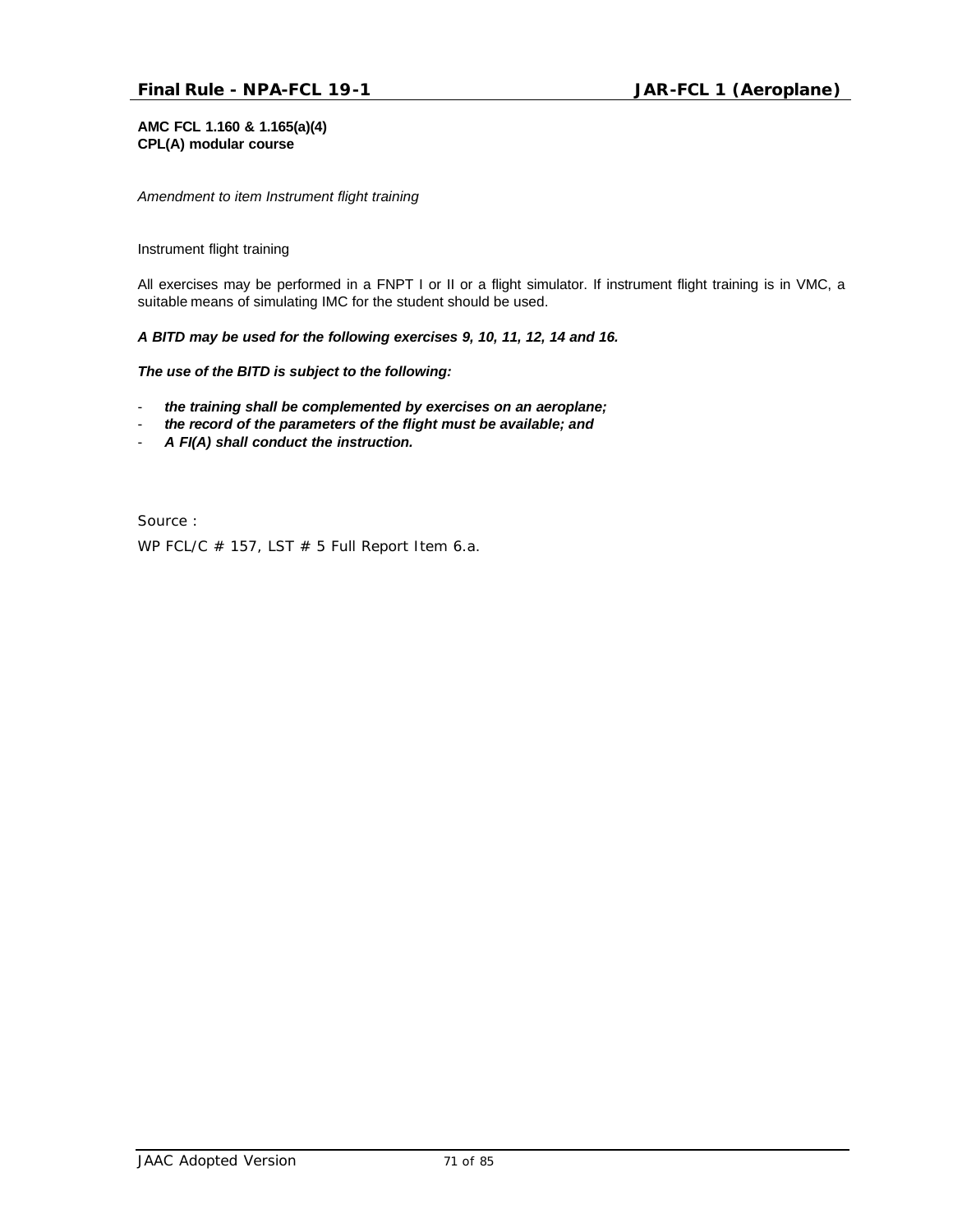## **Subpart F**

## **CLASS AND TYPE RATING (Aeroplane)**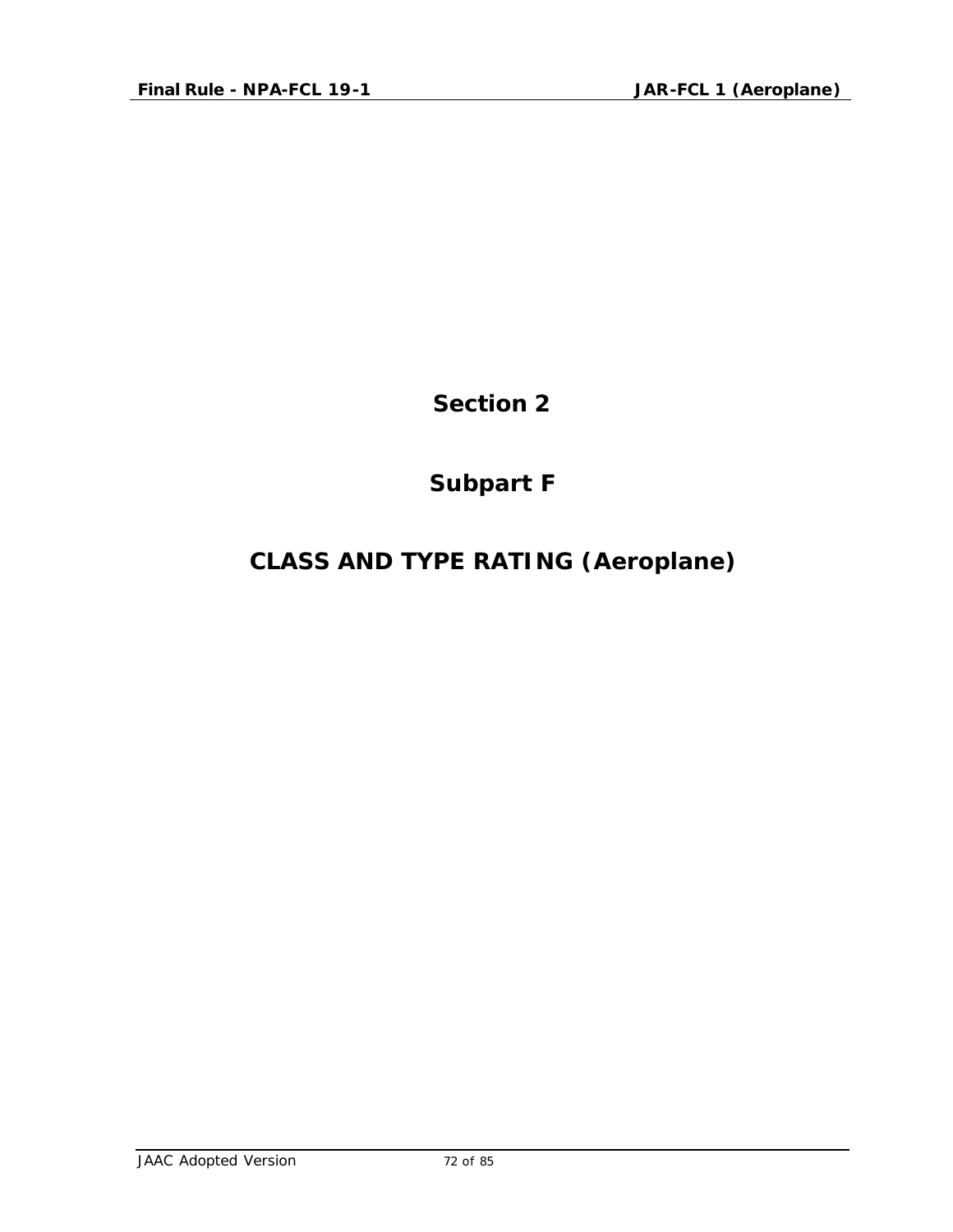#### **IEM FCL 1.240(b)(1) & 1.261(c)(2)**

**Contents of Type Rating training / skill test / proficiency check on multi-pilot aeroplane See JAR-FCL 1.240**

*Delete this IEM*

Requirements for the contents of the type rating training and the skill test for multi-pilot aeroplanes are set out in Appendices 1 and 2 to JAR-FCL 1.240, Appendix 1 to JAR-FCL 1.261(a) and AMC FCL 1.261(a)(2). Guidelines for approval of an aeroplane Type Rating Course are set out in AMC FCL 1.261(c)(2). This IEM gives guidelines for the approval of credit(s) for the type rating training and the skill test on multi-pilot aeroplanes, when the applicant is already qualified on a similar type or variant.

#### 1 Content of the Type Rating course

The methodology which applies for type rating assessment and/or the findings of the Type Rating Evaluation Board (TREB) may be used for the approval of the content of the type rating course. Credit may be given for manoeuvres/procedures common or similar to two types or variants and need not to be repeated.

#### 2 Skill test / proficienc y check

The methodology which applies for type rating assessment or the findings of the Type Rating Evaluation Board (TREB) may be used for the approval of the content of the skill test. Credit may be given in the skill test for manoeuvres/procedures common or similar to two types or variants.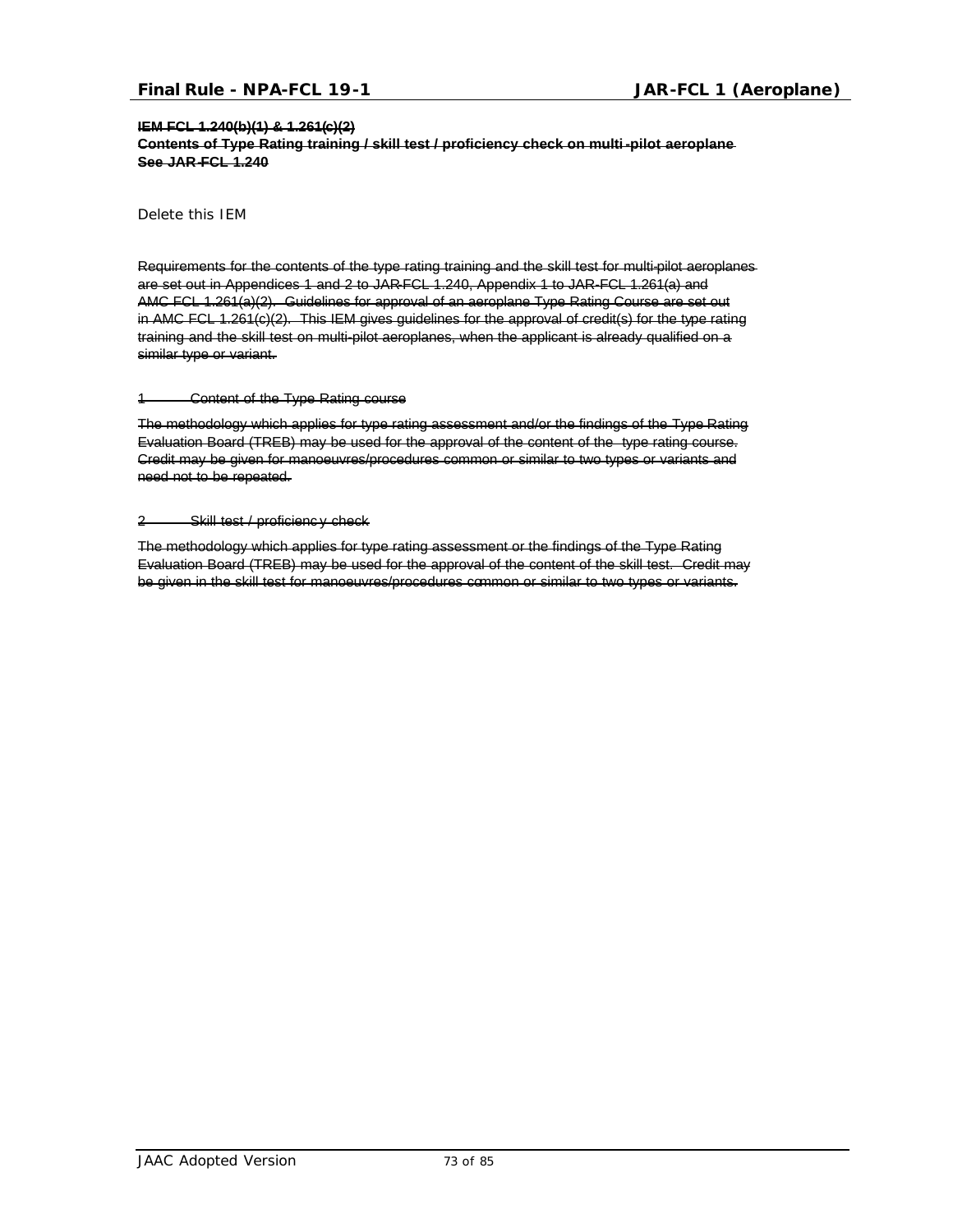*AMC FCL 1.261(c)(2) Guidelines for Approval of an Aeroplane Type Rating Course See JAR-FCL 1.262(c)(2) See Appendix 1 and 2 to JAR-FCL 1.055 See Appendix 2 to JAR-FCL 1.240*

*New AMC text to replace existing AMC FCL 1.261(c)(2)*

## *TRAINING PROGRAMME*

## *1. Type ratings*

*1.1 To obtain approval a type rating course should, as far as possible, provide for a continuous process of ground, STD and flight training to enable the student to assimilate the knowledge and skills required to operate a specific aircraft type safely and efficiently. The student's ability to do this will be determined by the demonstration of a satisfactory level of theoretical knowledge of the aircraft determined by progressive checking of knowledge and examination, progressive assessment by the FTO or TRTO during flying training and the successful completion of a practical skill test with an authorised examiner. There should be no difference in the level of knowledge or competency required of the student, irrespective of the intended role of the student as pilot-in-command, co-pilot or flight engineer member of the flight crew.*

*1.2 A type rating course should normally be conducted as a single, full-time course of study and training. However, in the situation where the course is intended to enable a pilot to fly a further aircraft type while continuing to fly a current type, such as to enable mixed fleet flying with the same operator acceptable under JAR-OPS, some elements of the theoretical knowledge course conducted by self-study may be undertaken while the student continues to fly the current type. Any such arrangement should be acceptable to the approving Authority but combining flight training for a new type with continuing operation of another type will not normally be acceptable.* 

### *2. Variants*

 *2.1 Familiarization training: Where an aeroplane type rating also includes variants of the same aircraft type requiring familiarization training, the additional familiarization training may be included in the theoretical knowledge training of the initial type rating course. Flight training should be conducted on a single variant within the type.*

*2.2 Differences training: Where an aeroplane type rating also includes variants of the same aircraft type for which difference training is required, the initial training course should be directed towards a single variant. Additional training to operate other variants within the same type rating should be completed after successful completion of the initial type rating course, although elements of this differences training may be undertaken at appropriate stages of the initial course, with the agreement of the approving Authority. Differences training to operate variants within the same type rating will be subject to approval, either as a separate course or as part of the basic type rating training course.*

## *3. Programme of Theoretical Knowledge and Flight Training*

*3.1 The training programme should specify the time allocated to theoretical knowledge training, STD training and if not approved for Zero Flight Time Training in accordance with Appendix 1 to JAR-FCL 1.261(c)(2), the aeroplane. The training programme will be assessed and, for approval to be given, deemed to be adequate by the approving Authority. The initial type rating course should be programmed on the basis that the student has the minimum licensing and experience requirements for entry to the course, as required by JAR-FCL 1.250 and 1.255. For a first type rating on a multi-pilot aeroplane, the course should also provide for consolidation and type-specific training in those elements of basic MCC training relevant to the type or variant.*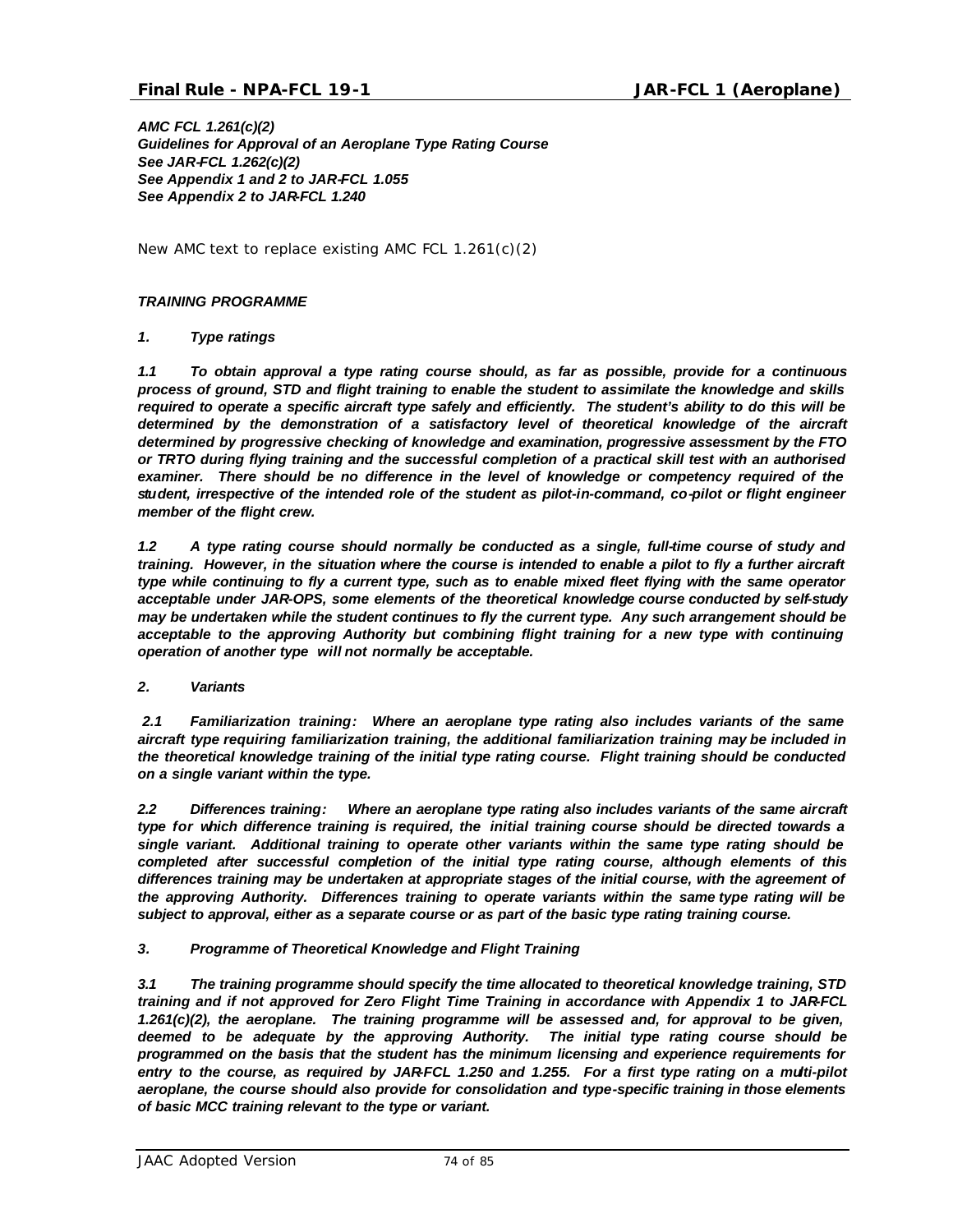*3.2 If a TRTO wishes to provide a training course that includes credit for previous experience on similar types of aircraft, such as those with common systems or operating procedures with the new type, the entry requirements to such courses should be specified by the TRTO and must define the minimum level of experience and qualification required of the flight crew member. The approving Authority will need to agree the proposed entry level and reduced training requirements of these courses.*

*3.3 A TRTO is permitted to sub-contract elements of training to a third party training provider. In such cases the sub-contracted organisation should normally be approved to conduct such training by the Authority of a JAA Member State. When the sub-contracted organisation is not approved by a JAA Member State the approving Authority of the TRTO should include the sub contracted organization in the approval process and be satisfied that the standard of training intended to be given meets the equivalent requirements of a JAA approved organisation. The other obligations of the TRTO, such as student progress monitoring and an adequate form of quality system management, can be exercised by the TRTO seeking approval, and which retains responsibility for the whole course.* 

### *GROUND TRAINING*

## *4. Syllabus*

*4.1 The ground training syllabus should provide for the student to gain a thorough understanding of the operation, the function and, if appropriate, the abnormal and emergency operation of all aircraft systems. This training should also include those systems essential to the operation of the aircraft, such as 'fly by wire' flight control systems, even if the flight crew have little or no control of their normal or abnormal operation.*

### *5. Theoretical Knowledge Instruction*

*5.1 The theoretical knowledge instruction training should meet the general objectives of (but is not limited to):*

*a. giving the student a thorough knowledge of the aircraft structure, power plant and systems, and their associated limitations, including mass and balance, aircraft performance and flight planning considerations;*

*b. giving the student a knowledge of the positioning and operation of the flight deck controls and indicators for the aircraft and its systems;* 

*c. giving the student an understanding of system malfunctions, their effect on aircraft operations and interaction with other systems;*

*d. giving the student the understanding of normal, abnormal and emergency procedures*

### *6. Facilities and Training Aids*

*6.1 The TRTO should provide adequate facilities for classroom instruction and have available appropriately qualified and experienced instructors. Training aids should enable students to gain practical experience of the operation of systems covered by the theoretical knowledge syllabus and, in the case of multi-pilot aeroplanes, enable such practical application of the knowledge to be carried out in a multi-crew environment. Facilities should be made available for student self study outside the formal training programme.*

# *7. Computer Based Training (CBT)*

*7.1 CBT provides a valuable source of theoretical instruction, enabling the student to progress at his own pace within specified time limits. Many such systems ensure that syllabus subjects are fully covered and progress can be denied until a satisfactory assimilation of knowledge has been demonstrated. Such systems may allow self study or distance learning, if they incorporate adequate knowledge testing procedures. When CBT is used as part of the theoretical knowledge instruction phase, the student should also have access to a suitably qualified instructor able to assist with areas of difficulty for the student.*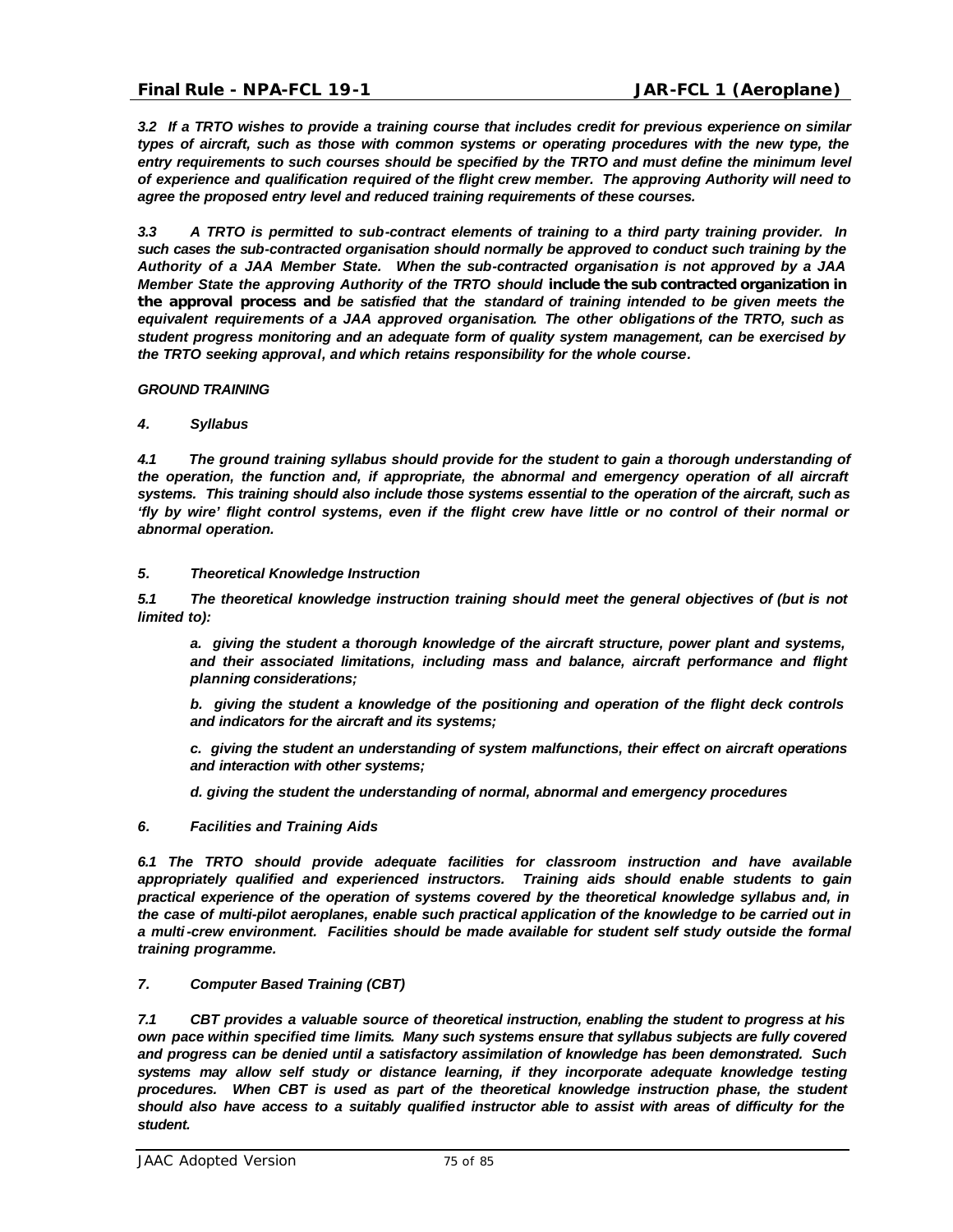## *8. Self Study and Distance Learning*

*8.1 Elements of the theoretical knowledge syllabus may be adequately addressed by distance learning, if approved [see paragraph 1.2], or self study, particularly when utilising CBT. Progress testing,*  either by self-assessed or instructor-evaluated means must be included in any self study programme. If *self study or distance learning is included in the theoretical knowledge training, the course should also provide for an adequate period of supervised consolidation and knowledge testing prior to the commencement of flight training.*

### *9. Progress Tests and Final Theoretical Knowledge Examination*

*9.1 The theoretical knowledge training programme should provide for progressive testing of the assimilation of the required knowledge. This testing process should also provide for retesting of syllabus items so that a thorough understanding of the required knowledge is assured. This should be achieved by intervention by a qualified instructor or, if using CBT with a self testing facility, and by further testing during the supervised consolidation phase of the ground course.*

*9.2 The final theoretical knowledge examination should cover all areas of the theoretical knowledge syllabus. The final examination should be conducted as a supervised written knowledge test without reference to course material. The pass mark of 75% assumes the achievement of satisfactory levels of knowledge during the progressive phase tests of the course. The student should be advised of any areas of lack of knowledge displayed during the examination and, if necessary, given remedial instruction.*

*9.3 A successful pass of the theoretical knowledge course and final examination should be a prerequisite for progression to the flight training phase of the type rating course.*

## *FLIGHT TRAINING*

*10. Synthetic Training Devices (STD)*

*10.1 STDs provide the most effective flight training, enabling realistic practice of all abnormal and emergency procedures in a safe and easily-controlled environment for both the student and instructor. For multi-pilot aeroplanes they also enable CRM and MCC concepts to be incorporated at all stages of training. Only in exceptional circumstances should an Authority approve a type rating course for a multi-pilot aeroplane which does not include STD training, .* 

*10.2 The amount of training required when using STDs will depend on the complexity of the aeroplane concerned, and to some extent on the previous experience of the pilot. Except for those courses giving credit for previous experience (para 3.2) a minimum of 32 hours STD training should be programmed for a crew of a multi-pilot aeroplane, of which at least 16 hours should be in a Flight Simulator operating as a crew. Flight simulator time may be reduced at the discretion of the approving Authority if other qualified STDs used during the flight training programme accurately replicate the flight deck environment, operation and aeroplane response. Such STDs may typically include FMC training devices using hardware and computer progammes identical to those of the aeroplane, or type specific FNPT IIs.*

### *11. Aeroplane Training with Flight Simulator*

*11.1 With the exception of courses approved for Zero Flight Time Training, certain training exercises normally involving take-off and landing in various configurations will need to be completed in the aeroplane rather than an approved Flight Simulator . For multi-pilot aeroplanes where the student pilot has more than 500 hours MPA experience in aeroplanes of similar size and performance, these should include at least 4 landings of which at least one should be a full stop landing. In all other cases the*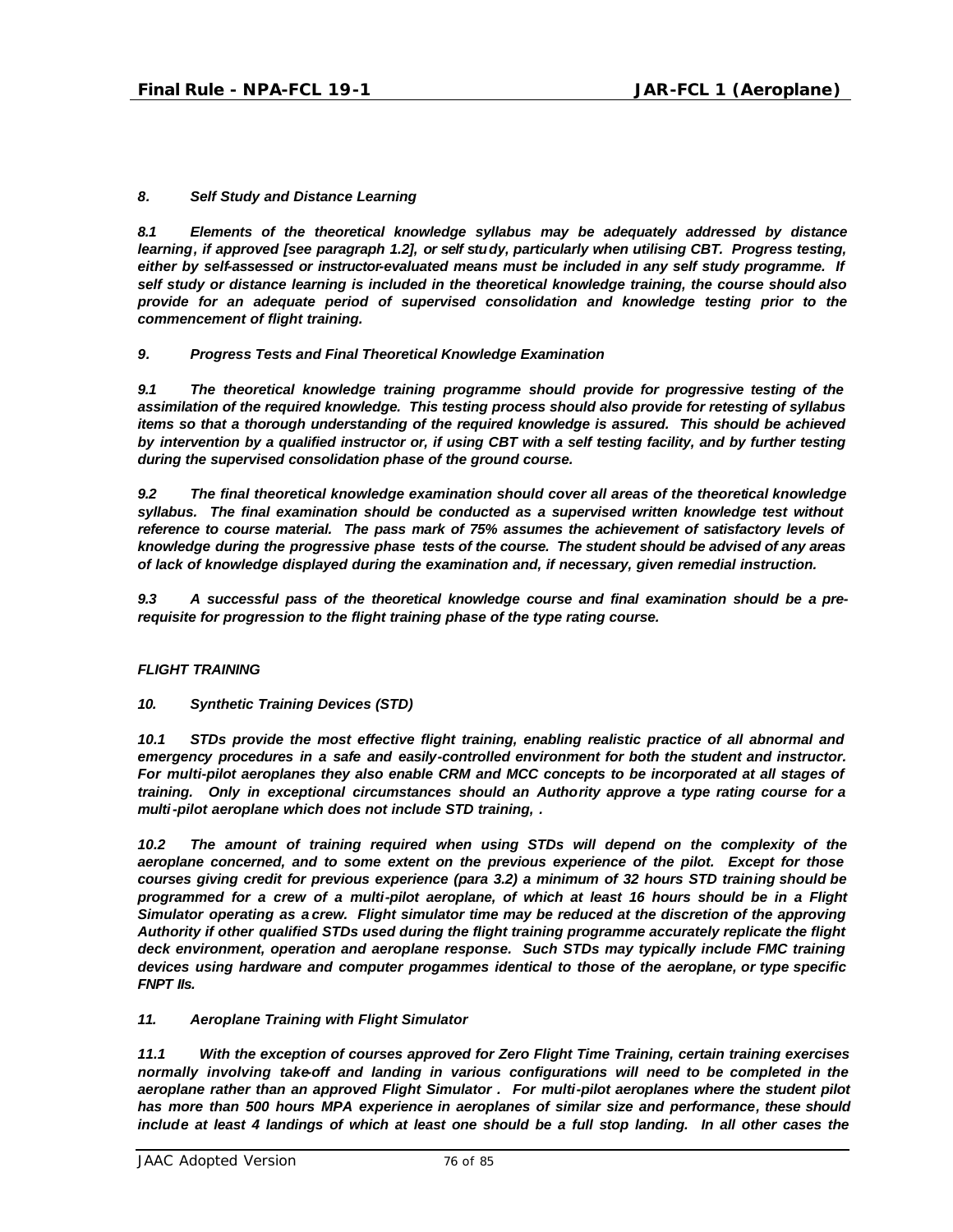*student should complete at least 6 landings. With the agreement of the approving Authority, this aeroplane training, provided it does not exceed 2 hours of the flight training course, may be completed after the student pilot has completed the STD training and has successfully undertaken the type rating skill test.*

## *12. Aeroplane without Flight Simulator*

*12.1 Flight training conducted solely in an aeroplane without the use of STDs cannot cover the CRM and MCC aspects of MPA flight training, and for safety reasons cannot cover all emergency and abnormal aircraft operation required for the training and skill test. In such cases, the FTO or TRTO will need to satisfy the approving Authority that adequate training in these aspects can be achieved by other means. For training conducted solely on a multi-pilot aeroplane where two pilots are trained together without the use of a flight simulator, a minimum of 8 hours flight training as PF for each pilot should normally be required. For training on a single pilot aeroplane, 10 hours flight training should normally be required. It is accepted that for some relatively simple single or multi-engine aircraft without systems such as pressurisation, FMS or electronic flight deck displays, this minimum may be reduced at the discretion of the approving Authority. In the case of multi-engine aeroplane the minimum training required by JAR-FCL 1.261(b)(2) shall be included.*

*12.2 It is widely accepted that aeroplane training normally involves inherent delay in achieving an acceptable flight situation and configuration for training to be carried out in accordance with the agreed syllabus. These could include ATC or other traffic delay on the ground prior to take off, the necessity to climb to height or transit to suitable training areas and the unavoidable need to physically reposition the aircraft for subsequent or repeat manoeuvres or instrument approaches. In such cases the approving Authority will need to ensure that the training syllabus provides adequate flexibility to enable the minimum amount of required flight training to be carried out.*

### *SKILL TEST*

*13. Upon completion of the flight training the pilot will be required to undergo a skill test with an authorised examiner to demonstrate adequate competency of aircraft operation for issue of the type rating. The skill test is separate from the flight training syllabus, and provision for it cannot be included*  in the minimum requirements or training hours of the agreed flight training programme. The skill test *may be conducted in a flight simulator, the aeroplane or, in exceptional circumstances, a combination of both.*

### *COURSE COMPLETION CERTIFICATE*

*14. The Head of Training, or a nominated representative, is required to certify that all training has been carried out before an applicant undertakes a skill test for the type rating to be included in the pilot's licence. It is not uncommon for an approved TRTO to be unable to provide, or have direct supervision over any training that is required to be carried out on an aeroplane conducted by a third party such as the operator. In such cases, and with the agreement of the approving Authority, a TRTO Course Completion Certificate may be issued confirming completion of ground and STD flight training. Confirmation of the completion of aeroplane training should then be provided by the organisation undertaking this training, as a requirement for issue of the type rating. The period of time between any two phases of training should not exceed 60 days otherwise refresher training at the discretion of the Authority will be required.*

Source :

Proposal TRSG, Item 9.D. LST Full # 6 report.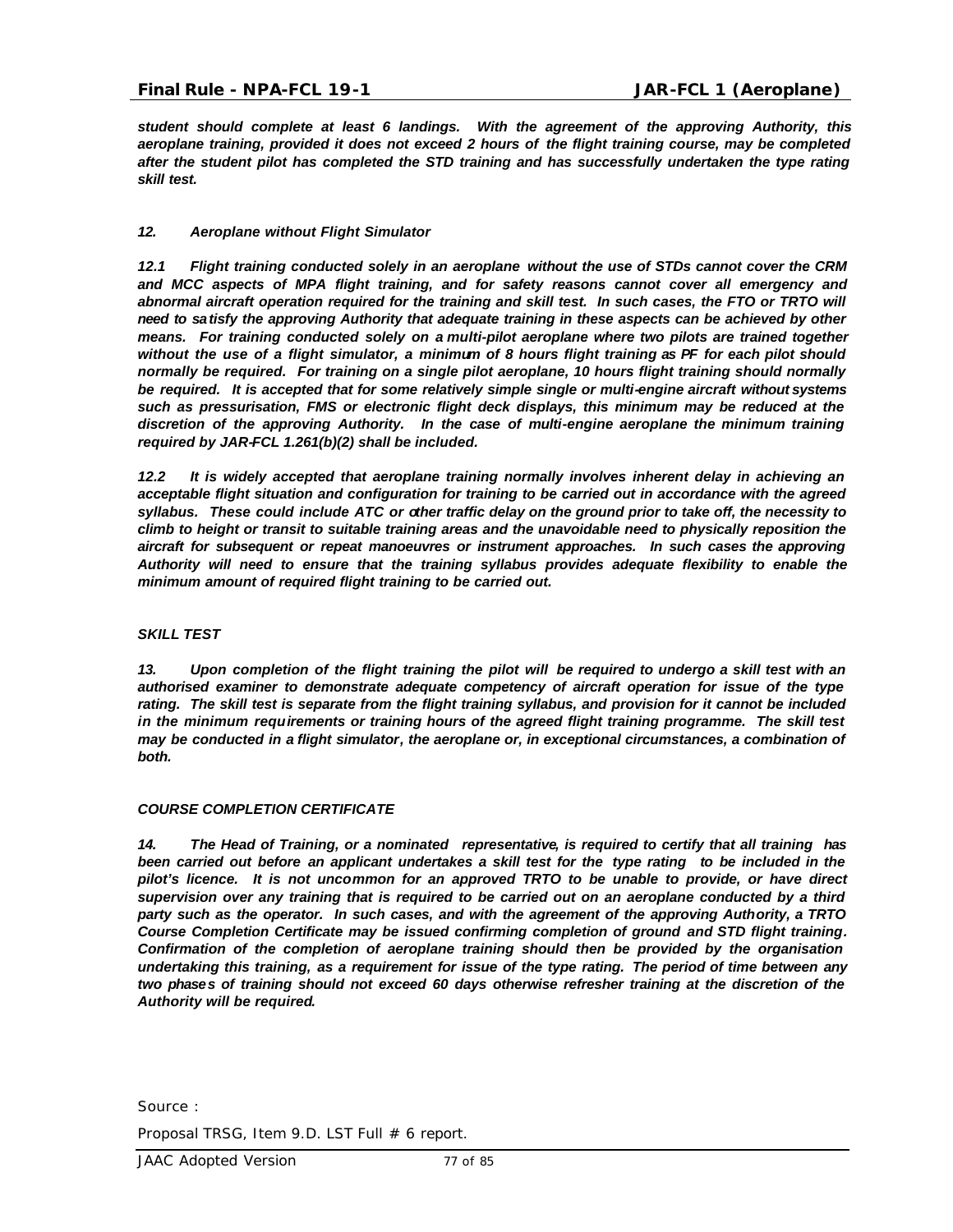**Section 2**

# **Subpart J**

# **THEORETICAL KNOWLEDGE REQUIREMENTS AND PROCEDURES FOR THE CONDUCT OF THEORETICAL KNOWLEDGE EXAMINATIONS FOR PROFESSIONAL PILOT LICENCES AND INSTRUMENT RATINGS**

 **(Aeroplane)**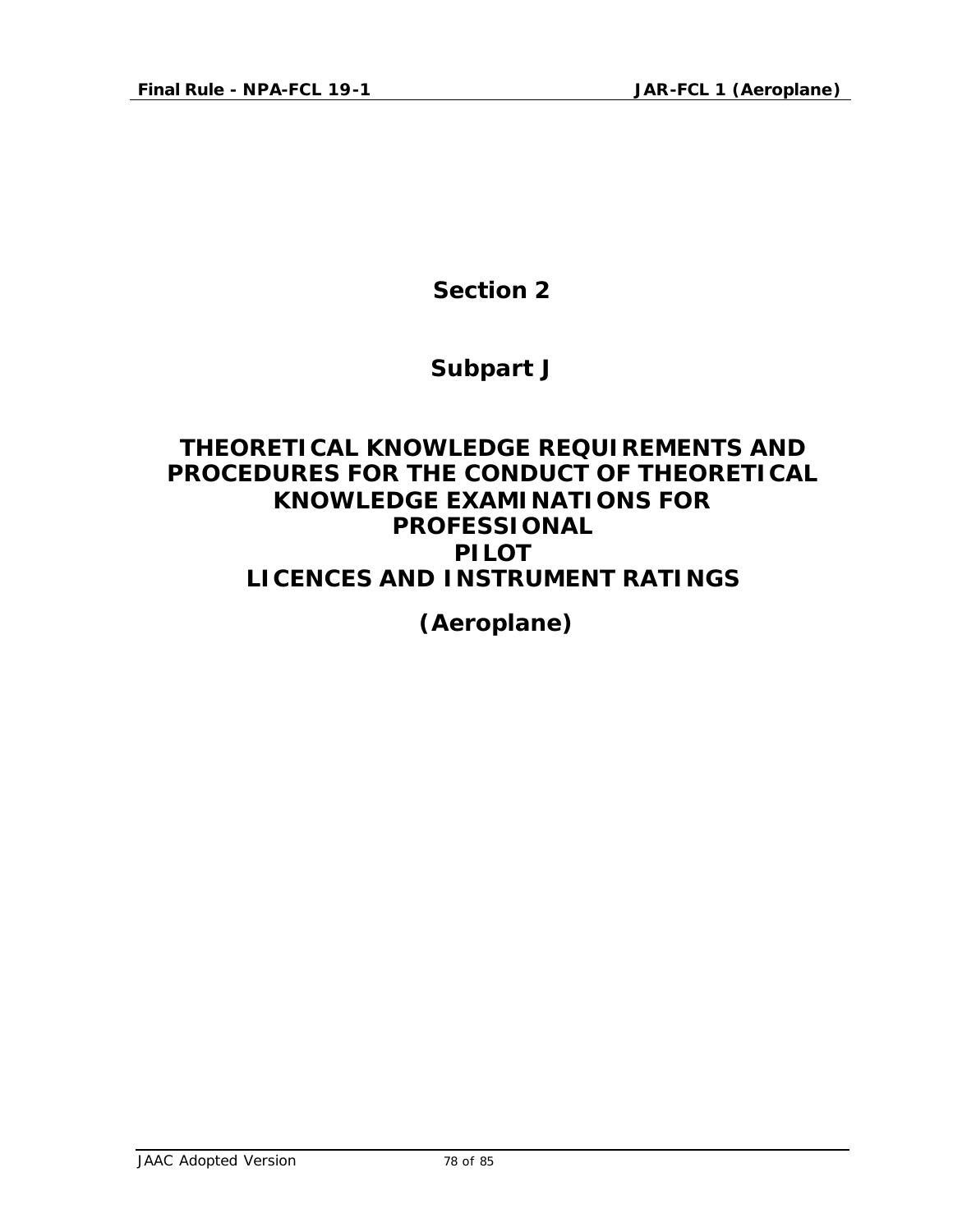# **IEM FCL 1.475(b) Common abbreviati ons to be used for the European CQB**

*Delete this IEM and will be part of the FCL Joint Implementation Procedures.*

#### ICAO = Doc8400/4, SI = international standard, JEP = Jeppesen, JAR = Joint Aviation Regulations

| <b>Abbreviations</b> | Meaning                                     |
|----------------------|---------------------------------------------|
| A                    | ampère                                      |
| <b>ABM</b>           | abeam                                       |
| <b>ABN</b>           | aerodrome beacon                            |
| AC.                  | alternating current                         |
| AC.                  | alto cumulus                                |
| <b>ACFT</b>          | aircraft                                    |
| <b>ACT</b>           | active                                      |
| AD.                  | aerodrome                                   |
| <b>ADC</b>           | air data computer                           |
| <b>ADDN</b>          | additional                                  |
| <b>ADF</b>           | automatic direction finding                 |
| ADI                  | attitude director indicator                 |
| <b>AEO</b>           | all engines operating                       |
| <b>AFIS</b>          | aerodrome flight information service        |
| <b>AFM</b>           | aircraft flight manual                      |
| <b>AGL</b>           | above ground level                          |
| AIP                  | <b>Aeronautical Information Publication</b> |
| <b>ALT</b>           | altitude                                    |
| <b>ALTN</b>          | alternate                                   |
| <b>APCH</b>          | approach                                    |
| <b>APT</b>           | airport                                     |
| <b>APU</b>           | auxiliary power unit                        |
| <b>ARR</b>           | arrival                                     |
| AS.                  | alto stratus                                |
| <b>ASDA</b>          | accelerate stop distance available          |
| AMSL                 | above mean sea level                        |
| <b>ATA</b>           | actual time of arrival                      |
| <b>ATC</b>           | air traffic control                         |
| <b>ATIS</b>          | automatic terminal information service      |
| ATO                  | actual time overhead                        |
| <b>ATS</b>           | air traffic services                        |
| <b>AUX</b>           | auxiliary                                   |
| <b>AVG</b>           | average                                     |
| <b>AWY</b>           | airway                                      |
| <b>AZM</b>           | azimuth                                     |
|                      |                                             |
| <b>BKN</b>           | <b>broken</b>                               |
| <b>BRG</b>           | <b>Bearing</b>                              |
| $^{\circ}$ C         | degrees celsius                             |
| CAS                  | calibrated air speed                        |
| CAT                  | clear air turbulence                        |
| CB.                  | cumulonimbus                                |
| <b>CC</b>            | cirrocumulus                                |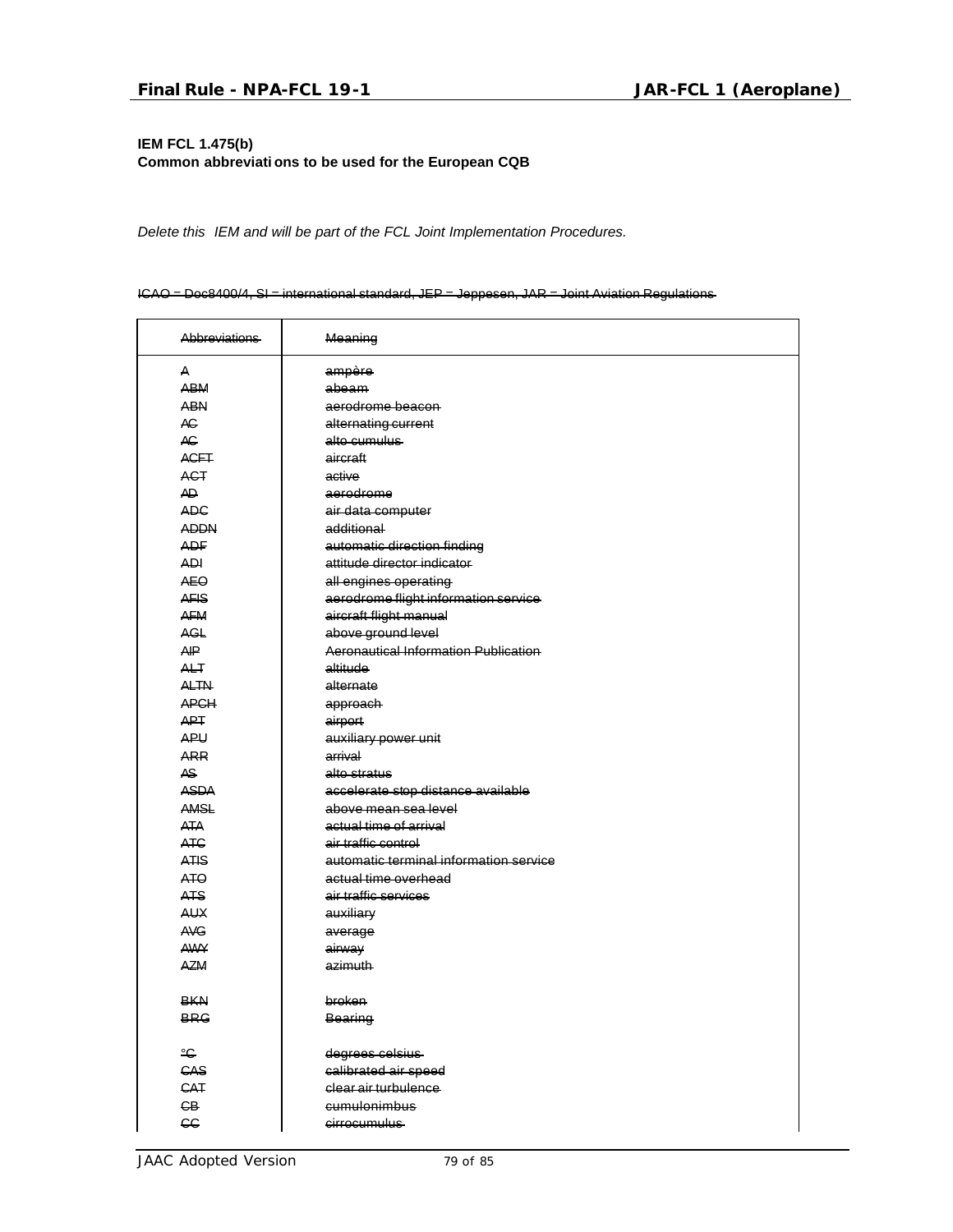$\mathbf{r}$ 

 $\overline{\phantom{0}}$ 

| <b>Abbreviations</b> | Meaning                                   |
|----------------------|-------------------------------------------|
| <b>GD</b>            | drag coefficient                          |
| <b>CDI</b>           | course duration indicator                 |
| <b>CDU</b>           | control display unit                      |
| eg                   | centre of gravity                         |
| G                    | cirrus                                    |
| CL                   | lift coefficient                          |
| cm                   | centimetre                                |
| 60                   | communications                            |
| <b>CP</b>            | critical point                            |
| <b>CRM</b>           | crew resource management                  |
| CS                   | cirrostratus                              |
| <b>CTR</b>           | control zone                              |
| $c\cup$              | cumulus                                   |
| <b>CWY</b>           | Clearway                                  |
|                      |                                           |
| <b>DA</b>            | decision altitude                         |
| <b>DC</b>            | direct current                            |
| <b>DEG</b>           |                                           |
| <b>DEP</b>           | degrees                                   |
| <b>DES</b>           | departure<br>descent                      |
| <b>DEST</b>          | destination                               |
|                      |                                           |
| <b>DEV</b>           | deviation                                 |
| D/F                  | direction finding                         |
| ĐG<br><b>DH</b>      | directional gyroscope                     |
| <b>DIST</b>          | decision height                           |
|                      | distance                                  |
| <b>DME</b>           | distance measuring equipment              |
| D₽                   | dewpoint                                  |
| <b>DR</b>            | dead reckoning                            |
| <b>DVOR</b>          | doppler VOR                               |
| Е                    | east                                      |
| EAS                  | equivalent airspeed                       |
| EAT                  | expected approach time                    |
| <b>ECAM</b>          | engine condition aircraft monitoring      |
| EFIS-                | electronical flight instrument system     |
| EGT                  | exhaust gas temperature                   |
| <b>EICAS</b>         | engine indicator and crew alerting system |
| EPR                  | engine pressure ratio                     |
| <b>EST</b>           | estimated                                 |
| <b>ETA</b>           | estimated time of arrival                 |
| ETO                  | estimated time overhead                   |
|                      |                                           |
| ℉                    | degrees fahrenheit                        |
| FAF                  | final approach fix                        |
| <b>FCST</b>          | forecast                                  |
| FD.                  | flight director                           |
| FIS                  | flight indicator system                   |
| 圧                    | flight level                              |
| FLT.                 | flight                                    |
| <b>FMS</b>           | flight management system                  |
| 圧                    | feet                                      |
| <b>FT/MIN</b>        | feet per minute                           |
|                      | gramme                                    |
| g<br><b>GAL</b>      | gallons                                   |
|                      |                                           |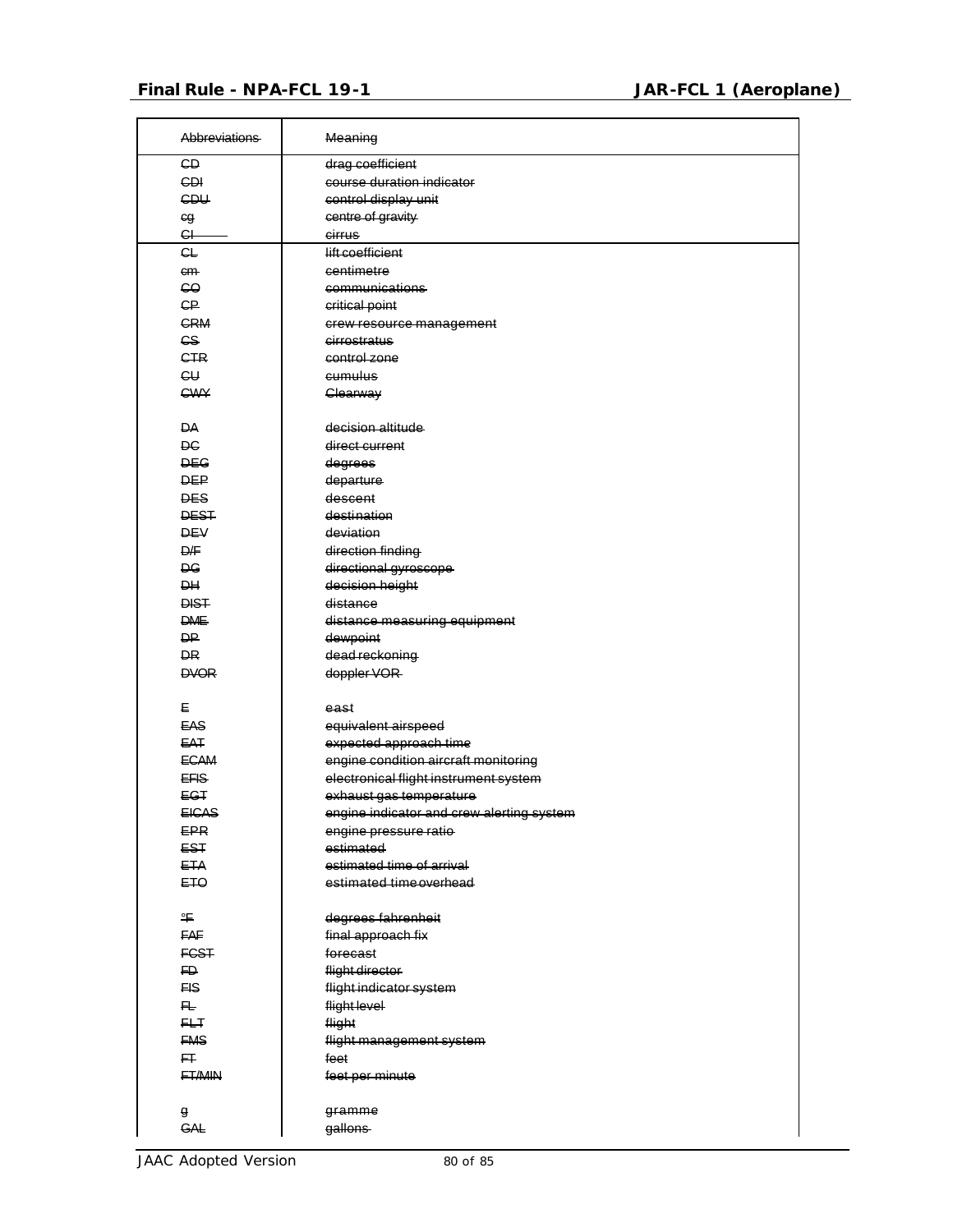| <b>Abbreviations</b> | Meaning                                                     |
|----------------------|-------------------------------------------------------------|
| <b>GND</b>           | ground                                                      |
| <b>GP</b>            | glide path-                                                 |
| <b>GPWS</b>          | ground proximity warning system                             |
| <b>GS</b>            | ground speed                                                |
|                      |                                                             |
| <b>HDG</b>           | heading                                                     |
| <b>HF</b>            | high frequency                                              |
| hPa                  | hectopascal                                                 |
| H <sub>R</sub>       | hours                                                       |
| <b>HSI</b>           | horizontal situation indicator                              |
| HT.                  | height                                                      |
| <b>Hz</b>            | hertz (cycles per second)                                   |
| <b>IAS</b>           | indicated airspeed                                          |
| ۱LS                  | instrument landing system                                   |
|                      |                                                             |
| <b>IMC</b>           | instrument meteorological conditions                        |
| IMP GAL              | imperial gallons                                            |
| <b>INS</b>           | inertial navigation system                                  |
| <b>INT</b>           | intersection                                                |
| <b>ISA</b>           | international standard atmosphere                           |
| <b>ISOL</b>          | isolated                                                    |
| <b>ITCZ</b>          | inter tropical convergence zone                             |
| <b>IVSI</b>          | integrated vertical speed indicator                         |
| J                    | joule                                                       |
| kg                   | kilogramme                                                  |
| kHz                  | kilohertz                                                   |
| km-                  | kilometer                                                   |
| kt                   | knot                                                        |
| <b>kW</b>            | kilowatt                                                    |
| LAT                  | latitude                                                    |
| $\overline{LB}$      | pounds                                                      |
| LDG                  | landing                                                     |
| LDP                  |                                                             |
|                      | landing decision point                                      |
| <b>LEN</b>           | length                                                      |
| HZ                   | localizer                                                   |
| <b>LMC</b>           | last minute change                                          |
| LMT                  | local mean time                                             |
| <b>LONG</b>          | longitude                                                   |
| H                    | local time                                                  |
| LTD.                 | limited                                                     |
| LVL                  | level                                                       |
| <b>LYR</b>           | Layer                                                       |
| m                    | metre                                                       |
| M                    | mass <sub>6</sub>                                           |
| M                    | machnumber                                                  |
| <b>MAC</b>           | mean aerodynamic chord                                      |
| <b>MAP</b>           | manifold pressure                                           |
| <b>MAPt</b>          | missed approach point                                       |
| max                  | maximum                                                     |
| <b>MDH</b>           | minimum descent height                                      |
| MDH/A                |                                                             |
| <b>MEA</b>           | minimum descent height/altitude<br>minimum enroute altitude |
|                      |                                                             |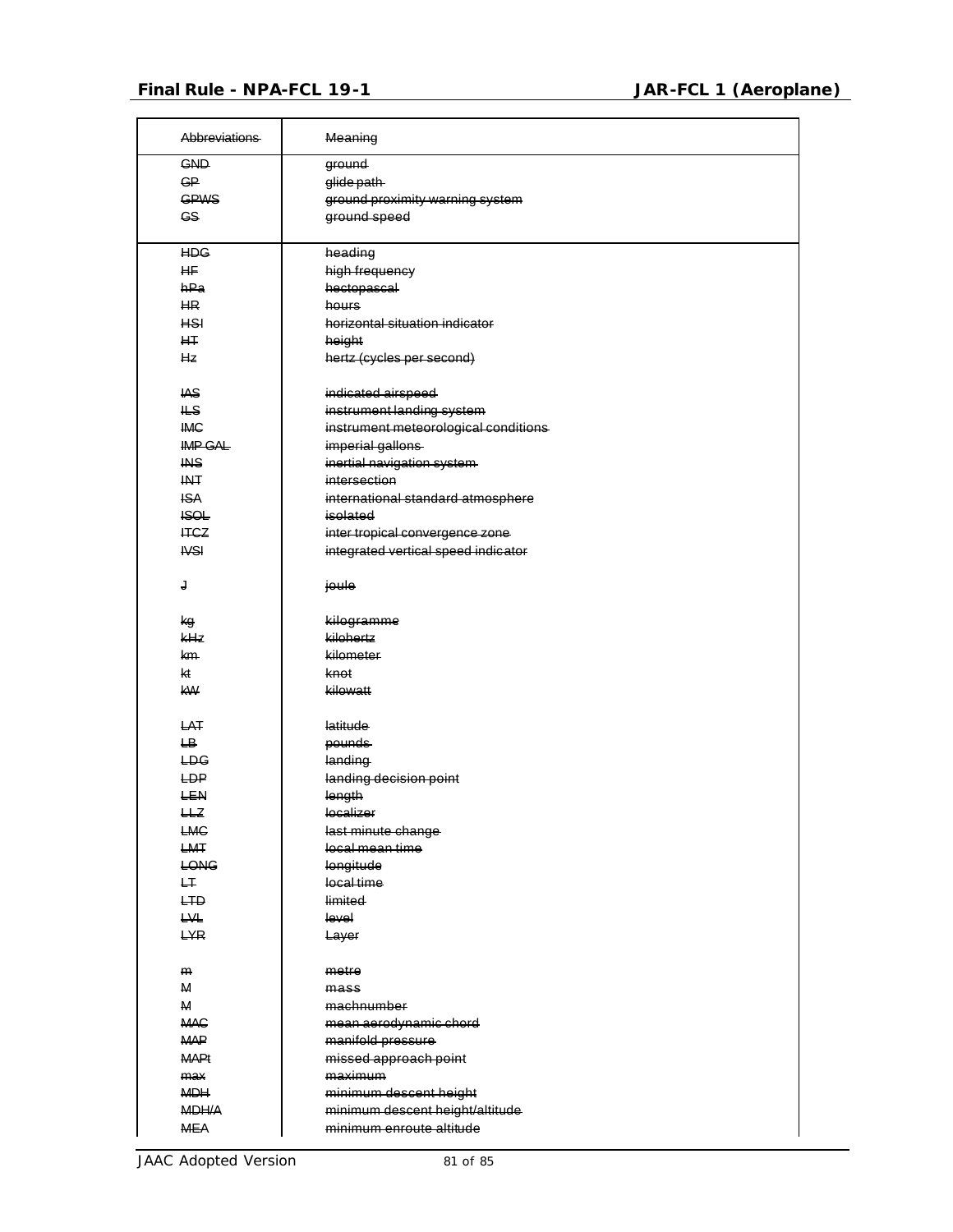$\mathsf{r}$ 

| Abbreviations     | Meaning                                       |
|-------------------|-----------------------------------------------|
| <b>MET</b>        | meteorological                                |
| <b>MIN</b>        | minutes                                       |
| <b>MLS</b>        | microwave landing systems                     |
| <b>MM</b>         | middle marker                                 |
| <b>MNM</b>        | minimum                                       |
| <b>MNPS</b>       | minimum navigation performance specifications |
| <b>MOCA</b>       | minimum obstruction clearance altitude        |
| <b>MORA</b>       | minimum off route altitude                    |
| <b>MPH</b>        | statute miles per hour                        |
| MPS. m/sec        | metres per second                             |
| <b>MSA</b>        | minimum sector altitude                       |
| <b>MSL</b>        | mean sea level                                |
| <b>MSU</b>        | mode selector unit                            |
|                   |                                               |
| N                 | newton                                        |
| <b>NGT</b>        | night                                         |
| N                 | north                                         |
| <b>NAT</b>        | north atlantic track                          |
| <b>NAV</b>        | navigation                                    |
| NDB               | non directional beacon                        |
| <b>NM</b>         | nautical miles                                |
| <b>NOTAMS</b>     | notices to airmen                             |
| NS.               | nimbo stratus                                 |
|                   |                                               |
| <b>OAT</b>        | outside air temperature                       |
| <b>OBS</b>        | omni bearing selector                         |
| OCA(H)            | obstacle clearance altitude (height)          |
| $\overline{OCL}$  | obstacle clearance limit                      |
| $\overline{O}$ EI | one engine inoperative                        |
| <b>OM</b>         | operating mass                                |
| <b>OM</b>         | outer marker                                  |
| OPS               | operations                                    |
| Q/R               | on request                                    |
| OVC               | <b>Overcast</b>                               |
|                   |                                               |
| ₽                 | pressure                                      |
| <b>PAX</b>        | passenger                                     |
| <del>⊔⊾⊦</del>    | point of equal time                           |
| <b>PIC</b>        | pilot in command                              |
| <b>PLN</b>        | flight plan                                   |
| <b>PNR</b>        | point of no return                            |
| <b>POS</b>        | position                                      |
| <b>PSI</b>        | pounds per square inch                        |
| PTS               | polar track structure                         |
| <b>PWR</b>        | power                                         |
|                   |                                               |
| r                 | radius                                        |
| <b>RAC</b>        | rules of the air and air traffic services     |
| <b>RAS</b>        | rectified airspeed                            |
| <b>REP</b>        | reporting point                               |
| <b>RMI</b>        | radio magnetic indicator                      |
| <b>RMK</b>        | remark                                        |
| <b>RNAV</b>       | area navigation                               |
| <b>ROG</b>        | rate of climb                                 |
| ROD               | rate of descent                               |
| <b>RPM</b>        | revolution per minute                         |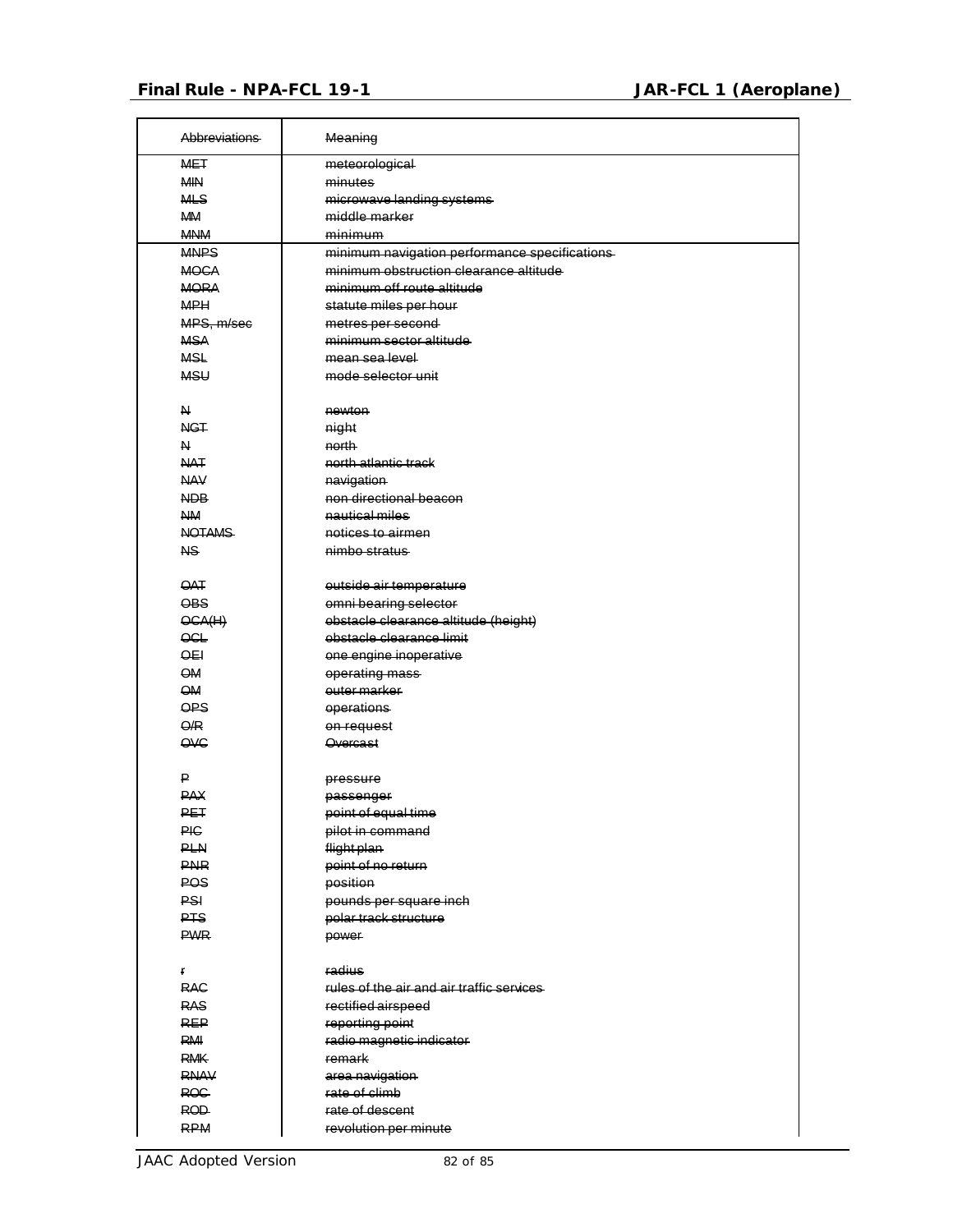| Abbreviations   | Meaning                                        |
|-----------------|------------------------------------------------|
| <b>RVR</b>      | runway visual range                            |
| <b>RWY</b>      | runway                                         |
|                 |                                                |
| S               | south                                          |
| <b>SAR</b>      | search and rescue                              |
| <b>SC</b>       | stratocumulus                                  |
| <b>SCT</b>      | scattered                                      |
| <b>SDBY</b>     | stand by                                       |
| <b>SEC</b>      | seconds                                        |
| <b>SEV</b>      | severe                                         |
| <b>SFC</b>      | surface                                        |
| <b>SID</b>      | standard instrument departure                  |
| <b>SIM</b>      | simulator                                      |
| <b>SKC</b>      | sky clear                                      |
| <b>SR</b>       | sunrise                                        |
| SS <sub>.</sub> | sunset                                         |
| <b>SSR</b>      | secondary surveillance radar                   |
| ST              | stratus                                        |
| <b>STAR</b>     | standard arrival route                         |
| <b>STD</b>      | standard                                       |
| <b>STN</b>      | station                                        |
| <b>STNR</b>     | stationary                                     |
| <b>STS</b>      | status                                         |
| <b>SWY</b>      | stopway                                        |
| Ŧ               | temperature                                    |
| <b>TA</b>       | transition altitude                            |
| <b>TAS</b>      | true airspeed                                  |
| <b>TAT</b>      | total air temperature                          |
| TC-             | tropical cyclone                               |
| <b>TDP</b>      | take off decision point                        |
| <b>THR</b>      | threshold                                      |
| ᠇               | transition level                               |
| T/Q             | take off                                       |
| <b>TOC</b>      | top of climb                                   |
| <b>TORA</b>     | take off run available                         |
| <b>TS</b>       | thunderstorm                                   |
| <b>TWY</b>      | taxiway                                        |
| U/S             | unserviceable                                  |
| US-GAL          | US gallons                                     |
| <b>UTC</b>      | universal time coordinated                     |
| V               |                                                |
| <b>VAR</b>      | volt<br>magnetic variation                     |
| <b>VDF</b>      | <b>VHF direction finding station</b>           |
| VG.             | vertical gyre                                  |
| <b>VHF</b>      | very high frequency                            |
| <b>VIS</b>      | visibility                                     |
| <b>VLF</b>      | very low frequency                             |
| <b>VMC</b>      | visual meteorological conditions               |
| <b>VOLMET</b>   | meteorological information for aircraft flight |
| <b>VOR</b>      | <b>VHF</b> omnidirectional range               |
| vrb             | variable                                       |
| VSI             | vertical speed indicator                       |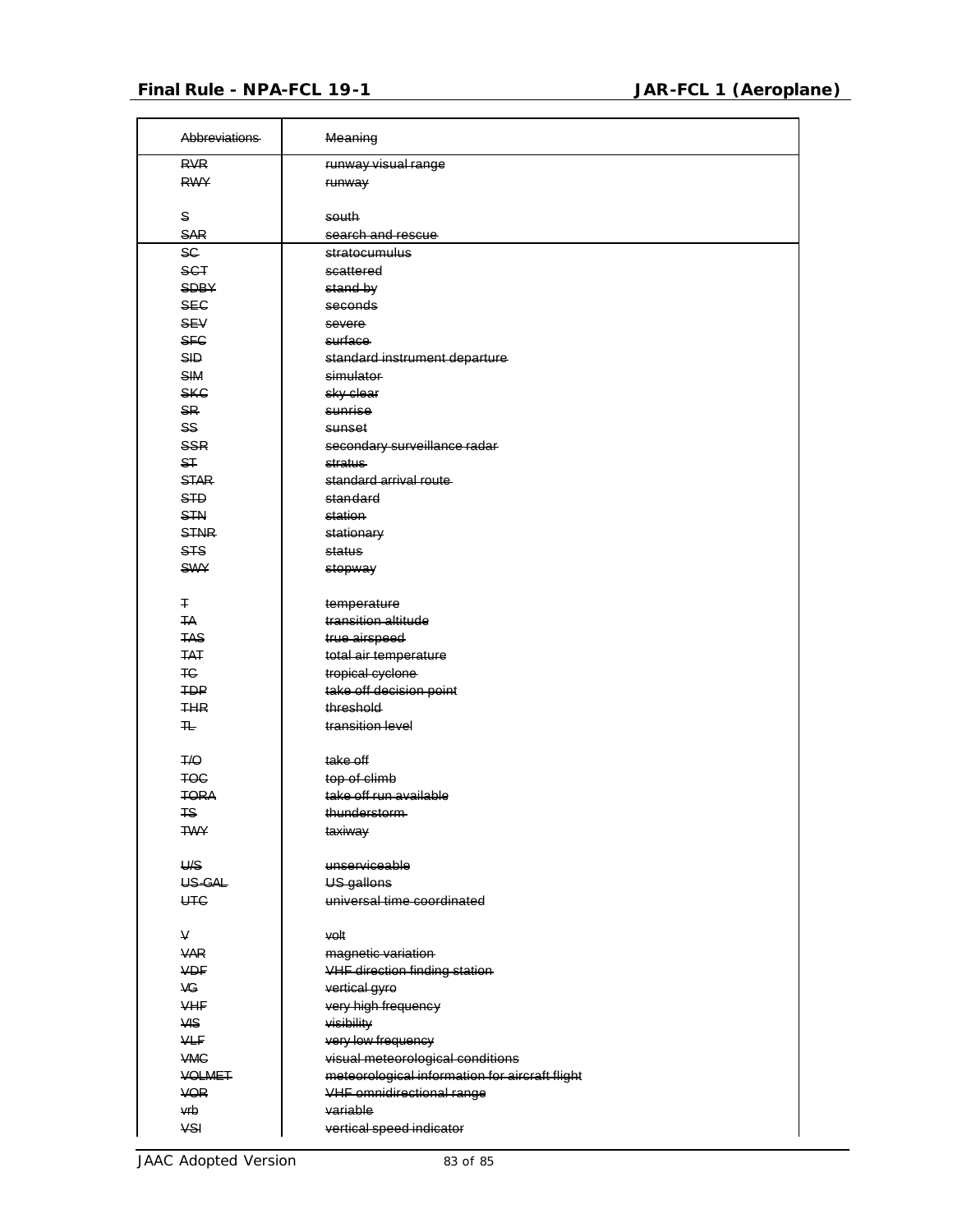| <b>Abbreviations</b>             | Meaning                                                 |
|----------------------------------|---------------------------------------------------------|
| W                                | vertical visibility                                     |
| V                                | speeds-                                                 |
| $V_A$                            | design manoeuvring speed                                |
| $V_B$                            | design speed for max gust intensity                     |
| $V_c/M_c$                        | design cruise speed/ machnumber                         |
| $V_D$                            | design dive speed                                       |
| $V_F$                            | design flap speed                                       |
| $V_{FE}$                         | flap extended speed                                     |
| $V_{FO}$                         | flap operating speed                                    |
| $V_{LE}$                         | landing gear extended speed                             |
| VL <sub>O</sub>                  | maximum landing gear operating speed                    |
| VLOF                             | lift off speed                                          |
| V <sub>Max Tyre</sub>            | max tyre speed                                          |
| <b>V<sub>MBE</sub></b>           | max break energy speed                                  |
| $V_{MC}$                         | minimum control speed                                   |
| <b>V<sub>MCA</sub></b>           | air minimum control speed                               |
| <b>V<sub>MCG</sub></b>           | ground minimum control speed                            |
| V <sub>MO</sub> /M <sub>MO</sub> | max operating limit speed/ machnumber                   |
| <b>V<sub>MU</sub></b>            | minimum unstick speed                                   |
| V <sub>NE</sub>                  | never exceed speed                                      |
| V <sub>NO</sub>                  | normal operating speed                                  |
| $V_R$                            | rotating speed                                          |
| V <sub>REF</sub>                 | landing reference speed                                 |
| $V_{\rm S}$                      | stalling speed or minimum steady flight speed           |
|                                  | at which the aeroplane is controllable                  |
| Vso                              | stalling speed or minimum steady flight speed           |
|                                  | in landing configuration                                |
| $V_{S1}$                         | stalling speed or minimum steady flight speed           |
|                                  | obtained in a specific configuration                    |
| $V_{\rm X}$                      | speed for best angle of climb                           |
| W                                | speed for best rate of climb                            |
| V <sub>1</sub>                   | critical engine failure speed                           |
| V <sub>2</sub>                   | take-off safety speed for piston engine aircraft,       |
|                                  | take-off climb speed or speed at 35 ft for jet aircraft |
| W                                | watt                                                    |
| W                                | west                                                    |
| <b>WC</b>                        | windcomponent                                           |
| <b>WCA</b>                       | wind correction angle                                   |
| <b>WA/</b>                       | wind direction and speed                                |
| <b>WPT</b>                       | waypoint                                                |
| <b>WS</b>                        | windshear                                               |
| <b>WX</b>                        | weather                                                 |
| X                                | <b>GFOSS</b>                                            |
| <b>XTK</b>                       | cross track distance                                    |
| XX                               | heavy                                                   |
| YD                               | yard                                                    |

Source : LSST(E) report to LST #10